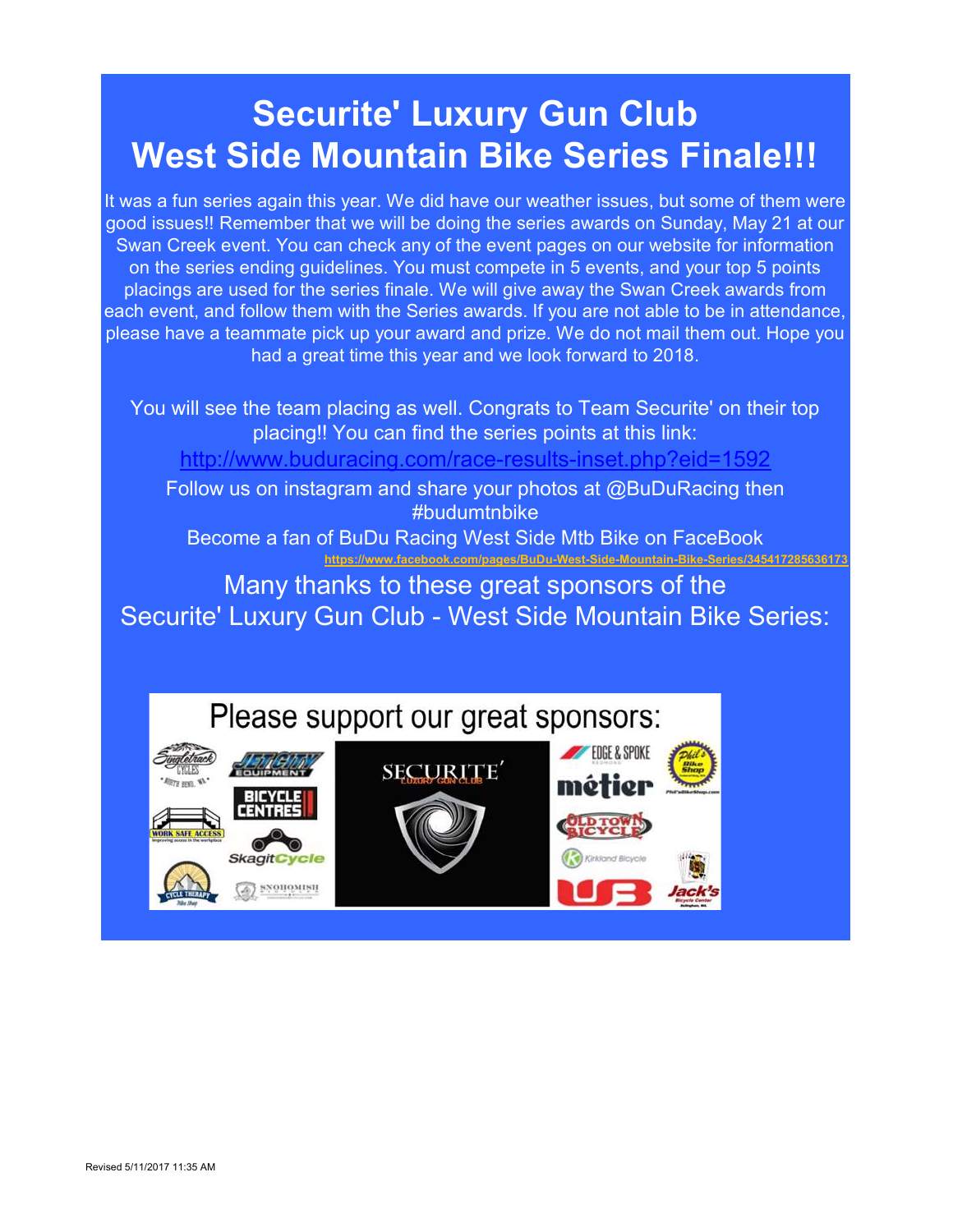|                     |      | enaing payout. |      |      |      |      |      |                     |  |
|---------------------|------|----------------|------|------|------|------|------|---------------------|--|
|                     | 2/12 | 2/26           | 3/5  | 3/19 | 3/26 | 4/9  | 5/7  | <b>Total Payout</b> |  |
| Cat 1               |      |                |      |      |      |      |      |                     |  |
| Male OPEN           | \$16 | \$17           | \$15 | \$21 | \$16 | \$6  | \$7  | \$98                |  |
| Male 35-49          | \$11 | \$12           | \$13 | \$9  | \$11 | \$6  | \$7  | \$69                |  |
| Male 50+            | \$15 | \$13           | \$10 | \$15 | \$10 | \$9  | \$8  | \$80                |  |
| Male Single Speed   | \$8  | \$7            | \$7  | \$10 | \$8  | \$5  | \$3  | \$48                |  |
| Male Clydesdale     | \$2  |                | \$1  | \$1  | \$2  | \$2  | \$1  | \$9                 |  |
| Female OPEN         | \$3  | \$2            | \$3  | \$1  | \$2  | \$2  | \$3  | \$16                |  |
| Female 35-49        | \$1  | \$2            | \$5  |      | \$1  |      |      | \$9                 |  |
| Female 50+          | \$2  | \$5            | \$3  | \$4  | \$1  | \$3  | \$4  | \$22                |  |
|                     |      |                |      |      |      |      |      |                     |  |
| Cat 2               |      |                |      |      |      |      |      |                     |  |
| Male MS 14&Under    | \$2  | \$3            | \$4  | \$4  | \$5  |      | \$1  | \$19                |  |
| Male HS 15-18       | \$10 | \$5            | \$10 | \$9  | \$12 | \$2  | \$1  | \$49                |  |
| Male 19-29          | \$4  | \$7            | \$6  | \$9  | \$8  | \$7  | \$5  | \$46                |  |
| Male 30-39          | \$7  | \$8            | \$5  | \$9  | \$5  | \$6  | \$5  | \$45                |  |
| Male 40-49          | \$23 | \$15           | \$17 | \$23 | \$24 | \$9  | \$11 | \$122               |  |
| Male 50-59          | \$15 | \$15           | \$13 | \$15 | \$12 | \$13 | \$10 | \$93                |  |
| Male 60+            | \$5  | \$3            | \$5  | \$4  | \$1  | \$3  | \$4  | \$25                |  |
| Male Clydesdale     | \$5  | \$2            | \$4  | \$4  | \$2  | \$2  | \$2  | \$21                |  |
| Male Fat Tire       | \$2  | \$5            | \$2  | \$2  | \$2  | \$3  | \$1  | \$17                |  |
| Single Speed        | \$3  | \$4            | \$4  | \$1  | \$2  | \$5  | \$4  | \$23                |  |
| Female MS 14&Under  | \$1  |                | \$1  | \$1  | \$1  |      |      | \$4                 |  |
| Female HS 15-18     | \$2  | \$1            | \$1  | \$2  | \$1  |      |      | \$7                 |  |
| Female 19-29        | \$1  | \$1            | \$3  | \$3  | \$4  | \$3  | \$3  | \$18                |  |
| Female 30-39        | \$3  | \$2            | \$3  | \$3  | \$1  | \$2  | \$1  | \$15                |  |
| Female 40-49        | \$8  | \$6            | \$8  | \$8  | \$10 | \$4  | \$5  | \$49                |  |
| Female 50+          | \$6  | \$4            | \$7  | \$6  | \$2  | \$3  | \$3  | \$31                |  |
|                     |      |                |      |      |      |      |      |                     |  |
| Cat <sub>3</sub>    |      |                |      |      |      |      |      |                     |  |
| Male Elm 11&Under   | \$7  | \$3            | \$5  | \$4  | \$8  | \$2  | \$6  | \$35                |  |
| Male MS 12-14       | \$23 | \$10           | \$20 | \$15 | \$17 |      | \$10 | \$95                |  |
| Male HS 15-18       | \$9  | \$3            | \$4  | \$7  | \$5  | \$2  | \$5  | \$35                |  |
| Male 19-34          | \$6  | \$4            | \$3  | \$1  | \$1  | \$2  | \$2  | \$19                |  |
| Male 35-49          | \$23 | \$12           | \$9  | \$10 | \$8  | \$13 | \$10 | \$85                |  |
| Male 50+            | \$9  | \$6            | \$4  | \$10 | \$9  | \$3  | \$9  | \$50                |  |
| Cat 3 Clydesdale    | \$8  | \$6            | \$6  | \$7  | \$5  | \$5  | \$8  | \$45                |  |
| Female Elm 11&Under | \$3  | \$1            | \$2  | \$1  | \$4  | \$1  | \$1  | \$13                |  |
| Female MS 12-14     | \$4  | \$1            | \$3  | \$4  |      | \$1  | \$1  | \$14                |  |
| Female HS 15-18     |      |                |      | \$2  |      |      | \$1  | \$3                 |  |
| Female 19-34        | \$2  | \$3            | \$1  | \$2  | \$2  | \$3  | \$4  | \$17                |  |
| Female 35-49        | \$6  | \$2            | \$4  | \$5  | \$4  | \$3  | \$4  | \$28                |  |
| Female 50+          | \$4  | \$3            | \$1  | \$4  | \$3  | \$2  | \$1  | \$18                |  |

## Again, we take \$1 from each registration and adding that to a pool for the series ending payout.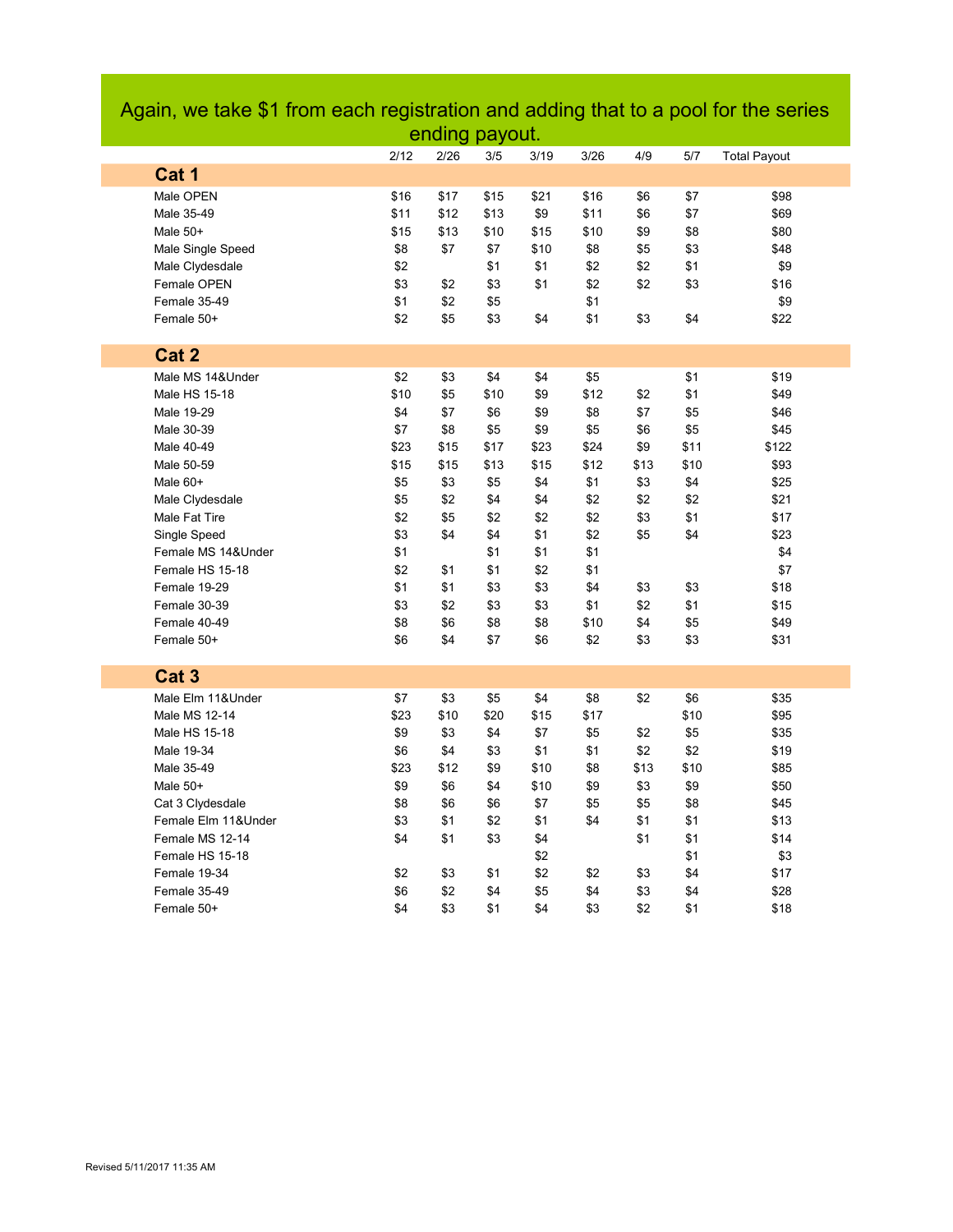|                     |                    | Securite' Luxury Gun Club                                                                                                                    |                 |          |         |                         |                 |                |                 |     |                            |                       |                 |                       |                 |     |                 |     |                 |                |                |            |                          |                                            |        |  |
|---------------------|--------------------|----------------------------------------------------------------------------------------------------------------------------------------------|-----------------|----------|---------|-------------------------|-----------------|----------------|-----------------|-----|----------------------------|-----------------------|-----------------|-----------------------|-----------------|-----|-----------------|-----|-----------------|----------------|----------------|------------|--------------------------|--------------------------------------------|--------|--|
|                     |                    | Please support the following Bicycle Centres, Cycle Therapy, Edge & Spoke, Jack's Bicycle Center, Jet City Equipment, Kirkland Bikes, Metier |                 |          |         |                         |                 |                |                 |     |                            |                       |                 |                       |                 |     |                 |     |                 |                |                |            |                          |                                            |        |  |
| sponsors:           |                    | Racing and Coffee, Old Town Bicycle, Ridge Cyclesport, Phil's Bike Shop, Singletrack Cycles, Skagit Cycles,                                  |                 |          |         |                         |                 |                |                 |     |                            |                       |                 |                       |                 |     |                 |     |                 |                |                |            |                          |                                            |        |  |
|                     |                    | Snohomish Bicycle, Work Safe Access, and Woodinville Bicycle                                                                                 |                 |          |         |                         |                 |                |                 |     |                            |                       |                 |                       |                 |     |                 |     |                 |                |                |            |                          |                                            |        |  |
|                     |                    |                                                                                                                                              |                 |          |         |                         |                 |                |                 |     |                            |                       |                 |                       |                 |     |                 |     |                 |                |                |            |                          |                                            |        |  |
|                     |                    |                                                                                                                                              |                 |          |         |                         |                 |                |                 |     |                            |                       |                 |                       |                 |     |                 |     |                 |                |                |            |                          |                                            |        |  |
|                     |                    |                                                                                                                                              |                 |          |         |                         |                 |                |                 |     |                            |                       |                 |                       |                 |     |                 |     |                 |                | Bonu           | Points     | of Rac                   | Points<br>events                           | Place  |  |
|                     |                    |                                                                                                                                              |                 |          |         |                         |                 |                |                 |     |                            |                       | ه ا             |                       | Place           |     | $\frac{a}{2}$   |     | Place<br>Place  |                |                |            | ible for                 |                                            |        |  |
|                     |                    |                                                                                                                                              |                 |          |         |                         | 2/12 Place      |                | 2/26 Place      |     | ۱ň                         |                       | 3/19            |                       | 3/26            |     |                 |     |                 |                | Race           | Total      | Count                    | Total I<br>top 5                           | Series |  |
| <b>First Name</b>   | <b>Last Name</b>   | <b>Team</b>                                                                                                                                  | <b>Division</b> | তঁ়<br>ৰ | ஃ       | City                    |                 |                |                 |     | ம                          |                       |                 |                       |                 |     | $\frac{6}{4}$   |     | 5/7             |                |                |            | Eligi<br>Seri            |                                            |        |  |
| 55 Kele             | Murdin             | <b>KR</b>                                                                                                                                    | 35-49           | 43       | F       | Bothell                 | $\overline{1}$  | 125            | $\overline{1}$  | 125 |                            |                       |                 |                       |                 |     |                 |     |                 |                |                | 250        | No                       | 2 <br>250                                  |        |  |
| 68 Nicole           | Gunton             | Oregon Trail Syndicate                                                                                                                       | 35-49           | 41       | F.      | Kent                    |                 |                | $\overline{2}$  | 120 | $\overline{2}$             | 120                   |                 |                       |                 |     |                 |     |                 |                |                | 240        | No                       | $2 \mid 240$                               |        |  |
| 88 Dawn             | Fidler             | <b>Fanatik Hot Flashes</b>                                                                                                                   | 35-49           | 44       | F.      | Mount Vernon            |                 |                |                 |     | $\overline{1}$             | 125                   |                 |                       |                 |     |                 |     |                 |                |                | 125        | No                       | 125<br>1                                   |        |  |
| 124 Melissa         | Oppliger           |                                                                                                                                              | 35-49           | 37       |         | F Kingston              |                 |                |                 |     |                            |                       |                 |                       | $\overline{1}$  | 125 |                 |     |                 |                |                | 125        | No                       | $1 \quad 125$                              |        |  |
| 87 Carolyn          | Hope               | <b>Fanatik Hot Flashes</b>                                                                                                                   | 35-49           | 47       | F       | Shoreline               |                 |                |                 |     | <b>DNF</b>                 | $\overline{1}$        |                 |                       |                 |     |                 |     |                 |                | $\overline{1}$ |            | No                       | 1<br>$\overline{1}$                        |        |  |
|                     |                    |                                                                                                                                              |                 |          |         |                         |                 |                |                 |     |                            |                       |                 |                       |                 |     |                 |     |                 |                |                |            |                          |                                            |        |  |
| 57 Jodie            | Ramey              | Hagens Berman Ey Society Race Team                                                                                                           | $50+$           | 50       | F       | Seattle                 | $\overline{1}$  | 125            | $\overline{1}$  | 125 | $\overline{1}$             | 125                   | $\overline{2}$  | 120                   |                 |     | $\overline{2}$  | 120 | 1               | 125            |                | 740        | <b>Yes</b>               | 620<br>6                                   | First  |  |
| 105 Lisa            | Coyne              | Team Thrive                                                                                                                                  | $50+$           | 58       | F       | Seattle                 |                 |                | $\overline{2}$  | 120 | $\overline{2}$             | 120                   | $\overline{1}$  | 125                   | $\overline{1}$  | 125 | $\overline{1}$  | 125 | <b>DNF</b>      | $\overline{1}$ |                | 615        | Yes                      | 5 <sup>5</sup><br>615                      | Second |  |
| 131 Sheryl          | Johnson            | Egencia                                                                                                                                      | $50+$           | 62       | F.      | Silverdale              | $C3-$           | 90             | $C2-1$          | 100 | $C2-4$                     | 85                    | $C2-4$          | 85                    | $\overline{2}$  | 120 | $\mathbf{3}$    | 115 | 3 <sup>5</sup>  | $115$ 15       |                | 725        | <b>Yes</b>               | 555<br>7 <sup>1</sup>                      | Third  |  |
| 35 Lori             | <b>Brazel</b>      | Mafia NW                                                                                                                                     | $50+$           | 55       |         | F   Federal Way         | $\overline{2}$  | 120            | $\mathbf{3}$    | 115 | $\overline{4}$             | 110                   | $\overline{3}$  | 115<br>$\overline{1}$ |                 |     |                 |     |                 |                |                | 460        | N <sub>o</sub>           | $\vert$<br>460                             |        |  |
| 85 Elizabeth        | Salvo              | Dyna Racing<br><b>Fanatik Hot Flashes</b>                                                                                                    | $50+$<br>$50+$  | 55<br>51 | F<br>F. | Kirkland<br>Bellingham  |                 |                | $\overline{4}$  | 110 | <b>DNF</b><br>$\mathbf{3}$ | $\overline{1}$<br>115 | <b>DNF</b>      |                       |                 |     |                 |     | $\overline{2}$  | 120            |                | 232<br>115 | No<br>No                 | 232<br>$\left  4 \right $<br>$1 \quad 115$ |        |  |
| 93 Kathy            | Salisbury<br>Walsh | <b>EPIC Racing</b>                                                                                                                           | $50+$           | 54       | F       | Burien                  |                 |                | $5\overline{)}$ | 105 |                            |                       |                 |                       |                 |     |                 |     |                 |                |                | 105        | No                       | 1<br>105                                   |        |  |
| 66 Taran            |                    |                                                                                                                                              |                 |          |         |                         |                 |                |                 |     |                            |                       |                 |                       |                 |     |                 |     |                 |                |                |            |                          |                                            |        |  |
| 43 Elena            | Runyan             | Mt Si MTB                                                                                                                                    | Open            | 18       | F       | Sammamish               | $\overline{2}$  | 120            | $\overline{2}$  | 120 | $\overline{2}$             | 120                   | $\overline{1}$  | 125                   | $\overline{2}$  | 120 |                 |     |                 |                |                | 605        | Yes                      | 605<br>5 <sup>5</sup>                      | First  |  |
| 2 Christina         | Polwarth           | Dyna Racing                                                                                                                                  | Open            | 35       | F       | Seattle                 | <b>DNF</b>      | $\overline{1}$ |                 |     | $\mathbf{3}$               | 115                   |                 |                       | $\overline{1}$  | 125 | $\overline{2}$  | 120 | $\mathbf{3}$    | 115            |                | 476        | Yes                      | 5 <sup>1</sup><br>476                      | Second |  |
| 55 Kele             | Murdin             | KR                                                                                                                                           | Open            | 43       | F       | Bothell                 | $\overline{1}$  | 125            | $\overline{1}$  | 125 |                            |                       |                 |                       |                 |     |                 |     | 1               | 125            |                | 375        | No                       | 3 <sup>l</sup><br>375                      |        |  |
| 46 Monica           | Lloyd              | Olympia Orthopaedic Associates                                                                                                               | Open            | 42       | F.      | Olympia                 | $\overline{1}$  | 125            |                 |     |                            |                       |                 |                       |                 |     |                 |     |                 |                |                | 125        | No                       | 125<br>1                                   |        |  |
| 83 Kenda            | Super              | Hagens Berman Ey Society Race Team                                                                                                           | Open            | 41       | F       | Issaquah                |                 |                | $\overline{1}$  | 125 |                            |                       |                 |                       |                 |     |                 |     |                 |                |                | 125        | No                       | 125<br>1 <sup>1</sup>                      |        |  |
| 94 Kirsten          | Jensen             | Jack's Bicycle Center Queens Of Dirt Racin                                                                                                   | Open            | 39       | F       | Bellingham              |                 |                |                 |     | $\overline{1}$             | 125                   |                 |                       |                 |     |                 |     |                 |                |                | 125        | No                       | $1 \mid 125$                               |        |  |
| 134 Claire          | Ralston            | Jack's Bicycle Center Queens Of Dirt Racing                                                                                                  | Open            | 27       | F.      | Bellingham              |                 |                |                 |     |                            |                       |                 |                       |                 |     | $\overline{1}$  | 125 |                 |                |                | 125        | $\overline{\mathsf{No}}$ | 1<br>125                                   |        |  |
| 143 Andi            | Zolton             |                                                                                                                                              | Open            | 32       | F       | Edmonds                 |                 |                |                 |     |                            |                       |                 |                       |                 |     |                 |     | $\overline{2}$  | 120            |                | 120        | No                       | $1 \quad 120$                              |        |  |
|                     |                    |                                                                                                                                              |                 |          |         |                         |                 |                |                 |     |                            |                       |                 |                       |                 |     |                 |     |                 |                |                |            |                          |                                            |        |  |
| 30 Cal              | Spranger           | Mafia NW                                                                                                                                     | 35-49           | 43       | M       | Sammamish               | $\overline{1}$  | 125            |                 | 125 | $\overline{1}$             | 125                   | $\overline{1}$  | 125                   | $\overline{1}$  | 125 |                 |     |                 |                |                | 625        | Yes                      | 5 <sup>1</sup><br>625                      | First  |  |
| 10 Matt             | Seguin             | Dyna Racing                                                                                                                                  | 35-49           | 38       | M       | Kirkland                | $6\phantom{1}$  | 100            | $\overline{4}$  | 110 | $5\phantom{.0}$            | 105                   | $\overline{3}$  | 115                   | $\mathbf{3}$    | 115 | $\overline{1}$  | 125 | $\overline{2}$  | 120            | $ 15\rangle$   | 805        | Yes                      | 600<br>$\overline{7}$                      | Second |  |
| 31 Steven           | Robinson           | Zealous Racing                                                                                                                               | 35-49           | 44       | M       | Bellevue                | $\mathbf{3}$    | 115            | $\mathbf{3}$    | 115 | 6                          | 100                   | $\overline{2}$  | 120                   | 12              | 85  |                 |     |                 |                |                | 535        | Yes                      | 535<br>5 <sup>1</sup>                      | Third  |  |
| 32 Duncan           | Mcintosh           | Hagens Berman Ey Society Race Team                                                                                                           | 35-49           | 46       | M       | Bainbridge Island       | 11              | 86             |                 |     | 8                          | 92                    | $\overline{4}$  | 110                   | $\overline{4}$  | 110 | $\overline{2}$  | 120 |                 |                | 533<br>15      |            | Yes                      | 5 <sub>l</sub><br>533                      | Fourth |  |
| 15 Prince           | Williams           | Team Securite'                                                                                                                               | 35-49           | 44       | M       | Kirkland                | 9               | 88             | $6\phantom{.}6$ | 100 |                            |                       | 6               | 100                   | $5\phantom{.0}$ | 105 |                 |     | $\overline{4}$  | 110            | 15             | 518        | Yes                      | 5 <sup>5</sup><br>518                      | Fifth  |  |
| 89 Jeffrey          | Early              | Dyna Racing                                                                                                                                  | 35-49           | 37       | M       | Kirkland                |                 |                |                 |     | 9                          | 88                    | $\overline{7}$  | 96                    | 6               | 100 | $\mathbf{3}$    | 115 | $\mathbf{3}$    | 115            |                | 514        | <b>Yes</b>               | 5 <sup>1</sup><br>514                      |        |  |
| 28 Garth            | Gourley            | <b>Broken Spoke Racing</b>                                                                                                                   | 35-49           | 36       | M       | Port Townsend           | $\overline{7}$  | 96             |                 |     | 10                         | 87                    | 8               | 92                    | $\overline{7}$  | 96  | 5               | 105 |                 |                |                | 476        | Yes                      | 5 476                                      |        |  |
| 54 Michael          | Murdin             | <b>Garage Racing</b>                                                                                                                         | 35-49           | 46       | M       | Bothell                 | $\overline{4}$  | 110            |                 |     | $\overline{4}$             | 110                   |                 |                       |                 |     |                 |     | $\mathbf{1}$    | 125            |                | 345        | $\overline{\mathsf{No}}$ | 345<br>3                                   |        |  |
| 128 James           | Beieler            |                                                                                                                                              | 35-49           | 48       | M       | Bellingham              |                 |                |                 |     |                            |                       |                 |                       | 9               | 88  | $\overline{4}$  | 110 | $5\overline{)}$ | 105            |                | 303        | No                       | $3 \overline{\smash{\big)}\smash{303}}$    |        |  |
| 77 Justin           | Valente            | <b>Broadmark Capital</b>                                                                                                                     | $35-49$         | 43       | M       | <b>Fall City</b>        |                 |                | $\overline{7}$  | 96  | $\overline{7}$             | 96                    | $5\overline{)}$ | 105                   |                 |     |                 |     |                 |                | 297            |            | N <sub>o</sub>           | 3 <sup>1</sup><br>297                      |        |  |
| 56 Mike             | Gile<br>Stafford   | Dyna Racing                                                                                                                                  | 35-49           | 49       | M       | Mercer Island           | $\overline{2}$  | 120            | $\overline{2}$  | 120 |                            | 120                   |                 |                       | $\overline{2}$  | 120 |                 |     |                 |                |                | 240<br>240 | No<br>No                 | 2 240<br>$2 \mid 240$                      |        |  |
| 92 Jeremy<br>84 Pat | Miller             | Jack's Bicycle Center/Homegrown Racing<br>Hagens Berman Ey Society Race Team                                                                 | 35-49<br>35-49  | 48<br>46 | M<br>M  | Bellingham<br>Sammamish |                 |                | $5\overline{5}$ | 105 | $\overline{2}$             |                       | 9               | 88                    |                 |     |                 |     |                 |                |                | 193        | No                       | $2 \mid 193$                               |        |  |
| 130   Forrest       | Murphy             | <b>Black Sheep Velo</b>                                                                                                                      | 35-49           | 46       | M       | Seattle                 |                 |                |                 |     |                            |                       |                 |                       | 8               | 92  | $6\overline{6}$ | 100 |                 |                |                | 192        | No                       | $2$ 192                                    |        |  |
| 29 Richard          | Steele             | <b>SVR</b>                                                                                                                                   | 35-49           | 42       | M       | Poulsbo                 | $5\overline{5}$ | 105            |                 |     |                            |                       |                 |                       | 11              | 86  |                 |     |                 |                |                | 191        | No                       | 2 191                                      |        |  |
| 63 Kent             | Hu                 | Hagens Berman Ey Society Race Team                                                                                                           | 35-49           | 46       | M       | Seattle                 |                 |                | 9               | 88  |                            |                       |                 |                       |                 |     |                 |     | $6\overline{6}$ | 100            |                | 188        | <b>No</b>                | 2<br>188                                   |        |  |
| 11 Mark             | Thistle            | Mountoga                                                                                                                                     | 35-49           | 43       | M       | Redmond                 | 10              | 87             | 11              | 86  |                            |                       |                 |                       |                 |     |                 |     |                 |                | 15             | 188        | No                       | 2<br>188                                   |        |  |
| 90 Matt             | Albee              |                                                                                                                                              | 35-49           | 47       | M       | Bainbridge Island       |                 |                |                 |     | 11                         | 86                    |                 |                       | 10 <sup>°</sup> | 87  |                 |     |                 |                |                | 173        | No                       | 2 <br>173                                  |        |  |
| 103 Mike            | Rolick             |                                                                                                                                              | 35-49           | 48       | M       | Seattle                 |                 |                |                 |     | $\mathbf{3}$               | 115                   |                 |                       |                 |     |                 |     |                 |                |                | 115        | No                       | $1 \quad 115$                              |        |  |
| 8 Shawr             | Needham            | <b>Vicious Cycle</b>                                                                                                                         | $35-49$         | 47       | M       | Moses Lake              | 8               | 92             |                 |     | <b>DNF</b>                 | $\overline{1}$        |                 |                       |                 |     |                 |     |                 |                | 93             |            | <b>No</b>                | 93<br>2                                    |        |  |
| 86 Shay             | Goodlund           |                                                                                                                                              | 35-49           | 41       |         | M Woodinville           |                 |                | 8               | 92  |                            |                       |                 |                       |                 |     |                 |     |                 |                | 92             |            | <b>No</b>                | 92<br>1                                    |        |  |
| 65 Doug             | Demars             | <b>EPIC Racing</b>                                                                                                                           | 35-49           | 43       | M       | Bellingham              |                 |                | 10 <sup>°</sup> | 87  |                            |                       |                 |                       |                 |     |                 |     |                 |                | 87             |            | <b>No</b>                | 87<br>1                                    |        |  |
| 79 Bill             | Craven             |                                                                                                                                              | 35-49           | 38       | M       | Seattle                 |                 |                | 12              | 85  |                            |                       |                 |                       |                 |     |                 |     |                 |                | 85             |            | No                       | 85<br>1                                    |        |  |

г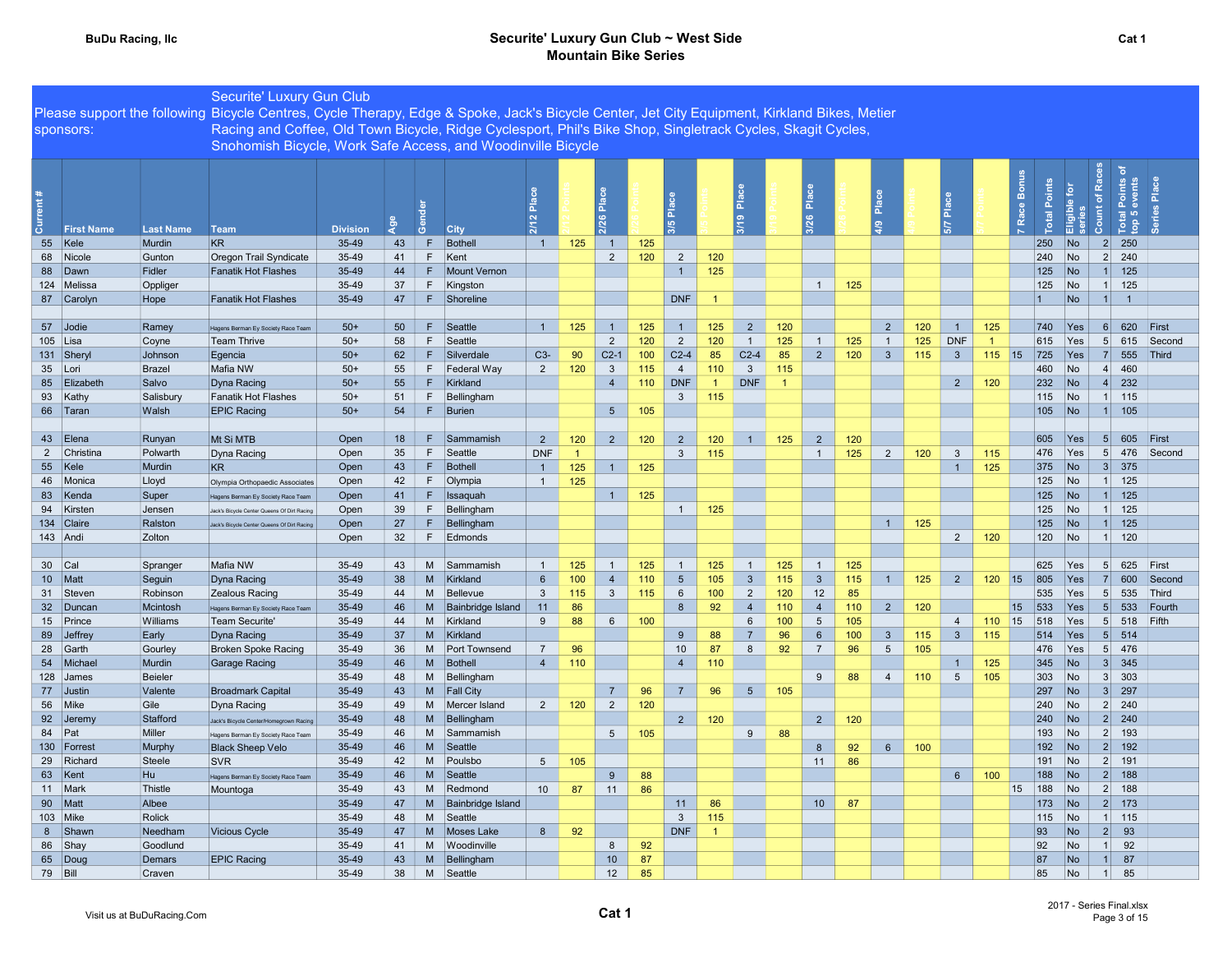#### BuDu Racing, Ilc **Securite' Luxury Gun Club ~ West Side** Securite' Luxury Gun Club ~ West Side Mountain Bike Series

| <b>First Name</b>    | <b>Last Name</b> | Team                                      | <b>Division</b> | ్లా      | ŏ        | City                  | Place<br>2/12   |                      | Place<br>2/26       |                | /5 Place       |                | ۴å<br>$\frac{1}{2}$ |                | Place<br>3/26        |           | Ιĉ              |                | -8<br><b>P<sub>la</sub></b> |     | Race Bonus       | Points<br><b>Total</b> | <b>Races</b><br>Eligible for<br>series<br>Count of | ৳<br>Points<br>events<br>Total<br>top 5        | Place<br>ries |        |
|----------------------|------------------|-------------------------------------------|-----------------|----------|----------|-----------------------|-----------------|----------------------|---------------------|----------------|----------------|----------------|---------------------|----------------|----------------------|-----------|-----------------|----------------|-----------------------------|-----|------------------|------------------------|----------------------------------------------------|------------------------------------------------|---------------|--------|
|                      |                  |                                           |                 |          |          |                       |                 |                      |                     |                |                |                |                     |                |                      |           |                 |                |                             |     |                  |                        |                                                    |                                                |               |        |
| 12 James             | Christensen      | Old Town Bicycle p/b GEC                  | $50+$           | 50       | M        | Tacoma                | $\overline{1}$  | 125                  | $\mathbf{3}$        | 115            | $\overline{1}$ | 125            | $\overline{2}$      | 120            | $\overline{1}$       | 125       | 2               | 120            | 1                           | 125 | 15               | 870                    | Yes                                                | 635<br>7                                       | First         |        |
| $26$ Jeff            | Cummings         | Jack's Bicycle Center/Homegrown Racing    | $50+$           | 55       | M        | Bellingham            | $\mathbf{3}$    | 115                  | $\overline{2}$      | 120            |                |                | $\overline{3}$      | 115            | $\mathbf{3}$         | 115       | $\overline{1}$  | 125            | $\boldsymbol{8}$            | 92  | 15               | 697                    | Yes                                                | 605<br>6                                       |               | Second |
| 39 Kevin             | Johnson          | Egencia                                   | $50+$           | 63       | M        | Silverdale            | 6               | 100                  | 6                   | 100            | 5              | 105            | $\overline{4}$      | 110            | 5                    | 105       | $\mathbf{3}$    | 115            | $\overline{2}$              | 120 | 15               | 770                    | Yes                                                | 570<br>$\overline{7}$                          | Third         |        |
| 13 $ $ Ken           | Harmon           | Este / Monton Racing                      | $50+$           | 55       | M        | Snoqualmie            | $\overline{4}$  | 110                  | $\overline{4}$      | 110            | $\mathbf{3}$   | 115            | 5                   | 105            | $\overline{4}$       | 110       |                 |                |                             |     | 15               | 565                    | Yes                                                | 5<br>565                                       |               | Fourth |
| 78 Jack              | Stringham        | Garage Racing                             | $50+$           | 51       | M        | Seattle               |                 |                      | -5                  | 105            | $\overline{2}$ | 120            | 6                   | 100            | $\overline{2}$       | 120       |                 |                | 3                           | 115 |                  | 560                    | Yes                                                | 560<br>5 <sup>5</sup>                          | Fifth         |        |
| 9 Chip               | Richardson       | <b>EPIC Racing</b>                        | $50+$           | 50       | M        | Snohomish             | 11              | 86                   | 8<br>$\overline{7}$ | 92             |                |                | $\overline{7}$      | 96             |                      |           | $5\overline{5}$ | 105            | $\overline{4}$              | 110 |                  | 489                    | Yes                                                | 489<br>5 <sup>1</sup>                          |               |        |
| 96 Eric              | Yotz             | Mt Si MTB                                 | $50+$<br>$50+$  | 56<br>60 | M<br>M   | North Bend<br>Seattle | 9<br>13         | 88                   | 11                  | 96             | 6<br>9         | 100<br>88      | 14<br>12            | 83<br>85       | $6\overline{6}$<br>8 | 100<br>92 | $\overline{7}$  | 96             |                             |     | 15               | 467<br>546             | Yes                                                | 5 <sup>1</sup><br>467<br>6 <sup>1</sup><br>462 |               |        |
| 14 Kevin             | Raymond          |                                           | $50+$           | 56       | M        |                       | 14              | 84<br>83             | 13                  | 86<br>84       |                |                | 10                  | 87             | $\overline{7}$       | 96        | 8               | 92             |                             |     |                  | 442                    | Yes                                                | 442<br>5 <sup>1</sup>                          |               |        |
| 51   Ted<br>53 Mimmo | Watson<br>Futia  | <b>EPIC Racing</b><br>Ridge Cyclesport    | $50+$           | 53       | M        | Burien<br>Kent        | $\overline{2}$  | 120                  |                     | 125            | <b>DNF</b>     | $\overline{1}$ | $\mathbf{1}$        | 125            |                      |           |                 |                |                             |     |                  | 371                    | Yes<br><b>No</b>                                   | 371<br>$\vert 4 \vert$                         |               |        |
| 37 Mark              | Runyan           | Egencia                                   | $50+$           | 57       | M        | Sammamish             | 12              | 85                   | 9                   | 88             | 8              | 92             |                     |                | 9                    | 88        |                 |                |                             |     |                  | 353                    | <b>No</b>                                          | $\vert$<br>353                                 |               |        |
| $117$ Bob            | Agopsowicz       | Dyna Racing                               | $50+$           | 60       | M        | Everett               |                 |                      |                     |                |                |                | 11                  | 86             |                      |           | $6\overline{6}$ | 100            | $\overline{7}$              | 96  |                  | 282                    | <b>No</b>                                          | 3 <sup>l</sup><br>282                          |               |        |
| 115 Glen             | Conley           |                                           | $50+$           | 61       | M        | Bothell               |                 |                      |                     |                |                |                | 13                  | 84             | 10 <sup>1</sup>      | 87        |                 |                | 6                           | 100 |                  | 271                    | No                                                 | 3 <sup>l</sup><br>271                          |               |        |
| 50 Trevor            | Hall             |                                           | $50+$           | 57       | M        | Bellevue              | 10 <sup>1</sup> | 87                   |                     |                |                |                | $\overline{9}$      | 88             |                      |           |                 |                |                             |     |                  | 175                    | No                                                 | 2 <br>175                                      |               |        |
| 116 Marc             | Oplinger         |                                           | $50+$           | 56       | M        | Seattle               |                 |                      |                     |                |                |                | <b>DNF</b>          | $\overline{1}$ | 11                   | 86        | 9               | 88             |                             |     |                  | 175                    | No                                                 | 3<br>175                                       |               |        |
| 104 Rick             | Heckenlaible     | Audi                                      | $50+$           | 52       | M        | Kenmore               |                 |                      |                     |                | $\overline{4}$ | 110            |                     |                |                      |           |                 |                |                             |     |                  | 110                    | No                                                 | 110<br>1                                       |               |        |
| $132$ Joe            | Martin           | <b>Taco Time NW</b>                       | $50+$           | 51       | M        | Redmond               |                 |                      |                     |                |                |                |                     |                |                      |           | $\overline{4}$  | 110            |                             |     |                  | 110                    | No                                                 | 1110                                           |               |        |
| 602 Roy              | Wakeman          | <b>Ridge Cyclesport</b>                   | $50+$           | 56       | M        | East Wenatchee        |                 |                      |                     |                |                |                |                     |                |                      |           |                 |                | $5\overline{)}$             | 105 |                  | 105                    | No                                                 | 105<br>1                                       |               |        |
| 34 Robert            | Wilson           | Renton Center Cycle                       | $50+$           | 53       | M        | Port Orchard          | $5\phantom{.0}$ | 105                  |                     |                |                |                |                     |                |                      |           |                 |                |                             |     |                  | 105                    | No                                                 | 105<br>1                                       |               |        |
| 33   Rob             | Anderson         |                                           | $50+$           | 53       | M        | Federal Wav           | $\overline{7}$  | 96                   |                     |                |                |                |                     |                |                      |           |                 |                |                             |     |                  | 96                     | <b>No</b>                                          | 96<br>$\mathbf{1}$                             |               |        |
| 100 Morten           | Harenbergh       |                                           | $50+$           | 60       | M        | Oak Harbor            |                 |                      |                     |                | $\overline{7}$ | 96             |                     |                |                      |           |                 |                |                             |     |                  | 96                     | No                                                 | 96<br>1                                        |               |        |
| 38 Joel              | <b>Burklund</b>  | Monton TM/Este Racing                     | $50+$           | 58       | M        | North Bend            | 8               | 92                   |                     |                |                |                |                     |                |                      |           |                 |                |                             |     |                  | 92                     | <b>No</b>                                          | 92<br>$\mathbf{1}$                             |               |        |
| 113 Kurt             | Mcnett           |                                           | $50+$           | 52       | M        | Puyallup              |                 |                      |                     |                |                |                | 8                   | 92             |                      |           |                 |                |                             |     |                  | 92                     | No                                                 | 92<br>1                                        |               |        |
| 80 Jeff              | <b>Barlow</b>    |                                           | $50+$           | 53       | M        | Lake Stevens          |                 |                      | 10                  | 87             |                |                |                     |                |                      |           |                 |                |                             |     |                  | 87                     | <b>No</b>                                          | 87<br>1 <sup>1</sup>                           |               |        |
| 72 Mark              | Holtzing         |                                           | $50+$           | 59       | M        | Yakima                |                 |                      | 12                  | 85             |                |                |                     |                |                      |           |                 |                |                             |     |                  | 85                     | No                                                 | 85<br>1                                        |               |        |
| 75 Quinn             | Dusenberry       |                                           | $50+$           | 53       | M        | Bothell               |                 |                      | <b>DNF</b>          | $\overline{1}$ |                |                |                     |                |                      |           |                 |                |                             |     |                  |                        | <b>No</b>                                          | $\mathbf{1}$<br>$\overline{1}$                 |               |        |
|                      |                  |                                           |                 |          |          |                       |                 |                      |                     |                |                |                |                     |                |                      |           |                 |                |                             |     |                  |                        |                                                    |                                                |               |        |
| 16 Marc              | Garoutte         | <b>EPIC Racing</b>                        | Clydes-1        | 51       | M        | Auburn                | $\overline{2}$  | 120                  | $\overline{1}$      | 125            | $\mathbf{1}$   | 125            | $\overline{1}$      | 125            | $\overline{1}$       | 125       | $\overline{1}$  | 125            | $\overline{2}$              | 120 | 15               | 880                    | Yes                                                | 640<br>7 <sup>1</sup>                          | First         |        |
| 122 Torrey           | Kuhlmann         | <b>Tari Goes</b>                          | Clydes-1        | 30       | M        | Seattle               |                 |                      |                     |                | $C2-1$         | 100            |                     |                | $\overline{2}$       | 120       | <b>DNF</b>      | $\overline{1}$ |                             |     |                  | 221                    | No                                                 | 3 <sup>l</sup><br>221                          |               |        |
| 141 Jason            | Konieczka        | <b>Taco Time NW</b>                       | Clydes-1        | 48       | M        | Issaquah              |                 |                      |                     |                |                |                |                     |                |                      |           |                 |                | $\mathbf{1}$                | 125 |                  | 125                    | No                                                 | 125<br>1 <sup>1</sup>                          |               |        |
|                      |                  |                                           |                 |          |          |                       |                 |                      |                     |                |                |                |                     |                |                      |           |                 |                |                             |     |                  |                        |                                                    |                                                |               |        |
| 41 Scott             | Funston          | Rad Racing NW                             | Open            | 17       | M        | <b>Maple Valley</b>   | $\overline{1}$  | 125                  | 10                  | 87             |                |                | $\overline{1}$      | 125            | $\overline{4}$       | 110       |                 |                | $\overline{1}$              | 125 |                  | 572                    | Yes                                                | 572<br>5 <sup>5</sup>                          | First         |        |
| 6 Mikala             | Panasiuk         | Ravenna Capital Management                | Open            | 36       | M        | Bellevue              | 5               | 105                  | 6                   | 100            | $\mathbf{1}$   | 125            | $\overline{3}$      | 115            | $5\phantom{.0}$      | 105       |                 |                | $\overline{2}$              | 120 |                  | 670                    | Yes                                                | 570<br>6 <sup>1</sup>                          |               | Second |
| 60 Sterling          | Quinn            | Ravenna Capital Management                | Open            | 24       | M        | Seattle               | $\overline{4}$  | 110                  | $\mathbf{3}$        | 115            | $\mathbf{3}$   | 115            | $6\phantom{1}6$     | 100            | 6                    | 100       |                 |                |                             |     |                  | 540                    | <b>Yes</b>                                         | 5<br>540                                       |               | Third  |
| 74 Brian             | McCleerey        | Ravenna Capital Management                | Open            | 27       | M        | Seattle               | $\mathbf{3}$    | 115                  | 5                   | 105            | $\overline{4}$ | 110            | $\overline{4}$      | 110            | $\overline{7}$       | 96        |                 |                |                             |     |                  | 536                    | Yes                                                | 536<br>5 <sup>1</sup>                          |               | Fourth |
| 144 Bryce            | Markey           | Less Gears More Bears                     | Open            | 30       | M        | Enumclaw              | $C2-1$          | 100                  | $C2-1$              | 100            |                |                | $C2-1$              | 100            | 11                   | 86        | $\mathbf{3}$    | 115            | $5\overline{)}$             | 105 |                  | 606                    | <b>Yes</b>                                         | 520<br>6 <sup>1</sup>                          | Fifth         |        |
| 4 Brenden            | Ritzman          | Old Town Bicycle p/b GEC                  | Open            | 29       | M        | Gig Harbor            | $\overline{2}$  | 120                  | -8                  | 92             | 9              | 88             | 9                   | 88             | 8                    | 92        |                 |                |                             |     | 15               | 495                    | Yes                                                | 5 <sup>1</sup><br>495                          |               |        |
| 95 Aaron             | Wilson           | Old Town Bicycle p/b GEC                  | Open            | 42       | M        | Buckley               |                 |                      |                     |                | $\overline{2}$ | 120            | $\overline{2}$      | 120            | $\mathbf{3}$         | 115       |                 |                | $\mathbf{3}$                | 115 |                  | 470                    | No                                                 | $4 \mid 470$                                   |               |        |
| 27 Patrick           | Dunn             | Seattle Cancer Care Alliance Cycling Team | Open            | 28       | M        | Lynnwood              | 15              | 82                   | $\overline{4}$      | 110            |                |                | 13                  | 84             |                      |           | $\overline{2}$  | 120            |                             |     | 15 <sup>15</sup> | 411                    | No                                                 | $4 \ 411$                                      |               |        |
| 71 Calder            | Wood             | Rad Racing NW                             | Open            | 17       | M        | Anacortes             |                 |                      |                     | 125            |                |                | $5\phantom{.0}$     | 105            | $\overline{1}$       | 125       |                 |                |                             |     |                  | 355                    | <b>No</b>                                          | 3 <sup>l</sup><br>355                          |               |        |
| 44 Mahlon            | Houk             | Ravenna Capital Management                | Open            | 24       | M        | Seattle               | 10              | 87                   |                     |                | 10             | 87             | 12                  | 85             | 10                   | 87        |                 |                |                             |     |                  | 346                    | No                                                 | $4 \mid 346$                                   |               |        |
| $7$ Jon              | Houk             | Ravenna Capital Management                | Open            | 37       | M        | Seattle               | 8               | 92                   | <b>DNF</b>          | $\overline{1}$ | 6              | 100            |                     |                | 12                   | 85        |                 |                |                             |     | 15               | 293                    | No                                                 | $\vert$<br>293                                 |               |        |
| 42 Ellison           | <b>Brink</b>     | Rad Racing NW                             | Open            | 18       | M        | North Bend            | 6               | 100                  | 12                  | 85             |                |                | 8                   | 92             |                      |           |                 |                |                             |     |                  | 277                    | No                                                 | $3 \overline{\smash{\big)}\ 277}$              |               |        |
| 73 Evan              | Plews            | <b>Ridge Cyclesport</b>                   | Open            | 41       | <b>M</b> | Wenatchee             |                 |                      | $\overline{7}$      | 96             | $5\phantom{1}$ | 105            | 21                  | 76             |                      |           |                 |                |                             |     |                  | 277                    | No                                                 | 3 <sup>1</sup><br>277                          |               |        |
| 64 Reid              | Curry            | <b>Mayhem Racing</b>                      | Open            | 30       | M        | Burien                | $C2-1$          | $\blacktriangleleft$ | 13                  | 84             |                |                | 15                  | 82             |                      |           | $\overline{4}$  | 110            |                             |     |                  | 277                    | No                                                 | 277<br>$\vert 4 \vert$                         |               |        |
| 120 Zach             | Shier            |                                           | Open            | 24       | M        | Olympia               |                 |                      |                     |                |                |                | 18                  | 79             | 16                   | 81        | 6               | 100            |                             |     |                  | 260                    | <b>No</b>                                          | 260<br>3 <sup>1</sup>                          |               |        |
| 40 lan               | <b>Brink</b>     | Rad Racing NW                             | Open            | 16       | M        | North Bend            | 16              | 81                   |                     |                |                |                | 11                  | 86             | 9                    | 88        |                 |                |                             |     |                  | 255                    | No                                                 | 255<br>3 <sup>1</sup>                          |               |        |
| 21   Lorant          | Domokos          | Project 529 Legion                        | Open            | 28       | M        | Seattle               | 13              | 84                   |                     |                | 12             | 85             | 14                  | 83             |                      |           |                 |                |                             |     |                  | 252                    | No                                                 | 3 <sup>l</sup><br>252                          |               |        |
| 127 Joseph           | Maloney          | <b>B&amp;L Bicycle/Trek</b>               | Open            | 27       | M        | Pullman               |                 |                      |                     |                |                |                |                     |                | $\overline{2}$       | 120       | $\overline{1}$  | 125            |                             |     |                  | 245                    | No                                                 | $2 \mid 245$                                   |               |        |
| 125 Emmett           | Erickson         | <b>Broken Spoke Racing</b>                | Open            | 17       | <b>M</b> | <b>Port Townsend</b>  | $C2-7$          | 71                   |                     |                | $C2-4$         | 85             |                     |                | 15                   | 82        |                 |                |                             |     |                  | 238                    | No                                                 | 238<br>3 <sup>l</sup>                          |               |        |
|                      |                  |                                           |                 |          |          |                       |                 |                      |                     |                |                |                |                     |                |                      |           |                 |                |                             |     |                  |                        |                                                    |                                                |               |        |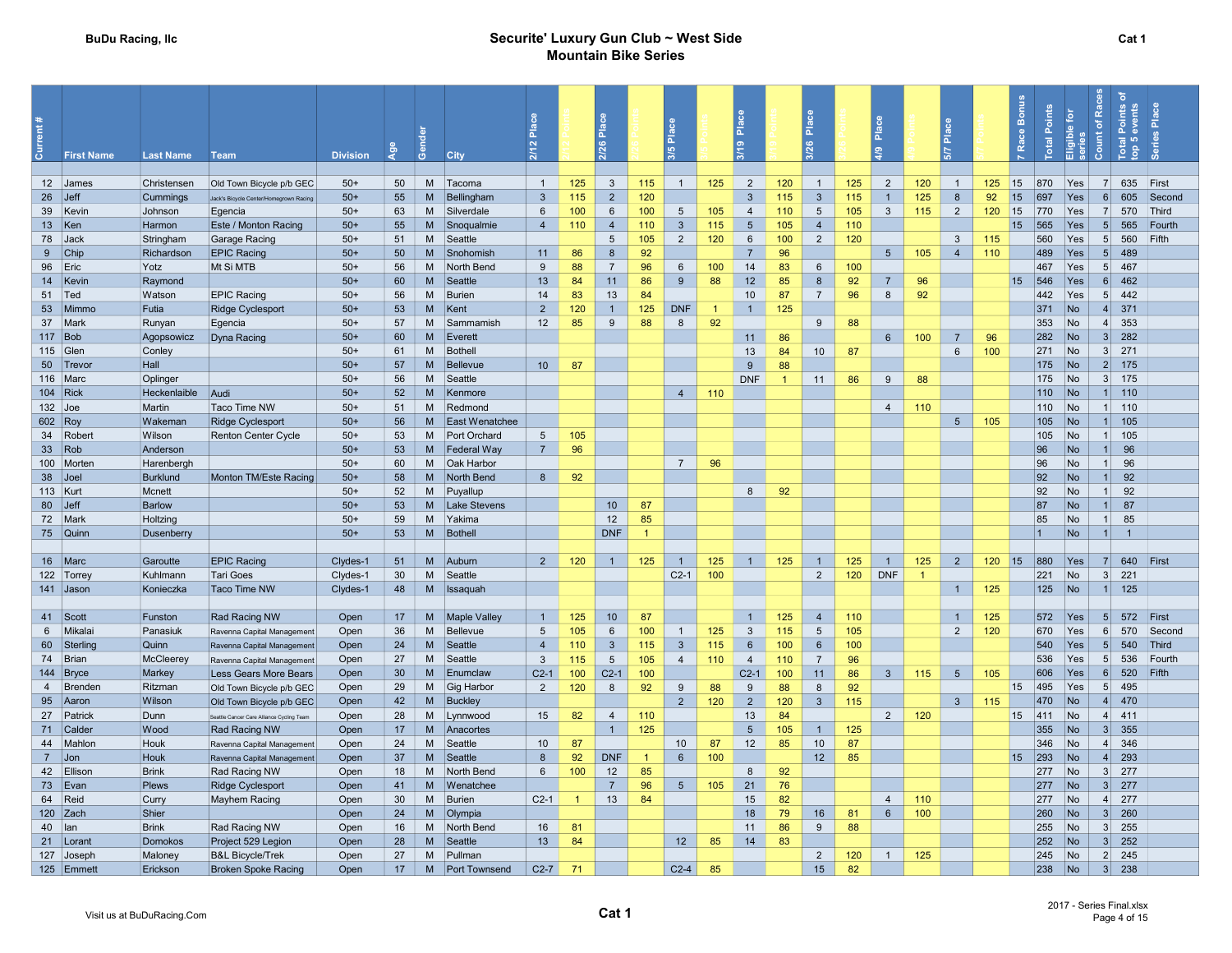#### BuDu Racing, Ilc **Securite' Luxury Gun Club ~ West Side** Securite' Luxury Gun Club ~ West Side Mountain Bike Series

| nt#<br><b>First Name</b> | <b>Last Name</b> | <b>Team</b>                            | <b>Division</b> | g  |          | City                 | 운<br>$\mathbf{a}$ |                | Place<br>26     |                | Place<br><b>10</b> |                      | $\frac{a}{b}$<br>$\circ$ |     | Place<br>26     |                | ۱ă              |     | ۱å              |     | Bonus<br>Race | Points<br>Total | Eligible for<br>series | ৳<br>Race<br>Points<br>events<br>$\overline{\sigma}$<br>Count<br>Total<br>top 5 | Place<br>ries |  |
|--------------------------|------------------|----------------------------------------|-----------------|----|----------|----------------------|-------------------|----------------|-----------------|----------------|--------------------|----------------------|--------------------------|-----|-----------------|----------------|-----------------|-----|-----------------|-----|---------------|-----------------|------------------------|---------------------------------------------------------------------------------|---------------|--|
| 58 Chris                 | Wood             | Ravenna Capital Management             | Open            | 53 | M        | <b>Maple Valley</b>  | 11                | 86             |                 |                |                    |                      |                          |     |                 |                |                 |     | $\overline{4}$  | 110 |               | 196             | No                     | 2<br>196                                                                        |               |  |
| 97 Corbin                | <b>Hudacek</b>   | Shuksan Velo                           | Open            | 27 | M        | Bellingham           |                   |                |                 |                | 7 <sup>7</sup>     | 96                   | $\overline{7}$           | 96  |                 |                |                 |     |                 |     |               | 192             | No                     | 2<br>192                                                                        |               |  |
| 67 Cody                  | Young            | <b>Toros House United</b>              | Open            | 27 | M        | Lynnwood             |                   |                | <b>DNF</b>      |                |                    |                      |                          |     | 14              | 83             | $5\overline{5}$ | 105 |                 |     |               | 189             | No                     | 3 <sup>l</sup><br>189                                                           |               |  |
| 81 Adam                  | Worobec          |                                        | Open            | 38 | M        | Seattle              |                   |                | $\overline{9}$  | 88             | $\boldsymbol{8}$   | 92                   |                          |     |                 |                |                 |     |                 |     |               | 180             | No                     | $2$ 180                                                                         |               |  |
| 45 Nathar                | Pepin            | Apex Racing                            | Open            | 30 | M        | Renton               | 9                 | 88             |                 |                | 11                 | 86                   |                          |     |                 |                |                 |     |                 |     |               | 174             | N <sub>o</sub>         | $2 \mid 174$                                                                    |               |  |
| 82 Eric                  | Olsen            | <b>Rad Racing NW</b>                   | Open            | 18 | M        | Anacortes            |                   |                | $\overline{2}$  | 120            |                    |                      |                          |     |                 |                |                 |     |                 |     |               | 120             | No                     | $1 \quad 120$                                                                   |               |  |
| 138 Nick                 | Stroud           |                                        | Open            | 26 | M        | Bremerton            |                   |                |                 |                |                    |                      |                          |     |                 |                |                 |     | $6\overline{6}$ | 100 | 15            | 115             | No                     | $1 \ 115$                                                                       |               |  |
| 142 Anthony              | Malloryu         |                                        | Open            | 23 | <b>M</b> | Bellingham           |                   |                |                 |                |                    |                      |                          |     |                 |                |                 |     | $\overline{7}$  | 96  |               | 96              | <b>No</b>              | 96<br>1                                                                         |               |  |
| 20 Beddome               | Allen            | <b>Mayhem Racing</b>                   | Open            | 27 | M        | Seattle              | $\overline{7}$    | 96             |                 |                |                    |                      |                          |     |                 |                |                 |     |                 |     |               | 96              | <b>No</b>              | 96<br>1                                                                         |               |  |
| 110 Jeff E               | Grassley         |                                        | Open            | 32 | M        | Covington            |                   |                |                 |                |                    |                      | 10 <sup>1</sup>          | 87  |                 |                |                 |     |                 |     |               | 87              | <b>No</b>              | 87<br>1 <sup>1</sup>                                                            |               |  |
| 70 David                 | Howard           |                                        | Open            | 32 | M        | Seattle              |                   |                | 11              | 86             |                    |                      |                          |     |                 |                |                 |     |                 |     |               | 86              | No                     | 86<br>1                                                                         |               |  |
| 25 Bryan                 | Torian           | Olympia Orthopaedic Associates         | Open            | 40 | <b>M</b> | Olympia              | 12 <sup>°</sup>   | 85             |                 |                |                    |                      |                          |     |                 |                |                 |     |                 |     |               | 85              | <b>No</b>              | 85<br>1 <sup>1</sup>                                                            |               |  |
| 1 Toby                   | Swanson          | Ravenna Capital Management             | Open            | 35 | M        | Snoqualmie           |                   |                |                 |                | <b>DNF</b>         | $\overline{1}$       |                          |     | 13              | 84             |                 |     |                 |     |               | 85              | <b>No</b>              | 2<br>85                                                                         |               |  |
| 106 Cameron              | Sloan            | Joy Ride/Gigantic Hack                 | Open            | 26 | M        | Olympia              |                   |                |                 |                | 13                 | 84                   |                          |     |                 |                |                 |     |                 |     |               | 84              | <b>No</b>              | 84<br>1                                                                         |               |  |
| 3 Forrest                | Montgomery       | <b>Boundary Bay Brewery</b>            | Open            | 22 | M        | Bellingham           |                   |                | 14              | 83             |                    |                      |                          |     |                 |                |                 |     |                 |     |               | 83              | <b>No</b>              | 83<br>1                                                                         |               |  |
| 49 Anthonee              | Gibbs            | Ravenna Capital Management             | Open            | 29 | M        | Seattle              | 14                | 83             |                 |                |                    |                      |                          |     |                 |                |                 |     |                 |     |               | 83              | <b>No</b>              | 83<br>1                                                                         |               |  |
| 102 Robert               | Champman         | Snoqualmie Ice Cream Racing            | Open            | 27 | M        | Everett              |                   |                |                 |                | 14                 | 83                   |                          |     |                 |                |                 |     |                 |     |               | 83              | <b>No</b>              | 83<br>1                                                                         |               |  |
| 69 Daniel                | Jordan           |                                        | Open            | 34 | <b>M</b> | Seattle              |                   |                | 15              | 82             |                    |                      |                          |     |                 |                |                 |     |                 |     |               | 82              | <b>No</b>              | 82<br>1                                                                         |               |  |
| 114 Thomas               | Schulz           | Olympia Orthopaedic Associates         | Open            | 46 | M        | Olympia              |                   |                |                 |                |                    |                      | 16                       | 81  |                 |                |                 |     |                 |     |               | 81              | <b>No</b>              | 81<br>1                                                                         |               |  |
| 119 Sergie               | Sherlyagin       | Project 529 Legion                     | Open            | 32 | M        | Seattle              |                   |                |                 |                |                    |                      | 17                       | 80  |                 |                |                 |     |                 |     |               | 80              | <b>No</b>              | 80<br>1 <sup>1</sup>                                                            |               |  |
| 109 Layton               | Meyers           | <b>RAD Racing NW</b>                   | Open            | 17 | M        | <b>Maple Valley</b>  |                   |                |                 |                |                    |                      | 19                       | 78  |                 |                |                 |     |                 |     |               | 78              | <b>No</b>              | 78<br>1                                                                         |               |  |
| 118 Gidean               | Bender           | Rad Racing NW                          | Open            | 16 | M        | Duvall               |                   |                |                 |                |                    |                      | 20                       | 77  |                 |                |                 |     |                 |     |               | 77              | No                     | 77<br>1                                                                         |               |  |
| 5 Nicholas               | Corson           |                                        | Open            | 31 | M        | Kirkland             |                   |                |                 |                |                    |                      |                          |     |                 |                |                 |     |                 |     | 15            | 15              | No                     | 0 <br>15                                                                        |               |  |
|                          |                  |                                        |                 |    |          |                      |                   |                |                 |                |                    |                      |                          |     |                 |                |                 |     |                 |     |               |                 |                        |                                                                                 |               |  |
| 17 Nick                  | Stroud           |                                        | $SS-1$          | 26 | M        | Bremerton            | $\overline{1}$    | 125            |                 | 125            | $\overline{2}$     | 120                  | $\overline{2}$           | 120 | $\overline{1}$  | 125            | $\overline{1}$  | 125 |                 |     | 15            | 755             | Yes                    | 635<br>6 <sup>1</sup>                                                           | First         |  |
| 48 Nathan                | Webster          | <b>Black Sheep Velo</b>                | $SS-1$          | 50 | M        | Seattle              | 6                 | 100            | 6               | 100            |                    |                      | 5                        | 105 | $5\phantom{.0}$ | 105            |                 |     | $2^{\circ}$     | 120 |               | 530             | Yes                    | 530<br>5 <sup>1</sup>                                                           | Second        |  |
| 135 Michae               | <b>Brazel</b>    | Mafia NW                               | $SS-1$          | 53 |          | M Federal Way        | $\mathbf{3}$      | 115            | <b>DNF</b>      | $\overline{1}$ | $\overline{4}$     | 110                  | 8                        | 92  |                 |                | 2               | 120 |                 |     |               | 438             | Yes                    | 5 438                                                                           | Third         |  |
| 136 Aaron                | Oswald           | <b>USMES/Joy Ride</b>                  | $SS-1$          | 34 | M        | Lace                 |                   |                |                 |                | $\overline{3}$     | 115                  | $\mathbf{3}$             | 115 | $\overline{4}$  | 110            | $\mathbf{3}$    | 115 |                 |     |               | 455             | No                     | 4   455                                                                         |               |  |
| 137 Chris                | Blair            | <b>Bike Masters Racing</b>             | $SS-1$          | 50 | M        | <b>Bonney Lake</b>   | 9                 | 88             | $5\overline{5}$ | 105            |                    |                      |                          |     | $\mathbf{3}$    | 115            | $\overline{4}$  | 110 |                 |     |               | 418             | No                     | $4 \mid 418$                                                                    |               |  |
| 22 Craig                 | Martin           | Project 529 Legion                     | $SS-1$          | 43 | M        | Snoqualmie           | $\overline{7}$    | 96             | $\overline{4}$  | 110            |                    |                      | $\overline{7}$           | 96  |                 |                |                 |     | $\mathbf{3}$    | 115 |               | 417             | No                     | $4 \mid 417$                                                                    |               |  |
| 145 Daniel               | Truong           | Snoqualmie Ice Cream Racing            | $SS-1$          | 30 | M        | Bothell              | $\overline{1}$    | 100            | $\overline{1}$  | 125            |                    |                      |                          |     |                 |                |                 |     | $\mathbf{1}$    | 125 |               | 350             | No                     | $3 \mid 350$                                                                    |               |  |
| 62 Doug                  | Graver           | <b>Ridge Cyclesport</b>                | $SS-1$          | 52 | <b>M</b> | Monroe               |                   |                | $\overline{2}$  | 120            |                    |                      | 9                        | 88  | $\overline{2}$  | 120            |                 |     |                 |     |               | 328             | No                     | $3 \mid 328$                                                                    |               |  |
| 23 Roger                 | Burton           | Egencia                                | $SS-1$          | 46 | M        | Bothell              | $5\overline{5}$   | 105            | $\mathbf{3}$    | 115            |                    |                      |                          |     | <b>DNF</b>      | $\overline{1}$ |                 |     |                 |     |               | 221             | No                     | $3 \quad 221$                                                                   |               |  |
| 133 Paul                 | Doty             |                                        | $SS-1$          | 30 | M        | Bellingham           |                   |                |                 |                |                    |                      |                          |     |                 |                | 5 <sup>5</sup>  | 105 | $\overline{4}$  | 110 |               | 215             | No                     | $2 \overline{215}$                                                              |               |  |
| 121 Adam                 | Leahy            |                                        | $SS-1$          | 50 | M        | Buckley              |                   |                |                 |                |                    |                      | 6                        | 100 | $6\phantom{1}$  | 100            |                 |     |                 |     |               | 200             | No                     | $2 \mid 200$                                                                    |               |  |
| 99 Ben                   | Shaklee          | Jack's Bicycle Center/Homegrown Racing | $SS-1$          | 38 | M        | Bellingham           |                   |                |                 |                | $\overline{1}$     | 125                  |                          |     |                 |                |                 |     |                 |     |               | 125             | No                     | $1 \mid 125$                                                                    |               |  |
| 112 $ Tim$               | Wyckoff          |                                        | <b>SS-1</b>     | 48 | M        | Snoqualmie           |                   |                |                 |                |                    |                      | 1                        | 125 |                 |                |                 |     |                 |     |               | 125             | No                     | $1 \quad 125$                                                                   |               |  |
| 18 Peter                 | Hall             | <b>Black Sheep Velo</b>                | $SS-1$          | 49 | M        | Seattle              | $\overline{2}$    | 120            |                 |                |                    |                      |                          |     |                 |                |                 |     |                 |     |               | 120             | No                     | 120<br>1 <sup>1</sup>                                                           |               |  |
| 47 Adam                  | Vandyke          | Egencia                                | $SS-1$          | 41 | M        | Kenmore              | $\overline{4}$    | 110            |                 |                |                    |                      |                          |     |                 |                |                 |     |                 |     |               | 110             | No                     | $1 \quad 110$                                                                   |               |  |
| 111 Chris                | Webb             |                                        | $SS-1$          | 50 | M        | <b>Black Diamond</b> |                   |                |                 |                |                    |                      | $\overline{4}$           | 110 |                 |                |                 |     |                 |     |               | 110             | No                     | 1  110                                                                          |               |  |
| 108 Sean                 | Ziniewicz        |                                        | $SS-1$          | 25 | M        | Olympia              |                   |                |                 |                | $5\overline{)}$    | 105                  |                          |     |                 |                |                 |     |                 |     |               | 105             | No                     | 105<br>1                                                                        |               |  |
| 52 Damien                | Dabrowski        | Egencia                                | $SS-1$          | 41 | M        | Seattle              | $C1-1$            |                |                 |                |                    |                      | 10                       | 87  |                 |                |                 |     |                 |     |               | 88              | <b>No</b>              | 2<br>88                                                                         |               |  |
| 19 Ben                   | Storrar          |                                        | $SS-1$          | 39 | M        | Tacoma               | <b>DNF</b>        | $\overline{1}$ |                 |                |                    |                      |                          |     |                 |                |                 |     |                 |     |               |                 | No                     | 1<br>$\overline{1}$                                                             |               |  |
| 91 Brad                  | Nelson           | <b>Whidbey Bicycle Club</b>            | $SS-1$          | 28 | <b>M</b> | <b>Oak Harbor</b>    |                   |                |                 |                | <b>DNF</b>         | $\overline{1}$       |                          |     |                 |                |                 |     |                 |     |               | $\overline{1}$  | <b>No</b>              | $\mathbf{1}$<br>$\overline{1}$                                                  |               |  |
| 98 Brian                 | <b>Busken</b>    | Mafia NW                               | $SS-1$          | 46 | M        | Kirkland             |                   |                |                 |                | <b>DNF</b>         | $\blacktriangleleft$ |                          |     |                 |                |                 |     |                 |     |               | $\mathbf{1}$    | <b>No</b>              | 1<br>$\overline{1}$                                                             |               |  |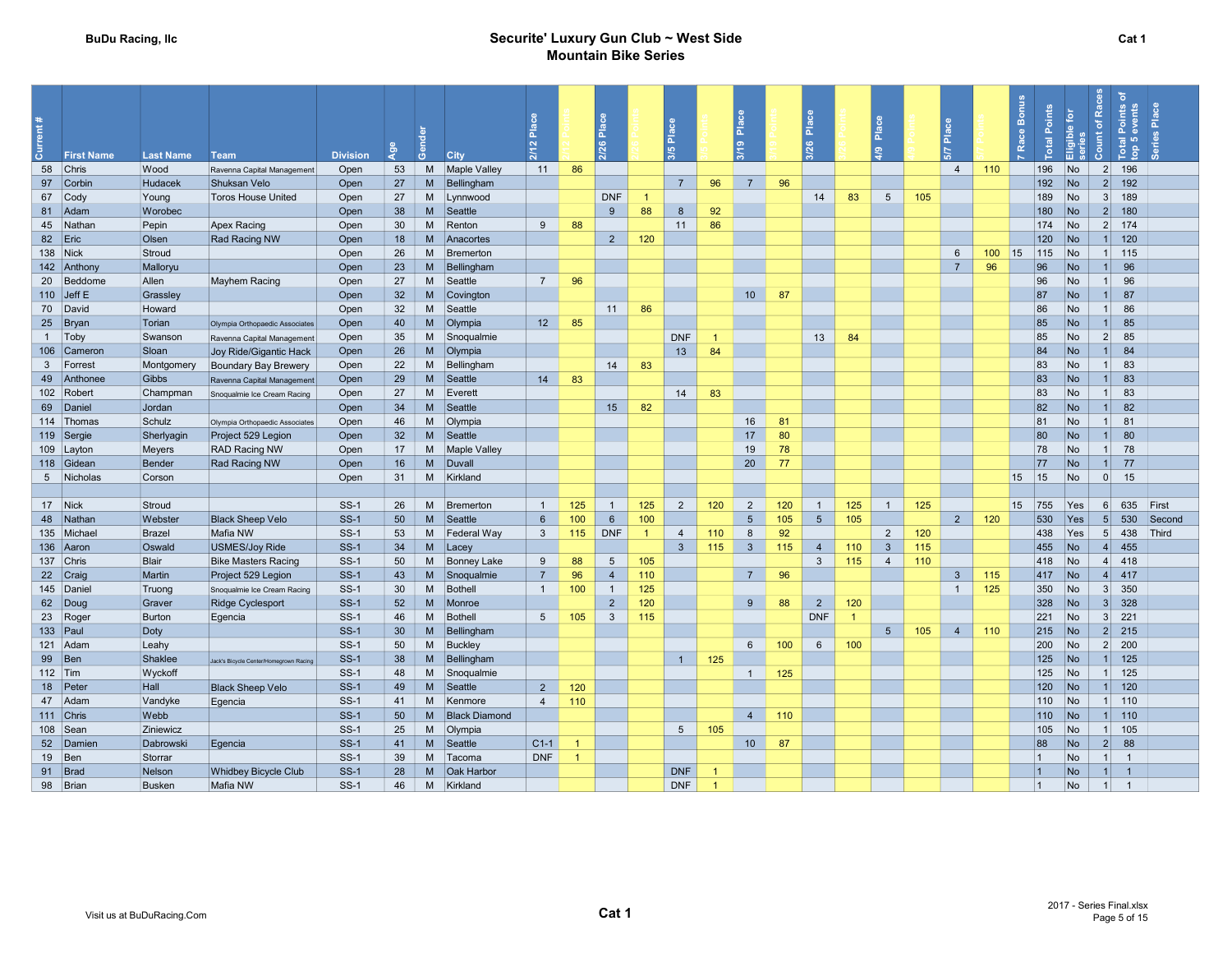|                        |                     |                              | Securite' Luxury Gun Club                                                                          |                    |                 |          |                          |                                         |     |                |                  |                 |                |                         |                |                   |                      |                |     |                |     |                  |                       |                  |                                              |           |              |
|------------------------|---------------------|------------------------------|----------------------------------------------------------------------------------------------------|--------------------|-----------------|----------|--------------------------|-----------------------------------------|-----|----------------|------------------|-----------------|----------------|-------------------------|----------------|-------------------|----------------------|----------------|-----|----------------|-----|------------------|-----------------------|------------------|----------------------------------------------|-----------|--------------|
|                        |                     | Please support the following | Bicycle Centres, Cycle Therapy, Edge & Spoke, Jack's Bicycle Center, Jet City Equipment, Kirkland  |                    |                 |          |                          |                                         |     |                |                  |                 |                |                         |                |                   |                      |                |     |                |     |                  |                       |                  |                                              |           |              |
|                        |                     |                              | Bikes, Metier Racing and Coffee, Old Town Bicycle, Ridge Cyclesport, Phil's Bike Shop, Singletrack |                    |                 |          |                          |                                         |     |                |                  |                 |                |                         |                |                   |                      |                |     |                |     |                  |                       |                  |                                              |           |              |
| sponsors:              |                     |                              |                                                                                                    |                    |                 |          |                          |                                         |     |                |                  |                 |                |                         |                |                   |                      |                |     |                |     |                  |                       |                  |                                              |           |              |
|                        |                     |                              | Cycles, Skagit Cycles, Snohomish Bicycle, Work Safe Access, and Woodinville Bicycle                |                    |                 |          |                          |                                         |     |                |                  |                 |                |                         |                |                   |                      |                |     |                |     |                  |                       |                  |                                              |           |              |
|                        |                     |                              |                                                                                                    |                    |                 |          |                          | $\overline{\mathbf{a}}$<br>$\mathbf{N}$ |     | ۱ä<br>2/26     |                  |                 |                | $\frac{a}{2}$           |                | Place             |                      | Plac           |     | $\frac{5}{6}$  |     |                  |                       | ľБ<br><u>alq</u> |                                              | <b>LO</b> |              |
|                        | <b>First Name</b>   | <b>Last Name</b>             | <b>Team</b>                                                                                        | <b>Division</b>    | å               | ්රී      | <b>City</b>              |                                         |     |                |                  | 3/5             |                | 3/19                    |                |                   |                      | 4/9            |     |                |     |                  |                       |                  |                                              |           |              |
| 557 Kelsey             |                     | Longrie                      | Old Town Bicycle p/b GEC                                                                           | 19-29              | 26              | F.       | Tacoma                   | $\overline{1}$                          | 100 | $\vert$ 1      | $100$ 2          |                 | 95             | $\overline{\mathbf{3}}$ | 90             | $\overline{2}$    | 95                   | $\overline{1}$ | 100 | 3              | 90  | 15<br>685        |                       | Yes              |                                              | 500       | First        |
| 569 Emily              |                     | Nilson                       |                                                                                                    | 19-29              | 29              | F        | Covington                |                                         |     |                |                  |                 |                |                         | 100            | $\mathbf{3}$      | 90                   | $\overline{2}$ | 95  | $\overline{1}$ | 100 | 385              |                       | <b>No</b>        | $\overline{4}$                               | 385       |              |
| 607 Maura              |                     | Steiner                      | Spokeswomen Racing                                                                                 | 19-29              | 29              | F.       | Bellevue                 |                                         |     |                |                  |                 |                | $\overline{2}$          | 95             | 1                 | 100                  | 3 <sup>5</sup> | 90  | $\overline{2}$ | 95  | 380              | <b>No</b>             |                  | $\overline{4}$                               | 380       |              |
| 530 Shannon            |                     | Mallory                      | Seattle Cancer Care Alliance Cycling Team                                                          | 19-29              | 19              | F        | Bellingham               |                                         |     |                |                  | $\overline{1}$  | 100            |                         |                |                   |                      |                |     |                |     | 100              | <b>No</b>             |                  | $\overline{1}$                               | 100       |              |
| 526 Claire             |                     | Ralston                      | Jack's Bicycle Center Queens Of Dirt Racing                                                        | 19-29              | 27<br>27        | F.<br>F. | Bellingham<br>Redmond    |                                         |     |                |                  | $\mathbf{3}$    | 90             |                         |                |                   |                      |                |     |                |     |                  | 90 <sub>o</sub><br>85 | <b>No</b>        | $\overline{1}$<br>$\overline{1}$             | 90<br>85  |              |
| 499 Lois               |                     | Smith                        | <b>Team Thrive</b>                                                                                 | 19-29              |                 |          |                          |                                         |     |                |                  |                 |                |                         |                | $\overline{4}$    | 85                   |                |     |                |     |                  |                       | <b>No</b>        |                                              |           |              |
| 445 Dana               |                     | Wolf                         | Team Securite'                                                                                     | 30-39              | 39              | F        | Seattle                  | $\overline{1}$                          | 100 | 2              | 95               | $\overline{1}$  | 100            | 1                       | 100            | 1                 | 100                  |                |     |                |     | 15               | 510 Yes               |                  | $5\overline{)}$                              | 510       | First        |
| 432 Karine             |                     | Valliant-Saunders            | Seattle Cancer Care Alliance Cycling Team                                                          | $30 - 39$          | 37              | F.       | Seattle                  | $C3-1$                                  | 75  | $\overline{1}$ | 100 <sub>1</sub> | <b>DNF</b>      |                |                         |                |                   |                      | $\mathbf{1}$   | 100 |                |     | 276              | <b>No</b>             |                  | 276<br>$\overline{4}$                        |           |              |
| 608 Bryna              |                     | Fahrner                      | Mayhem Racing                                                                                      | 30-39              | 31              | F        | Burien                   |                                         |     |                |                  |                 |                | $\mathbf{3}$            | 90             |                   |                      | $\overline{2}$ | 95  |                |     |                  | 185<br><b>No</b>      |                  | $\overline{2}$                               | 185       |              |
| $611$ Lisa             |                     | Toner                        | Spokeswomen Racing                                                                                 | $30 - 39$          | 32              | F        | Seattle                  |                                         |     |                |                  |                 |                |                         |                |                   |                      |                |     | 1              | 100 | 100              | <b>No</b>             |                  | $\overline{1}$                               | 100       |              |
| 447 Ady Bee            |                     | Lane                         | <b>Sturdy Bitch Racing</b>                                                                         | 30-39              | 39              | F        | Seattle                  | $\overline{2}$                          | 95  |                |                  |                 |                |                         |                |                   |                      |                |     |                |     |                  | 95<br><b>No</b>       |                  | $\overline{1}$                               | 95        |              |
|                        | 494 Suki (Amanda)   | Henry                        | Jack's Bicycle Center Queens Of Dirt Racing                                                        | 30-39              | 36              | F.       | Bellingham               |                                         |     |                |                  | $2^{\circ}$     | 95             |                         |                |                   |                      |                |     |                |     | 95               |                       | <b>No</b>        | $\overline{1}$                               | 95        |              |
| 567 Andy               |                     | Obst                         | <b>Epic Racing</b>                                                                                 | 30-39              | 30 <sup>°</sup> | F.       | Snoqualmie               |                                         |     |                |                  |                 |                | $\overline{2}$          | 95             |                   |                      |                |     |                |     |                  | 95                    | <b>No</b>        | $\overline{1}$                               | 95        |              |
| 449 Katie              |                     | Colvin                       | Dyna Racing                                                                                        | $30 - 39$          | 35              | F.       | Kirkland                 | $\overline{3}$                          | 90  |                |                  |                 |                |                         |                |                   |                      |                |     |                |     |                  | 90 <sub>o</sub>       | <b>No</b>        | $\overline{1}$                               | 90        |              |
|                        |                     |                              |                                                                                                    |                    |                 |          |                          |                                         |     |                |                  |                 |                |                         |                |                   |                      |                |     |                |     |                  |                       |                  |                                              |           |              |
| 403 Gretchen           |                     | Brown                        | Power Barn Racing                                                                                  | 40-49              | 49              | F        | <b>Bainbridge Island</b> | $\overline{1}$                          | 100 | <b>WD</b>      |                  | $\overline{1}$  | 100            |                         | 100            |                   | 100                  | $\overline{1}$ | 100 | $\overline{1}$ | 100 | 15<br>616        |                       |                  | 7                                            | 515       | First        |
| 353 Kathi              |                     | Tapia                        |                                                                                                    | 40-49              | 49              | F.       | Tacoma                   | $\overline{7}$                          | 71  | $\overline{4}$ | 85               | $5\phantom{.0}$ | 80             | $5\phantom{.0}$         | 80             | $5\overline{5}$   | 80                   |                |     |                |     | 15<br>411        |                       | Yes              | 5<br>411                                     |           | Second       |
| 352 Renae              |                     | Smith                        | <b>Team Thrive</b>                                                                                 | 40-49              | 42              | F.       | Renton                   | 8                                       | 67  | $5\phantom{1}$ | 80               | $\overline{7}$  | 71             | <b>DNF</b>              | $\overline{1}$ | $\overline{7}$    | 71                   | $\overline{4}$ | 85  | $\overline{4}$ | 85  | 15<br>475        |                       | Yes              | $\overline{7}$                               | 407       | <b>Third</b> |
|                        | 351 Andrea Stinky D | Richardson                   | <b>Team Securite</b>                                                                               | 40-49              | 40              | F        | Kirkland                 | $\mathbf{3}$                            | 90  | $\overline{1}$ | 100              |                 |                |                         |                | <b>DNF</b>        | $\overline{1}$       | $\mathbf{3}$   | 90  | $\mathbf{3}$   | 90  | 15<br>386        |                       | Yes              | 5                                            | 386       | Fourth       |
| 467 Susan              |                     | Rowlee                       | Mafia NW                                                                                           | 40-49              | 49              | F        | Snohomish                |                                         |     | $\overline{2}$ | 95               | $\overline{2}$  | 95             | $\overline{4}$          | 85             | $\overline{2}$    | 95                   |                |     |                |     | 370              |                       | <b>No</b>        | 370<br>$\overline{4}$                        |           |              |
| 415 Sherry             |                     | Shapiro                      | Mt Si MTB                                                                                          | 40-49              | 45              | F        | Snoqualmie               | $\overline{4}$                          | 85  |                |                  |                 |                | $\mathbf{3}$            | 90             | $\mathbf{3}$<br>8 | 90                   |                |     |                |     |                  | 265 No                |                  | 265<br>3                                     |           |              |
| $502$ Jen<br>545 Emily |                     | Frohlich<br>Nevin            | <b>Team Thrive</b><br>Nemesis                                                                      | $40 - 49$<br>40-49 | 43<br>47        | F.<br>F  | Bellevue<br>Port Orchard |                                         |     |                |                  | 8               | 67             | 6                       | 75             | <b>DNF</b>        | 67<br>$\overline{1}$ |                | 95  | 5 <sup>5</sup> | 80  | 171              | 214 No                | <b>No</b>        | 3 <sup>l</sup><br>214<br>$\mathbf{3}$<br>171 |           |              |
| 402 Wendy              |                     | Leber                        | <b>Nemesis Racing</b>                                                                              | 40-49              | 44              | F        | Seattle                  | 5 <sup>5</sup>                          | 80  |                |                  |                 |                | $\overline{7}$          | 71             |                   |                      | $\overline{2}$ |     |                |     | 151              |                       | <b>No</b>        | $\overline{2}$                               | 151       |              |
| 614 Niki               |                     | Weiss                        | <b>Team Thrive</b>                                                                                 | 40-49              | 46              | F.       | Seattle                  |                                         |     |                |                  |                 |                |                         |                |                   |                      |                |     | 2              | 95  |                  | 95                    | <b>No</b>        | $\overline{1}$                               | 95        |              |
| 377 Katie              |                     | Jackson                      | <b>Sturdy Bitch Racing</b>                                                                         | 40-49              | 41              | F        | Seattle                  | $\overline{2}$                          | 95  |                |                  |                 |                |                         |                |                   |                      |                |     |                |     |                  | 95                    | <b>No</b>        |                                              | 95        |              |
| 565 Jane               |                     | Evely                        | Single Malt Velo                                                                                   | 40-49              | 48              | F        | Carnation                |                                         |     |                |                  |                 |                | $2^{\circ}$             | 95             |                   |                      |                |     |                |     |                  | 95<br>No              |                  | $\overline{1}$                               | 95        |              |
| 466 Meredyth           |                     | Given                        | Snoqualmie Ice Cream Racing                                                                        | 40-49              | 48              | F        | Snohomish                |                                         |     | 3 <sup>5</sup> | 90               |                 |                |                         |                |                   |                      |                |     |                |     |                  | $90-1$                | <b>No</b>        |                                              | 90        |              |
| 500 Sabrina            |                     | Hendrick                     | Jack's Bicycle Center Queens Of Dirt Racing                                                        | 40-49              | 41              | F        | Bellingham               |                                         |     |                |                  | $\mathbf{3}$    | 90             |                         |                |                   |                      |                |     |                |     | 90               |                       | <b>No</b>        | $\overline{1}$                               | 90        |              |
| 524 Kari               |                     | Wright                       |                                                                                                    | 40-49              | 49              | F        | Ferndale                 |                                         |     |                |                  | $\overline{4}$  | 85             |                         |                |                   |                      |                |     |                |     |                  | 85                    | <b>No</b>        |                                              | 85        |              |
| 590 Jennifer           |                     | Campbell                     |                                                                                                    | 40-49              | 45              | F        | <b>Bainbridge Island</b> |                                         |     |                |                  |                 |                |                         |                | $\overline{4}$    | 85                   |                |     |                |     |                  | 85<br>No              |                  | $\mathbf{1}$                                 | 85        |              |
| 401 Sheri              |                     | Robinson                     |                                                                                                    | 40-49              | 44              | F.       | Bellevue                 | $6\overline{6}$                         | 75  |                |                  |                 |                |                         |                |                   |                      |                |     |                |     |                  | 75<br><b>No</b>       |                  |                                              | 75        |              |
| 501 Alyson             |                     | Indrunas                     | Jack's Bicycle Center Queens Of Dirt Racing                                                        | 40-49              | 43              | F.       | Bellingham               |                                         |     |                |                  | 6               | 75             |                         |                |                   |                      |                |     |                |     |                  | 75<br>No              |                  | $\overline{1}$                               | 75        |              |
| 581 Caryn              |                     | Sengupta                     | <b>Team Thrive</b>                                                                                 | 40-49              | 42              | F        | Seattle                  |                                         |     |                |                  |                 |                |                         |                | 6 <sup>1</sup>    | 75                   |                |     |                |     |                  | 75 No                 |                  | $\overline{1}$                               | 75        |              |
|                        |                     |                              |                                                                                                    |                    |                 |          |                          |                                         |     |                |                  |                 |                |                         |                |                   |                      |                |     |                |     |                  |                       |                  |                                              |           |              |
| 396 Hayden             |                     | Gizinski                     | <b>Team Thrive</b>                                                                                 | <b>HS 15-18</b>    | 17              | F        | Seattle                  | $\overline{1}$                          | 100 | $\mathbf{1}$   | 100 <sub>1</sub> |                 | $1 \mid 100$   |                         | 100            | 1 <sup>1</sup>    | 100                  |                |     |                |     | 500              |                       | Yes              | 5 <sup>5</sup>                               | 500       | First        |
| 429 Kaitlyn            |                     | Wolfe                        | Oregon Bike Shop Racing                                                                            | HS 15-18           | 17              | F.       | Vancouver                | 2                                       | 95  |                |                  |                 |                |                         |                |                   |                      |                |     |                |     |                  | 95<br>No              |                  | $\overline{1}$                               | 95        |              |
| 542 Juliann            |                     | Vander Haegen                | Rad Racing Nw                                                                                      | HS 15-18           | 15              | F.       | Olympia                  |                                         |     |                |                  |                 |                | 2                       | 95             |                   |                      |                |     |                |     |                  | 95 No                 |                  | $\blacksquare$ 1                             | 95        |              |
| 392 Callah             |                     | Robinson                     | Rad Racing NW                                                                                      | <b>MS 14&amp;U</b> | 13              | F.       | Bellevue                 | $\overline{1}$                          | 100 |                |                  | $\overline{1}$  | 100            | $\overline{1}$          | 100            | $\overline{1}$    | 100                  |                |     |                |     |                  | 400 No                |                  | 400<br>$\overline{4}$                        |           |              |
|                        |                     |                              |                                                                                                    |                    |                 |          |                          |                                         |     |                |                  |                 |                |                         |                |                   |                      |                |     |                |     |                  |                       |                  |                                              |           |              |
| 380 Karen              |                     | Metcalfe                     | Nemesis Racing                                                                                     | $W50+$             | 56              | F        | Edmonds                  | $\overline{2}$                          | 95  | $\overline{2}$ | 95               | <b>DNF</b>      | $\overline{1}$ | $\overline{3}$          | 90             | $\overline{1}$    | 100                  | $\overline{2}$ | 95  |                |     | 476              |                       | Yes              | $6\overline{6}$                              | 475       | First        |
| 354 Melissa            |                     | Eamer                        | <b>Team Thrive</b>                                                                                 | $W50+$             | 50              | F.       | Seattle                  | $\overline{4}$                          | 85  | $\mathbf{3}$   | 90               |                 |                | $5\phantom{.0}$         | 80             |                   |                      | $\mathbf{1}$   | 100 | $\mathbf{1}$   | 100 | 470<br>15        |                       | Yes              | 5                                            | 470       | Second       |
| 407 Shannon            |                     | Sutherland                   | <b>EPIC Racing</b>                                                                                 | $W50+$             | 53              | F        | Auburn                   | $6\overline{6}$                         | 75  |                |                  | $5\overline{5}$ | 80             | $6\overline{6}$         | 75             |                   |                      | $\mathbf{3}$   | 90  | $\mathbf{3}$   | 90  | 410              |                       | Yes              | 5 <sub>5</sub><br>410                        |           | <b>Third</b> |
| 408 Sheryl             |                     | Johnson                      | Egencia                                                                                            | $W50+$             | 62              | F        | Silverdale               | $\mathbf{3}$                            | 90  | $\overline{1}$ | 100              | $\overline{4}$  | 85             | $\overline{4}$          | 85             |                   |                      |                |     |                |     | 15 <sup>15</sup> | 375 No                |                  | 375<br>$\overline{4}$                        |           |              |
| 420 Carol              |                     | Williams                     |                                                                                                    | $W50+$             | 55              | F        | Puyallup                 | $\overline{1}$                          | 100 |                |                  |                 |                |                         | 100            |                   |                      |                |     |                |     |                  | 200 No                |                  | $\overline{2}$<br>200                        |           |              |
| 538 Susan              |                     | Clementson                   | <b>Fanatik Hot Flashes</b>                                                                         | $W50+$             | 51              | F.       | Bothell                  |                                         |     |                |                  | $\mathbf{3}$    | 90             | $\overline{2}$          | 95             |                   |                      |                |     |                |     |                  | 185 No                |                  | $\overline{2}$<br>185                        |           |              |
| 516 Kathy              |                     | Rogers                       |                                                                                                    | $W50+$             | 50              | F.       | <b>Clinton</b>           |                                         |     |                |                  | $\overline{1}$  | 100            |                         |                |                   |                      |                |     |                |     |                  | 100 No                |                  | $\overline{1}$                               | 100       |              |
| $613$ Tina             |                     | Rainforth                    | Egencia                                                                                            | $W50+$             | 52              | F.       | Mukilteo                 |                                         |     |                |                  |                 |                |                         |                |                   |                      |                |     | $\overline{2}$ | 95  |                  | 95                    | <b>No</b>        | $\mathbf{1}$                                 | 95        |              |
| 517 Donna              |                     | Rice                         |                                                                                                    | $W50+$             | 55              | F        | Freeland                 |                                         |     |                |                  | $2^{\circ}$     | 95             |                         |                |                   |                      |                |     |                |     |                  | 95                    | <b>No</b>        | $\overline{1}$                               | 95        |              |
| 584 Tracy              |                     | Taylor                       |                                                                                                    | $W50+$             | 54              | F        | Silverdale               |                                         |     |                |                  |                 |                |                         |                | $\overline{2}$    | 95                   |                |     |                |     |                  | 95 No                 |                  | $\overline{1}$                               | 95        |              |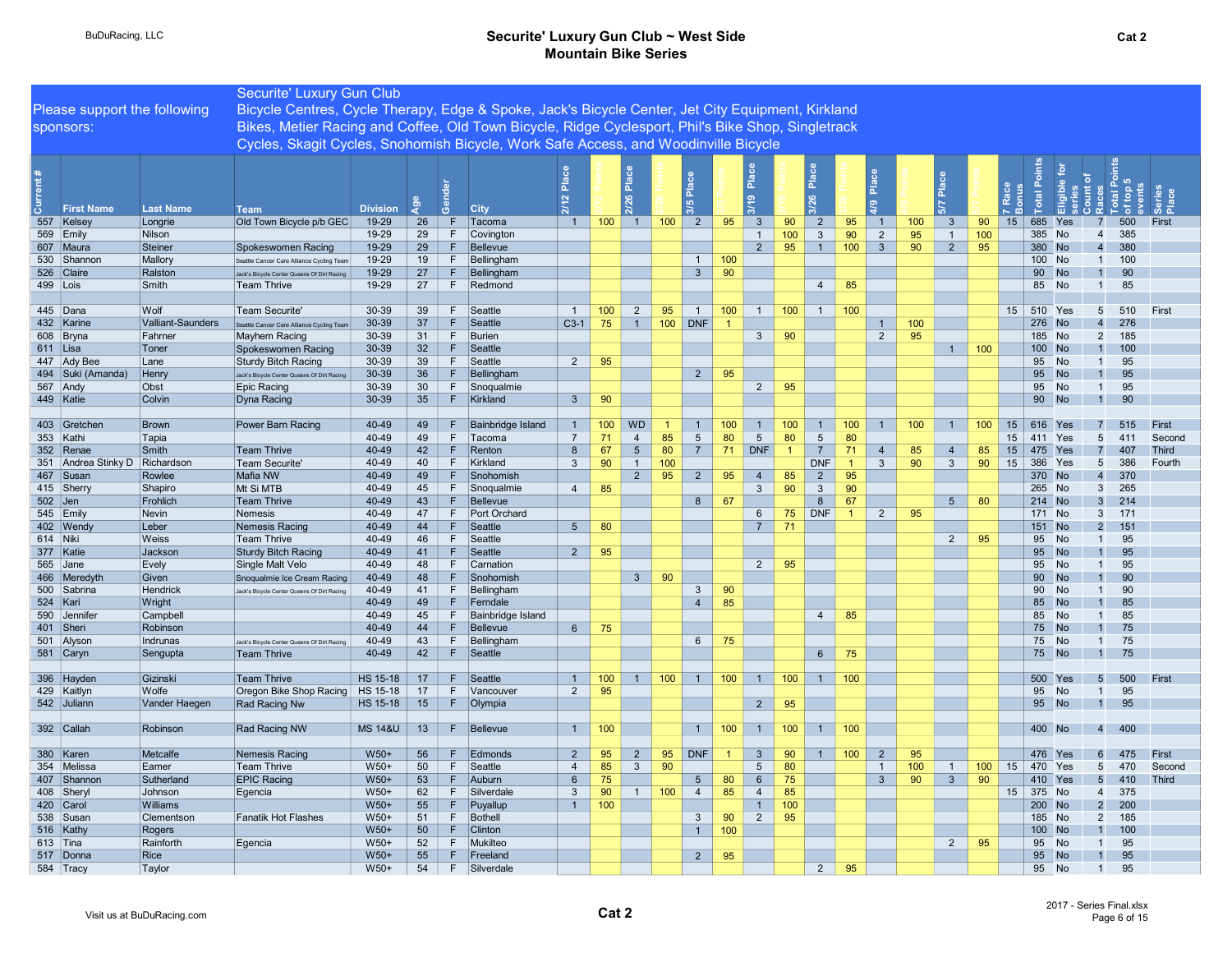|     | <b>First Name</b>      | <b>Last Name</b>         | <b>Team</b>                                             | <b>Division</b> |                       |          | City                         | $\sim$          |                |                            |                      | <b>JO</b>       |     | Place<br>െ                       |           | $\frac{a}{n}$<br>$\circ$ |          | Place<br>$\frac{9}{4}$ |          | Ĕ                   |           |          |                  |                 |                                  |            |                 |
|-----|------------------------|--------------------------|---------------------------------------------------------|-----------------|-----------------------|----------|------------------------------|-----------------|----------------|----------------------------|----------------------|-----------------|-----|----------------------------------|-----------|--------------------------|----------|------------------------|----------|---------------------|-----------|----------|------------------|-----------------|----------------------------------|------------|-----------------|
|     | 459 Kathy              | Mccready                 |                                                         | W50+            | 56                    | F.       | Snohomish                    |                 |                | $\overline{4}$             | 85                   |                 |     |                                  |           |                          |          |                        |          |                     |           |          | 85               | No              | $\overline{1}$                   | 85         |                 |
|     | 440 Lisa               | Van Ommen                |                                                         | W50+            | 53                    | F        | Fife                         | $5\overline{)}$ | 80             |                            |                      |                 |     |                                  |           |                          |          |                        |          |                     |           |          | 80               | <b>No</b>       | $\overline{1}$                   | 80         |                 |
|     |                        |                          |                                                         |                 |                       |          |                              |                 |                |                            |                      |                 |     |                                  |           |                          |          |                        |          |                     |           |          |                  |                 |                                  |            |                 |
|     | 357 Mykenna            | Ikehara                  | Taco Time NW                                            | 19-29           | 27                    | M        | Seattle                      | 2               | 95             | $\overline{2}$             | 95                   | $\overline{2}$  | 95  | 2                                | 95        | $\mathbf{1}$             | 100      | $\overline{1}$         | 100      | $\overline{1}$      | 100       | 15       | 695              | Yes             | $\overline{7}$                   | 505        | First           |
|     | 376 Sean               | <b>Thomas</b>            | Egencia                                                 | 19-29           | 27                    | M        | Seattle                      | $\mathbf{3}$    | 90             | $\mathbf{3}$               | 90                   |                 |     | $\mathbf{3}$                     | 90        | $\mathbf{3}$             | 90       |                        |          | $\overline{2}$      | 95        |          | 455              |                 | 5                                | 455        | Second          |
|     | 560 Alex               | Hollenbaugh              | <b>Bike Masters Racing</b>                              | 19-29           | 20                    | M        | Ravensdale                   | $C3-1$          | 75             | $C3-1$                     | 75                   | $C3-1$          | 75  | 8                                | 67        | $6\overline{6}$          | 75       | $5\overline{)}$        | 80       | $\overline{4}$      | 85        | 15       | 547              | Yes             | $\overline{7}$                   | 405        | Third           |
|     | 435 Bryce              | Makrey                   |                                                         | 19-29           | 29                    | M        | Enumclaw                     | $\overline{1}$  | 100            | $\overline{1}$             | 100                  |                 |     | $\overline{1}$                   | 100       |                          |          |                        |          |                     |           |          | 300              | <b>No</b>       | $\overline{3}$                   | 300        |                 |
|     | 493 Tyler              | Eidsmoe                  |                                                         | 19-29           | 29                    | M        | Fife                         |                 |                |                            |                      | $5\overline{)}$ | 80  |                                  |           | $\overline{7}$           | 71       | $\mathbf{3}$           | 90       |                     |           |          | 241              | <b>No</b>       | $\mathbf{3}$                     | 241        |                 |
|     | 561 Trevor             | Nelson                   |                                                         | 19-29           | 32                    | M        | Tacoma                       | $C3-4$          | 60             |                            |                      |                 |     | $\overline{7}$                   | 71        |                          |          | 6                      | 75       |                     |           |          | 206              | <b>No</b>       | $\overline{3}$                   | 206        |                 |
|     | 587 Forrest            | Montgomery               | <b>Boundary Bay Brewery</b>                             | 19-29           | 22                    | M        | Bellingham                   |                 |                | $ C1-14 $                  |                      |                 |     |                                  |           | $\overline{2}$           | 95       |                        |          | 3 <sup>1</sup>      | 90        |          | 186              | <b>No</b>       | 3                                | 186        |                 |
|     | 527 Anthony            | Malloryu                 |                                                         | 19-29           | 23                    | M        | Bellingham                   |                 |                |                            |                      | 3               | 90  |                                  |           |                          |          | $2^{\circ}$            | 95       |                     |           |          | 185 No           |                 | $2 \overline{ }$                 | 185        |                 |
|     | 513 Steve              | Tauscheck                | <b>EPIC Racing</b>                                      | 19-29           | 27                    | M        | Anacortes                    |                 |                |                            |                      | $\overline{4}$  | 85  | $\overline{4}$                   | 85        |                          |          |                        |          |                     |           |          | 170 No           |                 | $\overline{2}$                   | 170        |                 |
|     | 465 Arlan              | Howe                     |                                                         | 19-29           | 26                    | M        | Snohomish                    |                 |                | $5\overline{)}$            | 80                   |                 |     | $\overline{7}$                   | 71        |                          |          |                        |          | 5 <sup>5</sup>      | 80        |          | 160              | No              | $2 \overline{ }$                 | 160        |                 |
|     | 573 Ryan<br>472 Joshua | Eidsmoe<br>Curry         |                                                         | 19-29<br>19-29  | 27<br>27              | M<br>M   | Auburn<br>Seattle            |                 |                | $6\phantom{1}$             | 75                   |                 |     | 5 <sup>5</sup>                   | 80        |                          |          | $\overline{4}$         | 85       |                     |           |          | 156<br>155       | No<br><b>No</b> | $\overline{2}$<br>$\overline{2}$ | 156<br>155 |                 |
|     | 492 Michael            | Copenhaver               | <b>Bayview Bicycles</b>                                 | 19-29           | 26                    | M        | Langley                      |                 |                |                            |                      | $\overline{1}$  | 100 |                                  |           |                          |          |                        |          |                     |           |          | 100              | No              | $\overline{1}$                   | 100        |                 |
|     | 431 Brady              | <b>Stotts</b>            |                                                         | 19-29           | 19                    | M        | Washougal                    | $\overline{4}$  | 85             |                            |                      |                 |     |                                  |           |                          |          |                        |          |                     |           |          | 85               | <b>No</b>       | $\mathbf{1}$                     | 85         |                 |
|     | 483 Brian              | Debronsky                | Egencia                                                 | 19-29           | 28                    | M        | Seattle                      |                 |                | $\overline{4}$             | 85                   |                 |     |                                  |           |                          |          |                        |          |                     |           |          | 85               | <b>No</b>       | $\mathbf{1}$                     | 85         |                 |
|     | 579 Brett              | Maclearnsberry           |                                                         | 19-29           | 28                    | M        | Poulsbo                      |                 |                |                            |                      |                 |     |                                  |           | $\overline{4}$           | 85       |                        |          |                     |           |          | 85               | <b>No</b>       |                                  | 85         |                 |
|     | 577 Anthony            | Stieh                    | Night Owl Cycling                                       | 19-29           | 20                    | M        | Kingston                     |                 |                |                            |                      |                 |     |                                  |           | $5\overline{)}$          | 80       |                        |          |                     |           |          | 80               | <b>No</b>       | $\mathbf{1}$                     | 80         |                 |
|     | 506 Tyler              | Claar                    | Pacific Bike & Ski                                      | 19-29           | 29                    | M        | Seattle                      |                 |                |                            |                      | $6\overline{6}$ | 75  |                                  |           |                          |          |                        |          |                     |           |          | 75               | <b>No</b>       |                                  | 75         |                 |
|     | 533 Chuanqi            | Sun                      | Project 529 Legion                                      | 19-29           | 26                    | M        | Bellevue                     |                 |                |                            |                      |                 |     | $6\overline{6}$                  | 75        |                          |          |                        |          |                     |           |          | 75               | No              | $\mathbf{1}$                     | 75         |                 |
|     | 601 Evan               | Renwick                  |                                                         | 19-29           | 24                    | M        | Federal Way                  |                 |                |                            |                      |                 |     |                                  |           |                          |          | $6\overline{6}$        | 75       |                     |           |          | 75               | <b>No</b>       | $\overline{1}$                   | 75         |                 |
|     | 490 Luke               | Yates                    |                                                         | 19-29           | 19                    | M        | Poulsbo                      |                 |                | $\overline{7}$             | 71                   |                 |     |                                  |           |                          |          |                        |          |                     |           |          | 71               | <b>No</b>       | $\overline{1}$                   | 71         |                 |
|     | 578 Brandon            | Krueger                  |                                                         | 19-29           | 27                    | M        | <b>Bainbridge Island</b>     |                 |                |                            |                      |                 |     |                                  |           | 8                        | 67       |                        |          |                     |           |          | 67               | <b>No</b>       | $\overline{1}$                   | 67         |                 |
|     |                        |                          |                                                         |                 |                       |          |                              |                 |                |                            |                      |                 |     |                                  |           |                          |          |                        |          |                     |           |          |                  |                 |                                  |            |                 |
|     | 507 Mathew             | <b>Johnson</b>           |                                                         | 30-39           | 38                    | M        | Marysville                   |                 |                |                            |                      | $\overline{1}$  | 100 | 9                                | 63        | $\overline{1}$           | 100      | $\mathbf{3}$           | 90       | $\mathbf{1}$        | 100       |          | 453              | Yes             | 5 <sup>5</sup>                   | 453        | First           |
|     | 544 Patrick            | McCabe                   | <b>Grit City Health</b>                                 | 30-39           | 39                    | M        | Tacoma                       | $5\overline{)}$ | 80             |                            |                      |                 |     | $\overline{4}$                   | 85        | 2                        | 95       | $\overline{4}$         | 85       | $\overline{2}$      | 95        |          | 440              | Yes             | 5 <sup>5</sup>                   | 440        | Second          |
|     | 358 Derek              | <b>Del Conte</b>         | <b>Team Securite</b>                                    | 30-39           | 36                    | M        | Redmond                      | 6               | 75             | 5                          | 80                   | $\overline{4}$  | 85  | $6\phantom{1}$                   | 75        | $\mathbf{3}$             | 90       | $5\overline{)}$        | 80       | <b>DNF</b>          | $\vert$ 1 | 15       | 501              | Yes             | $\overline{7}$                   | 425        | Third           |
|     | 382 Chris              | Colvin                   | Dyna Racing                                             | 30-39           | 39                    | M        | Kirkland                     | $\overline{7}$  | 71             | 6                          | 75                   |                 |     | 8                                | 67        | 5                        | 80       | $\overline{7}$         | 71       |                     |           |          | 364              | Yes             | $5\overline{)}$                  | 364        | Fourth          |
|     | 427 Brandon            | Sprouse                  |                                                         | 30-39           | 33                    | M        | Seattle                      | $\overline{2}$  | 95             | $\overline{2}$             | 95                   | $\overline{2}$  | 95  |                                  |           |                          |          |                        |          |                     |           |          | 285              | <b>No</b>       | $\overline{3}$                   | 285        |                 |
|     | 400 Adam               | Obst                     | <b>EPIC Racing</b>                                      | 30-39           | 32 <sup>2</sup>       | M        | Snoqualmie                   | $\overline{4}$  | 85             | $\overline{4}$             | 85<br>$\overline{1}$ |                 |     | $5^{\circ}$                      | 80        |                          |          |                        |          |                     |           |          | 250              | <b>No</b>       | $\mathbf{3}$<br>$\overline{4}$   | 250        |                 |
|     | 553 Daniel             | Truong                   | Snoqualmie Ice Cream Racing                             | 30-39<br>30-39  | 30 <sup>°</sup><br>33 | м<br>M   | Bothell                      | <b>DNF</b>      | $\mathbf{1}$   | <b>DNF</b><br>$\mathbf{1}$ | 100                  |                 |     | $\overline{1}$<br>$\overline{2}$ | 100<br>95 |                          |          | $\overline{2}$         | 95       |                     |           |          | 197<br>195       | <b>No</b>       | $\overline{2}$                   | 197<br>195 |                 |
|     | 464 Kurt<br>381 Andrew | Litsinger<br>Hosford     | Snoqualmie Ice Cream Racing<br>Old Town Bicycle p/b GEC | 30-39           | 35 <sup>5</sup>       | M        | Everett<br>Tacoma            | $\mathbf{3}$    | 90             |                            |                      |                 |     |                                  |           |                          |          |                        |          | 3 <sup>1</sup>      | 90        |          | 180              | <b>No</b><br>No | $2 \overline{ }$                 | 180        |                 |
|     | 399 Reid               | Curry                    | Mayhem Racing                                           | 30-39           | 30                    | M        | Burien                       | $\overline{1}$  | 100            |                            |                      |                 |     |                                  |           |                          |          |                        |          |                     |           |          | 100              | <b>No</b>       | $\overline{1}$                   | 100        |                 |
|     | 600 Adrian             | Szczepina                | <b>Trident Seafoods</b>                                 | 30-39           | 31                    | M        | Tacoma                       |                 |                |                            |                      |                 |     |                                  |           |                          |          | $\overline{1}$         | 100      |                     |           |          | 100 <sub>1</sub> | <b>No</b>       |                                  | 100        |                 |
|     | 462 Duncar             | Kochhar-Lindgren         | Dyna Racing                                             | 30-39           | 33                    | M        | Seattle                      |                 |                |                            |                      | $\mathbf{3}$    | 90  |                                  |           |                          |          |                        |          |                     |           |          | 90               | No              | $\mathbf{1}$                     | 90         |                 |
|     | 454 Trevor             | Mays                     | Stranamanti                                             | 30-39           | 35                    | M        | Seattle                      |                 |                | $\mathbf{3}$               | 90                   |                 |     |                                  |           |                          |          |                        |          |                     |           |          | 90               | <b>No</b>       |                                  | 90         |                 |
|     | 543   Will             | Taplin                   |                                                         | 30-39           | 30                    | M        | Tacoma                       |                 |                |                            |                      |                 |     | $\mathbf{3}$                     | 90        |                          |          |                        |          |                     |           |          | 90               | <b>No</b>       | $\mathbf{1}$                     | 90         |                 |
|     | $615$ Jon              | Hernandez                |                                                         | 30-39           | 39                    | M        | Kirkland                     |                 |                |                            |                      |                 |     |                                  |           |                          |          |                        |          | $\overline{4}$      | 85        |          | 85               | <b>No</b>       |                                  | 85         |                 |
|     | 580 Kirk               | Maclearnsberry           |                                                         | 30-39           | 30                    | M        | Poulsbo                      |                 |                |                            |                      |                 |     |                                  |           | $\overline{4}$           | 85       |                        |          |                     |           |          | 85               | <b>No</b>       | $\mathbf{1}$                     | 85         |                 |
|     | 609 Judd               | Hall                     |                                                         | 30-39           | 37                    | M        | Seattle                      |                 |                |                            |                      |                 |     |                                  |           |                          |          |                        |          | $6\phantom{.}6$     | 75        |          | 75               | <b>No</b>       | $\mathbf{1}$                     | 75         |                 |
|     | 481 Jordan             | Clark                    | <b>GFY Racing</b>                                       | 30-39           | 30                    | M        | Seattle                      |                 |                | $\overline{7}$             | 71                   |                 |     |                                  |           |                          |          |                        |          |                     |           |          | 71               | <b>No</b>       | $\overline{1}$                   | 71         |                 |
|     | 461 Watsor             | Sallay                   | <b>Taco Time NW</b>                                     | 30-39           | 31                    | <b>M</b> | Seattle                      |                 |                | 8                          | 67                   | <b>DNF</b>      |     |                                  |           |                          |          |                        |          |                     |           |          | 68               | <b>No</b>       | $2 \overline{ }$                 | 68         |                 |
|     | 563 Colin              | George                   |                                                         | 30-39           | 36                    | M        | Seattle                      |                 |                |                            |                      |                 |     | 10 <sup>°</sup>                  | 62        |                          |          |                        |          |                     |           |          | 62               | No              | $\overline{1}$                   | 62         |                 |
|     |                        |                          |                                                         |                 |                       |          |                              |                 |                |                            |                      |                 |     |                                  |           |                          |          |                        |          |                     |           |          |                  |                 |                                  |            |                 |
|     | 476 Thad               | <b>Boss</b>              | Mayhem Racing                                           | 40-49           | 47                    | M        | Seattle                      | $5\phantom{.0}$ | 80             | $\overline{1}$             | 100                  | $5\phantom{.0}$ | 80  | 6                                | 75        | 2                        | 95       |                        |          |                     |           |          | 430              | Yes             | $5\overline{)}$                  | 430        | First           |
|     | 425 David              | Whitlock                 |                                                         | $40 - 49$       | 45                    | M        | Kingston                     | 14              | 58<br>57       | $5\phantom{.0}$            | 80                   | 8               | 67  | 13                               | 59        | $5\overline{)}$          | 80       | $5\phantom{1}$         | 80       | $\overline{4}$<br>5 | 85<br>80  | 15       | 524              | Yes             | $\overline{7}$                   | 407        | Second          |
|     | 378 Jon<br>528 Mark    | Phelps                   | Kitsap Racing                                           | 40-49<br>40-49  | 49<br>43              | M<br>M   | Poulsbo                      | 15<br>$C-1$     | $\overline{1}$ | $\overline{4}$<br>11       | 85<br>61             | 10 <sup>°</sup> | 62  | -5<br>$\overline{7}$             | 80<br>71  | 11<br>$\overline{7}$     | 61<br>71 | 8<br>$\overline{4}$    | 67<br>85 | $\overline{7}$      | 71        | 15<br>15 | 445              | Yes<br>Yes      | 6<br>$\overline{7}$              | 388<br>375 | <b>Third</b>    |
|     | 361 Kol                | <b>Thistle</b><br>Medina | Mountoga                                                | 40-49           | 44                    | M        | Redmond<br>Bainbridge Island | 18              | 54             |                            |                      | 11              | 61  | 14                               | 58        | 13                       | 59       | $6\phantom{.}$         | 75       |                     |           | 15       | 437<br>322       | Yes             | $5\overline{)}$                  | 322        | Fourth<br>Fifth |
|     | 550 Johnny             | Walker                   | Kitsap Racing<br>Mt Si MTB                              | 40-49           | 44                    | M        | <b>Fall City</b>             | 20              | 52             | 6                          | 75                   | 12              | 60  | 10                               | 62        | 15                       | 57       |                        |          |                     |           |          | 306              | Yes             | 5 <sup>5</sup>                   | 306        |                 |
|     | 360 Clarke Peaches     | Jewell                   | <b>Team Securite</b>                                    | 40-49           | 43                    | M        | Kirkland                     | 22              | 50             | 9                          | 63                   | 15              | 57  | 20                               | 52        | 19                       | 53       |                        |          | 10 <sup>°</sup>     | 62        | 15       | 352              | Yes             | 6                                | 302        |                 |
|     | 387 Michae             | Swale                    | Old Town Bicycle p/b GEC                                | 40-49           | 43                    | M        | Tacoma                       | $\overline{4}$  | 85             |                            |                      |                 |     | $2^{\circ}$                      | 95        | $\overline{1}$           | 100      |                        |          | $\overline{1}$      | 100       |          | 380              | No              | $\overline{4}$                   | 380        |                 |
| 386 | Steven                 | Moe                      | Kitsap Racing                                           | 40-49           | 45                    | M        | Kingston                     | 6               | 75             |                            |                      | $\overline{1}$  | 100 |                                  |           | $\mathbf{3}$             | 90       |                        |          | 6                   | 75        |          | 340              | <b>No</b>       | $\overline{4}$                   | 340        |                 |
|     | 362 Kent               | <b>Moffitt</b>           |                                                         | 40-49           | 48                    | M        | Fircrest                     | 11              | 61             |                            |                      | $6\phantom{.}6$ | 75  |                                  |           | 10 <sup>1</sup>          | 62       |                        |          | $\overline{3}$      | 90        | 15       | 303 No           |                 | $\overline{4}$                   | 303        |                 |
|     | 441 Brent              | Morrow                   | <b>Bicycle Centres</b>                                  | 40-49           | 42                    | M        | Lynnwood                     | 10 <sup>1</sup> | 62             | $\mathbf{3}$               | 90                   | 17              | 55  |                                  |           |                          |          |                        |          | $\overline{2}$      | 95        |          | 302 No           |                 | $\overline{4}$                   | 302        |                 |
|     |                        |                          |                                                         |                 |                       |          |                              |                 |                |                            |                      |                 |     |                                  |           |                          |          |                        |          |                     |           |          |                  |                 |                                  |            |                 |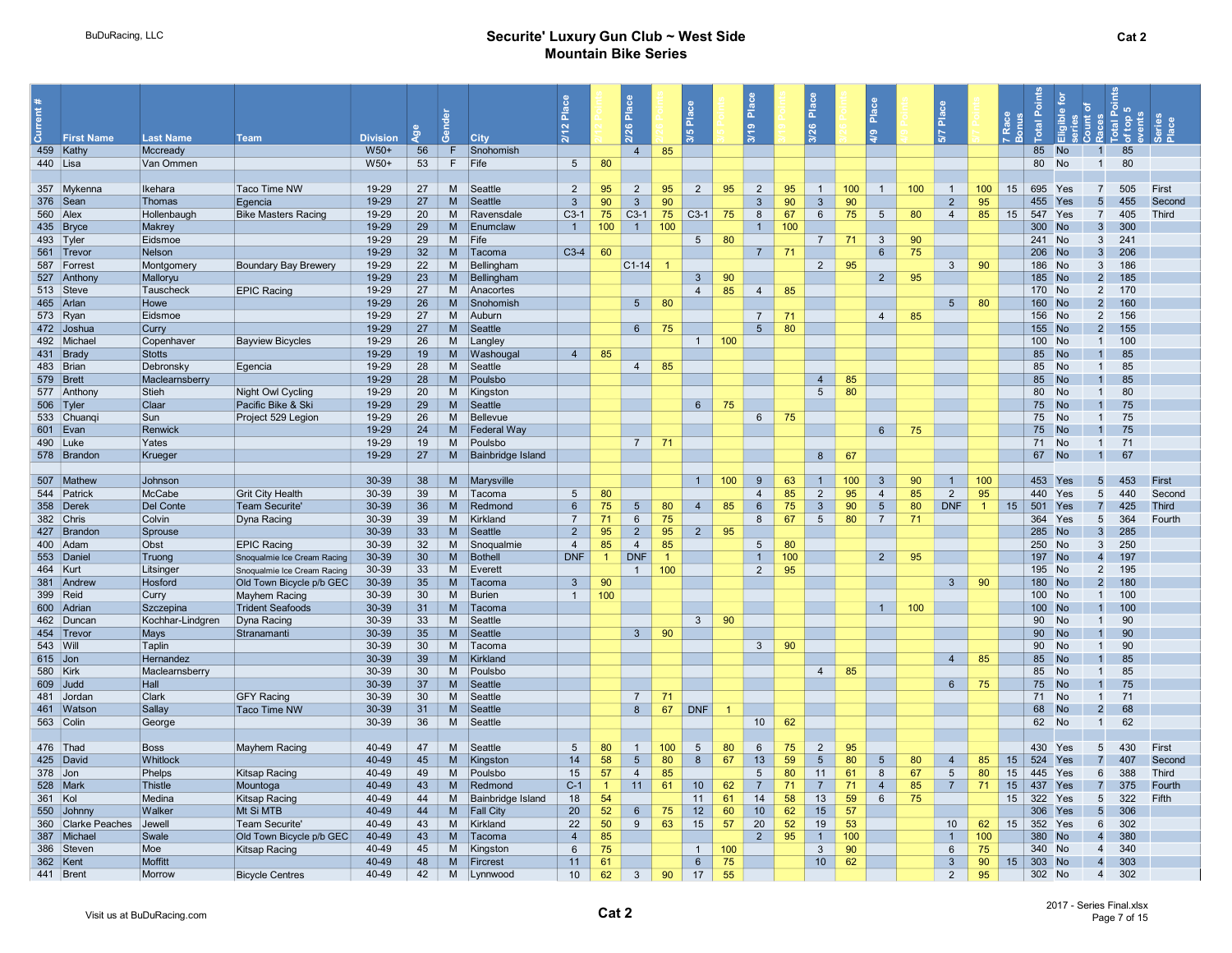|            | <b>First Name</b> | <b>Last Name</b> | <b>Team</b>                            | <b>Division</b> |    |          | <b>City</b>          | $\sim$          |     | Place<br>$^{26}$ |                | Place<br><b>IO</b> |                | $\frac{a}{2}$<br>$\sigma$ |     | $\frac{a}{b}$         |     | Place<br>$\mathbf{C}$ |     | Place          |    |                         | $\frac{1}{2}$ | تے ہ                             |              |
|------------|-------------------|------------------|----------------------------------------|-----------------|----|----------|----------------------|-----------------|-----|------------------|----------------|--------------------|----------------|---------------------------|-----|-----------------------|-----|-----------------------|-----|----------------|----|-------------------------|---------------|----------------------------------|--------------|
|            | 363 Steve         | Erickson         | <b>Killer Whales</b>                   | 40-49           | 49 | M        | Port Townsend        | $\overline{7}$  | 71  |                  |                | $\overline{4}$     | 85             |                           |     | $\overline{4}$        | 85  |                       |     |                |    | 241                     | <b>No</b>     | 241<br>$\overline{\mathbf{3}}$   |              |
|            | 359 Michael       | Dimarzio         | Project 529 Legion                     | 40-49           | 43 | M        | Duvall               | 23              | 49  | 7                | 71             |                    |                | 16                        | 56  |                       |     |                       |     | 9              | 63 | 239                     | <b>No</b>     | 239<br>$\overline{4}$            |              |
|            | 515 Curtis        | Crape            | Jack's Bicycle Center/Homegrown Racing | 40-49           | 48 | <b>M</b> | Ferndale             |                 |     |                  |                | 14                 | 58             | 18                        | 54  | 16                    | 56  | $\overline{7}$        | 71  |                |    | 239                     | <b>No</b>     | 239<br>$\overline{4}$            |              |
| 562 Ruy    |                   | Lopez            | Jacks Bicycle - Homegrown Racing       | 40-49           | 45 | M        | Ferndale             |                 |     |                  |                |                    |                | 8                         | 67  | 8                     | 67  | $\mathbf{3}$          | 90  |                |    | 224                     | <b>No</b>     | 224<br>$\mathbf{3}$              |              |
|            | 436 David         | Cook             | Old Town Bicycle p/b GEC               | 40-49           | 49 | M        | Tacoma               | $\overline{2}$  | 95  |                  |                |                    |                |                           |     |                       |     | $\overline{1}$        | 100 |                |    | 195                     | <b>No</b>     | $\overline{2}$<br>195            |              |
|            | 486 Victor        | Muhat            | <b>House Wine Racing</b>               | 40-49           | 44 | M        | <b>Lake Stevens</b>  |                 |     | 11               | 61             |                    |                |                           |     | 23                    | 49  | 9                     | 63  |                |    | 173                     | <b>No</b>     | 3<br>173                         |              |
|            | 487 Greg          | Gizinski         |                                        | 40-49           | 49 | M        | Seattle              |                 |     | 12               | 60             | <b>DNF</b>         | $\overline{1}$ | 19                        | 53  | 21                    | 51  |                       |     |                |    | 165                     | <b>No</b>     | 165<br>$\overline{4}$            |              |
| $551$ Tim  |                   | Lieberman        | Mt Si MTB                              | 40-49           | 44 | M        | Issaquar             |                 |     |                  |                | $C3-2$             | 70             | $\overline{4}$            | 85  |                       |     |                       |     |                |    | 155                     | <b>No</b>     | $\overline{2}$<br>155            |              |
| 559 Erik   |                   | <b>Bosley</b>    | <b>House Wine</b>                      | 40-49           | 45 | M        | Renton               |                 |     |                  |                |                    |                | 9 <sup>°</sup>            | 63  | 12                    | 60  |                       |     |                |    | 123                     | <b>No</b>     | $\overline{2}$<br>123            |              |
|            | 413 Russ          | Morgenson        | Cycle U                                | 40-49           | 47 | M        | Seattle              | 17              | 55  |                  |                | 9                  | 63             |                           |     |                       |     |                       |     |                |    | 118 No                  |               | $\overline{2}$<br>118            |              |
| 555 Tre'   |                   | Everett          |                                        | 40-49           | 46 | M        | <b>Oak Harbor</b>    |                 |     |                  |                | 13                 | 59             | 15                        | 57  |                       |     |                       |     |                |    | 116 No                  |               | 116<br>$\overline{2}$            |              |
|            | 385 Greg          | <b>Butler</b>    |                                        | 40-49           | 42 | M        | Lace                 | 21              | 51  |                  |                |                    |                |                           |     | 22                    | 50  |                       |     |                |    | 101 No                  |               | $\overline{2}$<br>101            |              |
| 416 Josh   |                   | Bierman          | Misfitz                                | 40-49           | 40 | M        | Olalla               | $\overline{1}$  | 100 |                  |                |                    |                |                           |     |                       |     |                       |     |                |    | 100                     | <b>No</b>     | 100<br>$\overline{1}$            |              |
|            | 566 Peter         | Baughman         | Single Malt Velo                       | 40-49           | 45 | M        | Carnation            |                 |     |                  |                |                    |                | $\overline{1}$            | 100 |                       |     |                       |     |                |    | 100                     | <b>No</b>     | 100<br>$\overline{1}$            |              |
| 451 Kelly  |                   | Johnson          | <b>Fisher Plumbing</b>                 | 40-49           | 47 | <b>M</b> | Bothell              |                 |     | $\overline{2}$   | 95             |                    |                |                           |     |                       |     |                       |     |                |    | 95                      | <b>No</b>     | 95<br>$\mathbf{1}$               |              |
|            | 508 Ryan          | Wilcox           |                                        | 40-49           | 42 | M        | Oak Harbor           |                 |     |                  |                | 2                  | 95             |                           |     |                       |     |                       |     |                |    | 95                      | No            | 95<br>$\overline{1}$             |              |
|            | 606 Bryan         | Urakawa          | Dyna Racing                            | 40-49           | 46 | M        | Mercer Island        |                 |     |                  |                |                    |                |                           |     |                       |     | $\overline{2}$        | 95  |                |    | 95                      | <b>No</b>     | 95<br>$\overline{1}$             |              |
|            | 452 Tyrone        | Hall             |                                        | 40-49           | 47 | M        | Gig Harbor           | $C3-15$         | 32  | 10 <sup>1</sup>  | 62             |                    |                |                           |     |                       |     |                       |     |                |    | 94                      | <b>No</b>     | $\overline{2}$<br>94             |              |
| 442   Ivan |                   | Cintron          | Misfitz                                | 40-49           | 47 | M        | Gig Harbor           | $\mathbf{3}$    | 90  | <b>WD</b>        | $\overline{1}$ |                    |                |                           |     |                       |     |                       |     |                |    | 91                      | <b>No</b>     | $\overline{2}$<br>91             |              |
| 556 Alex   |                   | Mallet           | Project 529 Legion                     | 40-49           | 43 | M        | Seattle              |                 |     |                  |                |                    |                | $\mathbf{3}$              | 90  |                       |     |                       |     |                |    | 90                      | No            | 90<br>$\mathbf{1}$               |              |
|            | 592 Bryan         | Hoon             | Mafia Nw                               | 40-49           | 44 | M        | Auburn               |                 |     |                  |                |                    |                |                           |     | $6\overline{6}$       | 75  |                       |     |                |    | 75                      | <b>No</b>     | 75                               |              |
| 521 Seth   |                   | Cowan            |                                        | 40-49           | 47 | M        | <b>Mount Vernon</b>  |                 |     |                  |                | 7                  | 71             |                           |     |                       |     |                       |     |                |    | 71                      | No            | 71<br>$\overline{1}$             |              |
| $617$ Ted  |                   | Eisele           |                                        | 40-49           | 46 | M        | Sammamish            |                 |     |                  |                |                    |                |                           |     |                       |     |                       |     | 8              | 67 | 67                      | <b>No</b>     | 67                               |              |
| 406 Carl   |                   | Anton            |                                        | 40-49           | 47 | M        | Seattle              | 8               | 67  |                  |                |                    |                |                           |     |                       |     |                       |     |                |    | 67                      | <b>No</b>     | 67<br>$\mathbf{1}$               |              |
|            | 455 Michae        | Linde            |                                        | 40-49           | 48 | M        | Woodinville          |                 |     | 8                | 67             |                    |                |                           |     |                       |     |                       |     |                |    | 67                      | <b>No</b>     | 67<br>$\overline{\mathbf{1}}$    |              |
| 404 Phil   |                   | Heffernan        | Jackalope Dirt Team                    | 40-49           | 45 | M        | Tacoma               | 9               | 63  |                  |                |                    |                |                           |     |                       |     |                       |     |                |    | 63                      | <b>No</b>     | 63<br>$\overline{1}$             |              |
|            | 582 Matthew       | Messenger        | Pizza Pals                             | 40-49           | 46 | M        | Seattle              |                 |     |                  |                |                    |                |                           |     | <b>DNF</b>            |     | 10                    | 62  |                |    | 63                      | <b>No</b>     | 63<br>$\overline{2}$             |              |
|            | 596 Dave          | Preston          | Monton-TM                              | 40-49           | 41 | M        | <b>Fall City</b>     |                 |     |                  |                |                    |                |                           |     | 9                     | 63  |                       |     |                |    | 63                      | <b>No</b>     | 63<br>$\mathbf{1}$               |              |
| 616 Ken    |                   | Coleman          |                                        | 40-49           | 47 | M        | Woodinville          |                 |     |                  |                |                    |                |                           |     |                       |     |                       |     | 11             | 61 | 61                      | <b>No</b>     | 61                               |              |
|            | 534 Nathan        | Marsh            | 529 Legion                             | 40-49           | 42 | M        | Sammamish            |                 |     |                  |                |                    |                | 11                        | 61  |                       |     |                       |     |                |    | 61                      | <b>No</b>     | 61<br>$\overline{1}$             |              |
|            | 446 George        | Mount            |                                        | 40-49           | 44 | M        | Lakewood             | 12 <sup>7</sup> | 60  |                  |                |                    |                |                           |     |                       |     |                       |     |                |    | 60                      | <b>No</b>     | 60<br>$\overline{\mathbf{1}}$    |              |
|            | 558 Christina     | Hagel            | Project 529 Legion                     | 40-49           | 42 | M        | Sammamish            |                 |     |                  |                |                    |                | 12                        | 60  |                       |     |                       |     |                |    | 60                      | <b>No</b>     | 60<br>$\overline{1}$             |              |
|            | 444 Adam          | Nelson           |                                        | 40-49           | 43 | M        | Camas                | 13 <sup>°</sup> | 59  |                  |                |                    |                |                           |     |                       |     |                       |     |                |    | 59                      | <b>No</b>     | 59                               |              |
|            | 586 Gregory       | Strzalka         | Kitsap Racing                          | 40-49           | 40 | M        | Silverdale           |                 |     |                  |                |                    |                |                           |     | 14                    | 58  |                       |     |                |    | 58                      | <b>No</b>     | 58<br>$\overline{1}$             |              |
|            | 405 Mike          | Ubezzi           | <b>Easy Rider</b>                      | 40-49           | 46 | M        | Mercer Island        | 16              | 56  |                  |                |                    |                |                           |     |                       |     |                       |     |                |    | 56                      | <b>No</b>     | 56<br>$\mathbf{1}$               |              |
|            | 518 Evan          | Morris           |                                        | 40-49           | 41 | M        | Oak Harbor           |                 |     |                  |                | 16                 | 56             |                           |     |                       |     |                       |     |                |    | 56                      | <b>No</b>     | 56<br>$\overline{1}$             |              |
|            | 470 Scott         | <b>Mcnees</b>    |                                        | 40-49           | 46 | M        | Poulsbo              |                 |     |                  |                |                    |                |                           |     | 17                    | 55  |                       |     |                |    | 55                      | <b>No</b>     | 55                               |              |
|            | 548 Ramar         | Sarin            | Project 529 Legion                     | 40-49           | 48 | M        | Redmond              |                 |     |                  |                |                    |                | 17                        | 55  |                       |     |                       |     |                |    | 55                      | No            | 55<br>$\overline{1}$             |              |
|            | 591 Travis        | Campbell         |                                        | 40-49           | 45 | M        | Bainbridge Island    |                 |     |                  |                |                    |                |                           |     | 18                    | 54  |                       |     |                |    | 54                      | <b>No</b>     | 54                               |              |
| 443 Matt   |                   | Smith            |                                        | 40-49           | 42 | M        | <b>Fox Island</b>    | 19              | 53  |                  |                |                    |                |                           |     |                       |     |                       |     |                |    | 53                      | <b>No</b>     | 53<br>$\overline{1}$             |              |
|            | 589 Jason         | Queen            |                                        | 40-49           | 43 | <b>M</b> | <b>Port Townsend</b> |                 |     |                  |                |                    |                |                           |     | 20                    | 52  |                       |     |                |    | 52                      | <b>No</b>     | 52<br>$\overline{1}$             |              |
|            | 574 John          | Lindal           |                                        | 40-49           | 46 | M        | <b>Maple Valley</b>  |                 |     |                  |                |                    |                | 21                        | 51  |                       |     |                       |     |                |    | 51                      | <b>No</b>     | 51<br>$\overline{1}$             |              |
|            | 537 Byron         | <b>Riley</b>     |                                        | 40-49           | 40 | M        | <b>Maple Valley</b>  |                 |     |                  |                |                    |                | 22                        | 50  |                       |     |                       |     |                |    | 50                      | <b>No</b>     | 50<br>$\mathbf{1}$               |              |
|            | 456 Tom           | Platt            | Dyna Racing                            | 40-49           | 49 | M        | Lynnwood             |                 |     | <b>WD</b>        | -1             |                    |                |                           |     |                       |     |                       |     |                |    | $\mathbf{1}$            | <b>No</b>     | $\overline{1}$                   |              |
|            | 484 Anthony       | Barlow           | <b>EPIC Racing</b>                     | 40-49           | 47 | M        | Marysville           |                 |     | <b>DNF</b>       | $\overline{1}$ |                    |                |                           |     |                       |     |                       |     |                |    | 1                       | <b>No</b>     | $\overline{1}$<br>-1             |              |
|            | 570 Jeremy        | Gillis           | Dyna Racing                            | 40-49           | 41 | M        | Lynnwood             |                 |     |                  |                |                    |                | <b>DNF</b>                |     |                       |     |                       |     |                |    | $\mathbf{1}$            | No            | $\overline{1}$<br>$\overline{1}$ |              |
|            |                   |                  |                                        |                 |    |          |                      |                 |     |                  |                |                    |                |                           |     |                       |     |                       |     |                |    |                         |               |                                  |              |
|            | 366 Antoine       | Issa             | Kingston Mercantile & Marine           | 50-59           | 53 | M        | Kingaton             | 2               | 95  | $6\phantom{1}$   | 75             | 6                  | 75             | $\overline{2}$            | 95  | $\overline{1}$        | 100 | 3                     | 90  |                |    | 530                     | Yes           | 455<br>6                         | First        |
|            | 367 Mark          | Michel           | Team Key Pen                           | 50-59           | 54 | M        | Lakebay              | $\mathbf{3}$    | 90  |                  |                |                    |                | $\overline{7}$            | 71  | 3                     | 90  | $5\phantom{1}$        | 80  | $\overline{2}$ | 95 | 426                     | Yes           | $\sqrt{5}$<br>426                | Second       |
|            | 365 Scott         | Long             | Pacific Bike & Ski                     | 50-59           | 53 | M        | Sammamish            | 5               | 80  | 12               | 60             | 8                  | 67             | 8                         | 67  | $\boldsymbol{\Delta}$ | 85  | 6                     | 75  | 5              | 80 | 529<br>15               | Yes           | $\overline{7}$<br>402            | <b>Third</b> |
|            | 424 Mike          | Gaudio           | <b>SVVC</b>                            | 50-59           | 57 | M        | North Bend           | 9               | 63  |                  |                | 9                  | 63             | 9                         | 63  | $\overline{7}$        | 71  | 10 <sup>1</sup>       | 62  | 6              | 75 | 15 <sup>15</sup><br>412 | Yes           | 350<br>6                         | Fourth       |
|            | 412 Kelly         | Campo            | Night Owl Cycling                      | 50-59           | 59 | M        | Kingston             |                 |     |                  |                | 11                 | 61             | 14                        | 58  | 6                     | 75  | 12                    | 60  | 8              | 67 | 321                     | Yes           | $5\overline{)}$<br>321           | Fifth        |
|            | 485 David A       | <b>Steiner</b>   | Dyna Racing                            | 50-59           | 59 | M        | Kirkland             |                 |     | 3                | 90             | $\overline{2}$     | 95             | $5\overline{)}$           | 80  |                       |     |                       |     | $\overline{4}$ | 85 | 350                     | <b>No</b>     | 350<br>$\overline{4}$            |              |
| 410 Rick   |                   | Raymond          | Old Town Bicycle p/b GEC               | 50-59           | 57 | M        | Olalla               | $\overline{1}$  | 100 | 8                | 67             |                    |                | $\mathbf{3}$              | 90  | 10                    | 62  |                       |     |                |    | 319 No                  |               | $\overline{4}$<br>319            |              |
|            | 469 Joseph        | Ehling           | Snoqualmie Ice Cream Racing            | 50-59           | 55 | M        | Snohomish            |                 |     | $\overline{2}$   | 95             |                    |                | $\overline{1}$            | 100 | $\overline{2}$        | 95  |                       |     |                |    | 290                     | No            | $\overline{3}$<br>290            |              |
|            | 423 Dave          | Stanton          | <b>Taco Time NW</b>                    | 50-59           | 59 | M        | Kenmore              | 11              | 61  | 14               | 58             |                    |                |                           |     | 11                    | 61  | 13                    | 59  |                |    | 239                     | No            | 239<br>$\overline{4}$            |              |
|            | 475 John          | Frias            | <b>House Wine Racing</b>               | 50-59           | 52 | M        | Puyallup             |                 |     | 11               | 61             |                    |                |                           |     | $5\overline{)}$       | 80  | 9                     | 63  |                |    | 204 No                  |               | 204<br>$\overline{3}$            |              |
|            | 509 Tom           | Petersen         | <b>Upriver Racing</b>                  | 50-59           | 56 | M        | Anacortes            |                 |     |                  |                | 10 <sup>1</sup>    | 62             |                           |     | 8                     | 67  |                       |     | $\overline{7}$ | 71 | 200 No                  |               | $\mathbf{3}$<br>200              |              |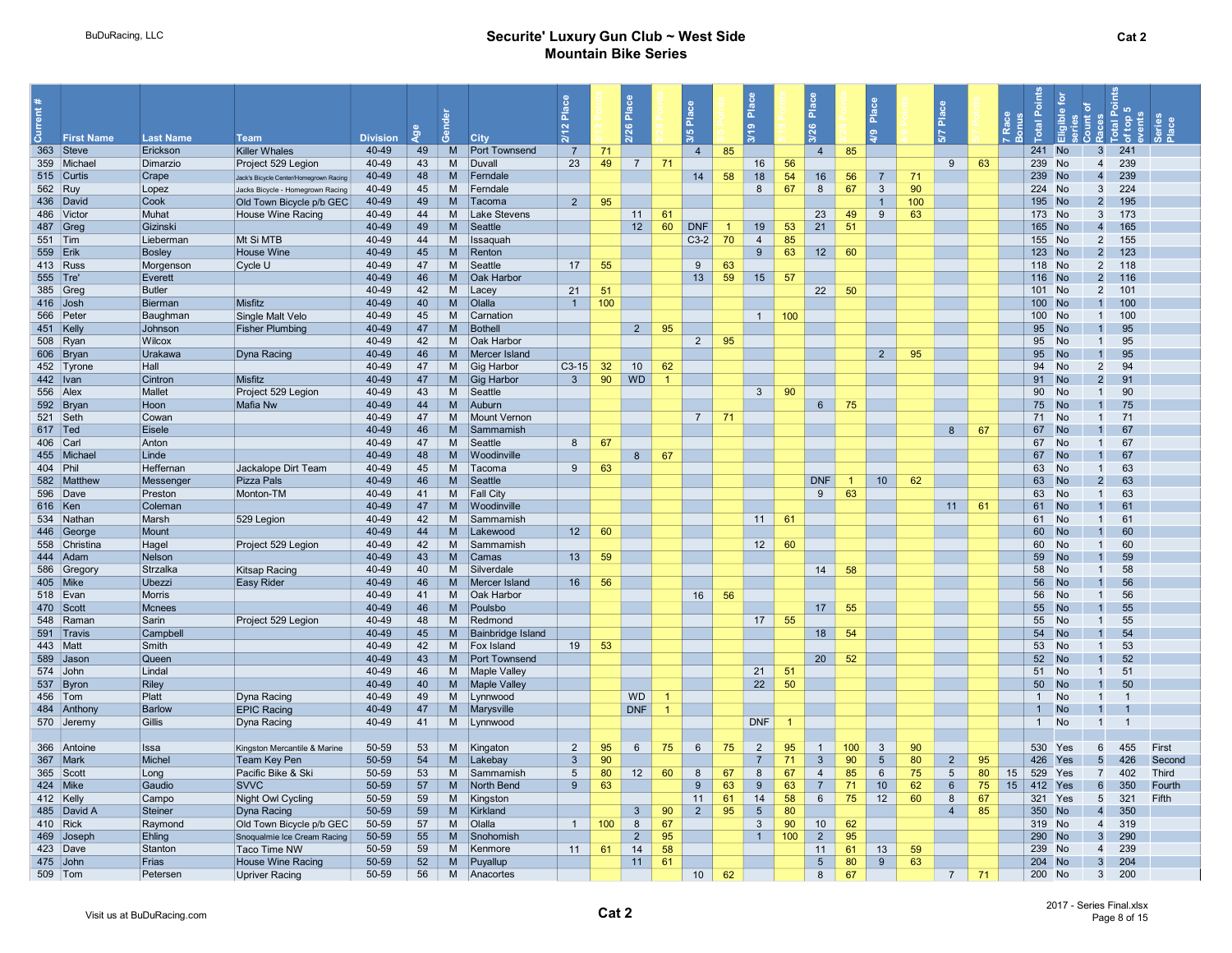|            |                                | <b>Last Name</b>     | <b>Team</b>                                | <b>Division</b> |                 | රී       | <b>City</b>              | $\overline{\mathbf{a}}$<br>$\mathbf{\alpha}$ |     | Place           |     | Place<br>3/5    |                | $\frac{a}{b}$<br>$\frac{9}{5}$ |     | <b>P</b>              | $\sigma$       |                     |                   |                  |    |            |                  |                              | ю<br>유 뿐       |        |
|------------|--------------------------------|----------------------|--------------------------------------------|-----------------|-----------------|----------|--------------------------|----------------------------------------------|-----|-----------------|-----|-----------------|----------------|--------------------------------|-----|-----------------------|----------------|---------------------|-------------------|------------------|----|------------|------------------|------------------------------|----------------|--------|
|            | <b>First Name</b><br>603 Chris | Mendoza              | <b>Green Bike Team</b>                     | 50-59           | 55              | M        | Olympia                  |                                              |     |                 |     |                 |                |                                |     |                       | $\overline{2}$ | 95                  | $\vert$ 1 $\vert$ | 100              |    | 195        | <b>No</b>        | $\overline{2}$               | 195            |        |
| 482 Dan    |                                | Vancamp              |                                            | 50-59           | 55              | M        | Stanwood                 |                                              |     | 13              | 59  | $\overline{7}$  | 71             | 10                             | 62  |                       |                |                     |                   |                  |    | 192        | <b>No</b>        | 3                            | 192            |        |
| 433   Mike |                                | <b>Bratten</b>       | Old Town Bicycle p/b GEC                   | 50-59           | 50 <sub>2</sub> | M        | Lakewood                 | 10 <sup>°</sup>                              | 62  |                 |     |                 |                | 12                             | 60  |                       | 11             | 61                  |                   |                  |    | 183        | <b>No</b>        | 3                            | 183            |        |
|            | 564 Albert                     | Turnbow              |                                            | 50-59           | 58              | M        | Enumclaw                 | $C3-4$                                       | 60  |                 |     | $C3-4$          | 60             | 13                             | 59  |                       |                |                     |                   |                  |    | 179        | <b>No</b>        | 3                            | 179            |        |
| 554 Mark   |                                | Holtzinger           | <b>High Gear</b>                           | 50-59           | 59              | M        | Yakima                   |                                              |     |                 |     |                 |                | $\overline{4}$                 | 85  |                       | $\overline{4}$ | 85                  |                   |                  |    | 170        | <b>No</b>        | $\overline{2}$               | 170            |        |
| 468 Tom    |                                | Fryer                | <b>Fanatik Cycling Team</b>                | 50-59           | 52              | M        | Bellingham               |                                              |     | $\overline{4}$  | 85  |                 |                | 6                              | 75  |                       |                |                     |                   |                  |    | 160        | <b>No</b>        | $\overline{2}$               | 160            |        |
|            | 532 Michae                     | Mallory              | Velo Shuksa                                | 50-59           | 51              | M        | Bellingham               |                                              |     |                 |     | $5\overline{)}$ | 80             |                                |     |                       | $\overline{7}$ | 71                  |                   |                  |    | 151        | <b>No</b>        | $\overline{2}$               | 151            |        |
|            | 368 Doug                       | Ross                 | <b>OMG</b>                                 | 50-59           | 56              | M        | Port Townsend            | $\overline{4}$                               | 85  | 10 <sup>1</sup> | 62  |                 |                |                                |     |                       |                |                     |                   |                  |    | 147        | <b>No</b>        | $\overline{2}$               | 147            |        |
|            | 364 Christopher                | Clifford             |                                            | 50-59           | 52              | <b>M</b> | Tacoma                   | $\overline{7}$                               | 71  |                 |     |                 |                |                                |     |                       | 8              | 67                  |                   |                  |    | 138        | <b>No</b>        | $\overline{2}$               | 138            |        |
| 595 Kelly  |                                | Muldrow              | Egencia                                    | 50-59           | 52              | M        | <b>Bainbridge Island</b> | $C2-2$                                       | 70  |                 |     |                 |                |                                |     | 63<br>9               |                |                     |                   |                  |    | 133        | <b>No</b>        | $\overline{2}$               | 133            |        |
|            | 575 Marty                      | Sparks               | Taco Time NW                               | 50-59           | 54              | M        | Normandy Park            |                                              |     |                 |     |                 |                | 11                             | 61  |                       |                |                     | 9                 | 63               |    | 124        | <b>No</b>        | $\overline{2}$               | 124            |        |
| 489 Todd   |                                | Mindermann           |                                            | 50-59           | 55              | M        | Snohomish                |                                              |     | 1               | 100 |                 |                |                                |     |                       |                |                     |                   |                  |    | 100        | <b>No</b>        | $\overline{1}$               | 100            |        |
| 511 Carl   |                                | Franssen             |                                            | 50-59           | 53              | M        | Anacortes                |                                              |     |                 |     | 1               | 100            |                                |     |                       |                |                     |                   |                  |    | 100        | <b>No</b>        | $\mathbf{1}$                 | 100            |        |
| 602 Roy    |                                | Wakeman              | <b>Ridge Cyclesport</b>                    | 50-59           | 56              | M        | East Wenatchee           |                                              |     |                 |     |                 |                |                                |     |                       |                | 100<br>$\mathbf{1}$ |                   |                  |    | 100        | <b>No</b>        | $\overline{1}$               | 100            |        |
|            | 612 Kenton                     | Berg                 |                                            | 50-59           | 51              | M        | Sammamish                |                                              |     |                 |     |                 |                |                                |     |                       |                |                     | $\mathbf{3}$      | 90               |    | 90         | <b>No</b>        | $\overline{1}$               | 90             |        |
|            | 512 Frank                      | O'brien              |                                            | 50-59           | 53              | M        | <b>Bainbridge Island</b> |                                              |     |                 |     | $\mathbf{3}$    | 90             |                                |     |                       |                |                     |                   |                  |    | 90         | <b>No</b>        | $\overline{1}$               | 90             |        |
|            | 523 Peter                      | Paulino              |                                            | 50-59           | 50              | <b>M</b> | <b>Oak Harbor</b>        |                                              |     |                 |     | $\mathbf{3}$    | 90             |                                |     |                       |                |                     |                   |                  |    | 90         | <b>No</b>        | $\mathbf{1}$                 | 90             |        |
|            | 498 Gareth                     | Green                | <b>EPIC Racing</b>                         | 50-59           | 54              | M        | Bellevue                 |                                              |     |                 |     | $\overline{4}$  | 85             |                                |     |                       |                |                     |                   |                  |    | 85         | <b>No</b>        | $\overline{1}$               | 85             |        |
| 477 Mike   |                                | Houston              | <b>Fischer Running</b>                     | 50-59           | 54              | <b>M</b> | Kirkland                 |                                              |     | $5\overline{)}$ | 80  | <b>DNF</b>      | $\overline{1}$ |                                |     |                       |                |                     |                   |                  |    | 81         | <b>No</b>        | $\overline{2}$               | 81             |        |
| 379 Paul   |                                | Hamrick              | <b>GDI</b>                                 | 50-59           | 54              | M        | Gig Harbor               | $6\overline{6}$                              | 75  |                 |     |                 |                |                                |     |                       |                |                     |                   |                  |    | 75         | <b>No</b>        | $\overline{1}$               | 75             |        |
| 473   Ken  |                                | <b>Wilson</b>        | <b>Ridge Cyclesport</b>                    | 50-59           | 58              | <b>M</b> | East Wenatchee           |                                              |     | $\overline{7}$  | 71  |                 |                |                                |     |                       |                |                     |                   |                  |    | 71         | <b>No</b>        |                              | 71             |        |
|            | 409 Trent                      | Kleven               |                                            | 50-59           | 52              | M        | Auburn                   | 8                                            | 67  |                 |     |                 |                |                                |     |                       |                |                     |                   |                  |    | 67         | <b>No</b>        | $\overline{1}$               | 67             |        |
| 480 Mark   |                                | Samuelsen            |                                            | 50-59           | 51              | M        | Snohomish                |                                              |     | -9              | 63  |                 |                |                                |     |                       |                |                     |                   |                  |    | 63         | <b>No</b>        |                              | 63             |        |
|            | 411 Moacy                      | Oliveira             |                                            | 50-59           | 57              | M        | Gig Harbor               | 12                                           | 60  |                 |     |                 |                |                                |     |                       |                |                     |                   |                  |    | 60         | <b>No</b>        | $\overline{1}$               | 60             |        |
| 585 Jeff   |                                | Gaarder              |                                            | 50-59           | 58              | M        | Bainbridge Island        |                                              |     |                 |     |                 |                |                                |     | 12<br>60              |                |                     |                   |                  |    | 60         | <b>No</b>        |                              | 60             |        |
|            | 430 Kevin                      | Wolfe                | Oregon Bike Shop Racing                    | 50-59           | 52              | M        | Vancouver                | 13                                           | 59  |                 |     |                 |                |                                |     |                       |                |                     |                   |                  |    | 59         | <b>No</b>        | $\overline{1}$               | 59             |        |
|            | 439 Harry                      | <b>Childers</b>      |                                            | 50-59           | 51              | <b>M</b> | Fife                     | 14                                           | 58  |                 |     |                 |                |                                |     |                       |                |                     |                   |                  |    | 58         | <b>No</b>        | $\overline{1}$               | 58             |        |
|            | 421 Aaron                      | McMichael            | <b>Single Trek Cycles</b>                  | 50-59           | 55              | M        | North Bend               | 15                                           | 57  |                 |     |                 |                |                                |     |                       |                |                     |                   |                  |    | 57         | <b>No</b>        | $\overline{1}$               | 57             |        |
| $458$ Jon  |                                | Petursson            |                                            | 50-59           | 55              | M        | Snohomish                |                                              |     | 15              | 57  |                 |                |                                |     |                       |                |                     |                   |                  |    | 57         | <b>No</b>        | $\overline{1}$               | 57             |        |
| 546 Carl   |                                | Ledbetter            | Project 529 Legion                         | 50-59           | 54              | M        | Mercer Island            |                                              |     |                 |     |                 |                | <b>DNF</b>                     |     |                       |                |                     |                   |                  |    | 1          | No               | $\overline{1}$               | $\overline{1}$ |        |
|            |                                |                      |                                            |                 |                 |          |                          |                                              |     |                 |     |                 |                |                                |     |                       |                |                     |                   |                  |    |            |                  |                              |                |        |
|            | 370 Marshall                   | Will                 | <b>Skagit Cycle Centers</b>                | $60+$           | 64              | M        | Stanwood                 | $\overline{2}$                               | 95  | 2               | 95  | $\overline{1}$  | 100            | $\mathbf{1}$                   | 100 |                       | $\overline{1}$ | 100                 | $\overline{1}$    | 100              | 15 | 605        | Yes              | 6                            | 510            | First  |
| 369 Ron    |                                | Rice                 | Phil's Bike Shop                           | $60+$           | 62              | M        | Tacoma                   | $\overline{4}$                               | 85  |                 |     |                 |                | $\mathbf{3}$                   | 90  | 100<br>$\overline{1}$ | $\overline{2}$ | 95                  | $\mathbf{3}$      | 90               | 15 | 475        |                  | $5\overline{5}$              | 475            | Second |
| 383 Jon    |                                | Nelson               | <b>EPIC Racing</b>                         | $60+$           | 62              | M        | <b>Maple Valley</b>      | $5\overline{5}$                              | 80  | $\mathbf{3}$    | 90  | 5               | 80             | $\overline{4}$                 | 85  |                       | $\mathbf{3}$   | 90                  | $\overline{4}$    | 85               | 15 | 525<br>285 | Yes<br><b>No</b> | 6                            | 445<br>285     | Third  |
|            | 422 David<br>514 Steve         | Bennett<br>Tauscheck | <b>Bicycle Centres</b>                     | $60+$<br>$60+$  | 60<br>60        | M<br>M   | Arlington<br>Anacortes   | $\mathbf{3}$                                 | 90  | $\overline{1}$  | 100 | $\overline{2}$  | 95             |                                |     |                       |                |                     |                   |                  |    | 275        | <b>No</b>        | $\mathbf{3}$<br>$\mathbf{3}$ | 275            |        |
|            | 389 James                      | Wagner               | Double Check<br><b>Bike Masters Racing</b> | $60+$           | 74              | M        | Auburn                   | 1                                            | 100 |                 |     | $\overline{4}$  | 85             | $\overline{2}$                 | 95  |                       |                |                     | $\overline{2}$    | 95               |    | 100        | <b>No</b>        | $\mathbf{1}$                 | 100            |        |
|            | 519 Michael                    | Van Nortwick         |                                            | $60+$           | 62              | M        | <b>Mount Vernon</b>      |                                              |     |                 |     | $\mathbf{3}$    | 90             |                                |     |                       |                |                     |                   |                  |    | 90         | No               | $\overline{1}$               | 90             |        |
|            |                                |                      |                                            |                 |                 |          |                          |                                              |     |                 |     |                 |                |                                |     |                       |                |                     |                   |                  |    |            |                  |                              |                |        |
| 371 Abel   |                                | Richardson           | Team Securite'                             | Clydes-2        | 45              | M        | Kirkland                 | 2                                            | 95  | $\overline{1}$  | 100 | $\overline{2}$  | 95             | -1                             | 100 | 100<br>$\overline{1}$ | $\mathbf{1}$   | 100                 | $\overline{1}$    | 100              | 15 | 705        | Yes              | $\overline{7}$               | 515            | First  |
|            | 437 Steven                     | Townsend             | Olympia Orthopaedic Assoc                  | Clydes-2        | 51              | M        | Olympia                  | $\overline{4}$                               | 85  |                 |     |                 |                | $\mathbf{3}$                   | 90  | $\overline{2}$<br>95  | $2^{\circ}$    | 95                  | $\overline{2}$    | 95               |    | 460        | Yes              | 5                            | 460            | Second |
|            | 390 Matthew                    | Tyler                | <b>Killer Whales</b>                       | Clydes-2        | 52              | M        | Port Townsend            | $\mathbf{3}$                                 | 90  | $\overline{2}$  | 95  | $\mathbf{3}$    | 90             |                                |     |                       |                |                     |                   |                  |    | 275        | <b>No</b>        | $\mathbf{3}$                 | 275            |        |
| 434 Mark   |                                | Ely                  |                                            | Clydes-2        | 45              | M        | Seattle                  | $\overline{1}$                               | 100 |                 |     |                 |                |                                |     |                       |                |                     |                   |                  |    | 100        | <b>No</b>        | $\overline{1}$               | 100            |        |
|            | 497 Torrey                     | Kuhlmann             | Tari Goes                                  | Clydes-2        | 30              | M        | Seattle                  |                                              |     |                 |     | $\overline{1}$  | 100            |                                |     |                       |                |                     |                   |                  |    | 100        | <b>No</b>        | $\overline{1}$               | 100            |        |
|            | 547 Michael                    | Kunz                 | Project 529 Legion                         | Clydes-2        | 44              | M        | Seattle                  |                                              |     |                 |     |                 |                | $\overline{2}$                 | 95  |                       |                |                     |                   |                  |    | 95         | <b>No</b>        | $\overline{1}$               | 95             |        |
| 520 Paul   |                                | Benetti              |                                            | Clydes-2        | 52              | M        | Mount Vernon             |                                              |     |                 |     | $\overline{4}$  | 85             |                                |     |                       |                |                     |                   |                  |    | 85         | <b>No</b>        | $\overline{1}$               | 85             |        |
|            | 539 William                    | Koonce               | Dyna Racing                                | Clydes-2        | 54              | M        | Kirkland                 |                                              |     |                 |     |                 |                | $\overline{4}$                 | 85  |                       |                |                     |                   |                  |    | 85         | <b>No</b>        | $\overline{1}$               | 85             |        |
| 448 Ed     |                                | Stephens             |                                            | Clydes-2        | 52              | M        | North Bend               | $5\overline{5}$                              | 80  |                 |     |                 |                |                                |     |                       |                |                     |                   |                  |    | 80         | <b>No</b>        | $\overline{1}$               | 80             |        |
|            |                                |                      |                                            |                 |                 |          |                          |                                              |     |                 |     |                 |                |                                |     |                       |                |                     |                   |                  |    |            |                  |                              |                |        |
| 593 Mark   |                                | Hann                 | Team Securite'                             | $FT-2$          | 50              | M        | Kirkland                 | $\overline{1}$                               | 100 | $\overline{2}$  | 95  | $\overline{1}$  | 100            | $\overline{1}$                 | 100 | $\mathbf{1}$<br>100   | $\overline{1}$ | 100                 | $\overline{1}$    | 100 <sub>1</sub> | 15 | 710        | Yes              | 7                            | 515            | First  |
|            | 372 Jason                      | Sobottka             | Old Town Bicycle p/b GEC                   | $FT-2$          | 42              | M        | Tacoma                   | $\overline{2}$                               | 95  | $\mathbf{3}$    | 90  | $2^{\circ}$     | 95             | $\overline{2}$                 | 95  | 95<br>2               | 3 <sup>5</sup> | 90                  |                   |                  | 15 | 575        |                  | 6                            | 485            | Second |
|            | 488 Michae                     | Finch                |                                            | $FT-2$          | 39              | M        | Duvall                   |                                              |     | $\overline{1}$  | 100 |                 |                |                                |     |                       |                |                     |                   |                  |    | 100        | <b>No</b>        | $\overline{1}$               | 100            |        |
| 599 Troy   |                                | Schmidt              |                                            | $FT-2$          | 44              | M        | Tacoma                   |                                              |     |                 |     |                 |                |                                |     |                       | $\overline{2}$ | 95                  |                   |                  |    | 95         | <b>No</b>        | $\overline{1}$               | 95             |        |
| 478 Jese   |                                | Keating              | Old Town Bicycle p/b GEC                   | $FT-2$          | 36              | M        | Tacoma                   |                                              |     | $\overline{4}$  | 85  |                 |                |                                |     |                       |                |                     |                   |                  |    | 85         | <b>No</b>        | $\overline{1}$               | 85             |        |
|            | 463 Evan                       | Christensen          |                                            | $FT-2$          | 42              | M        | Everett                  |                                              |     | $5\overline{)}$ | 80  |                 |                |                                |     |                       |                |                     |                   |                  |    | 80 No      |                  | $\overline{1}$               | 80             |        |
|            |                                |                      |                                            |                 |                 |          |                          |                                              |     |                 |     |                 |                |                                |     |                       |                |                     |                   |                  |    |            |                  |                              |                |        |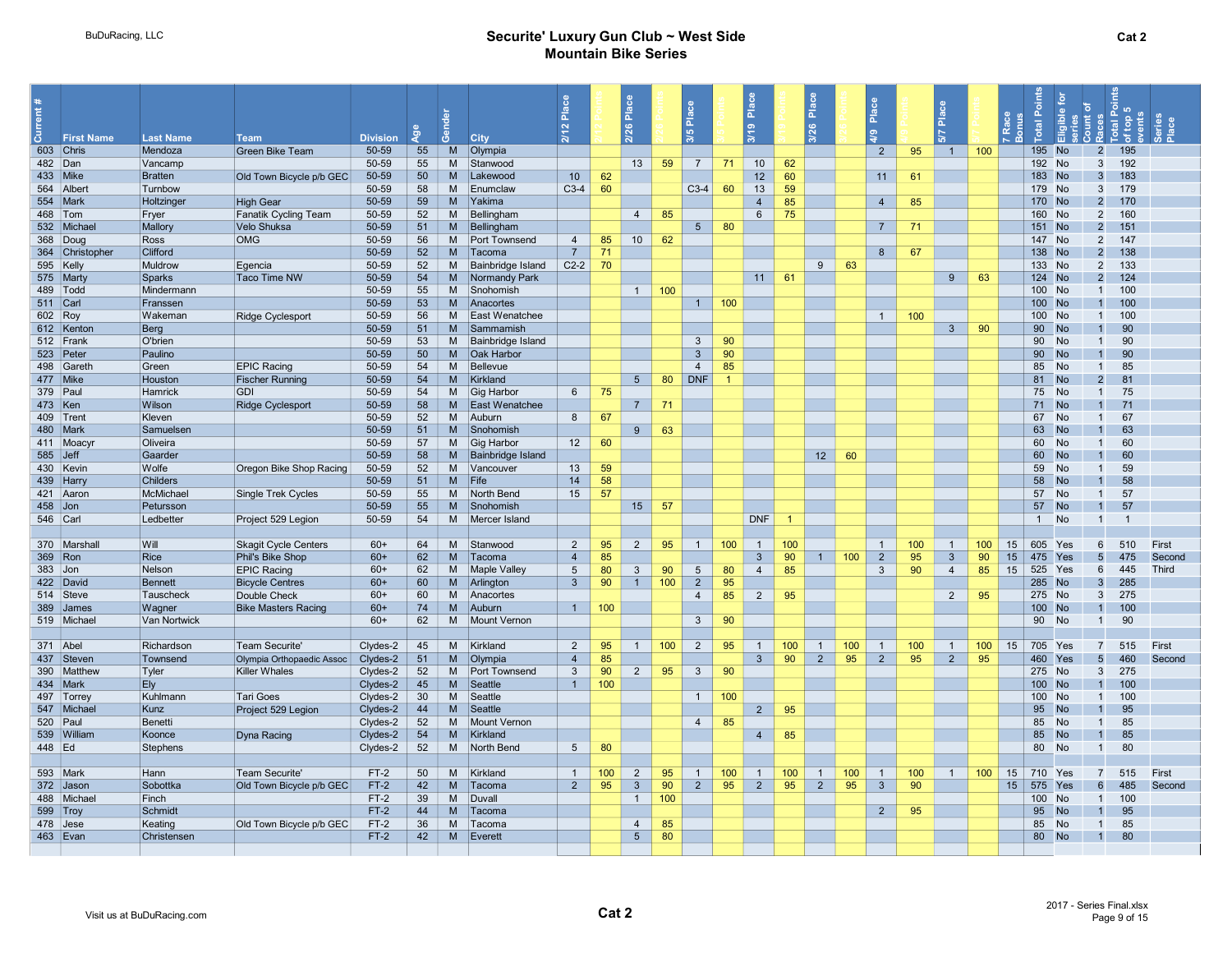|            | <b>First Name</b> | <b>Last Name</b>         | <b>Team</b>                        | <b>Division</b>                          |                 | ക്                  | <b>City</b>                       | $\sim$          |                      | ep <sub>la</sub> ce<br>26 |     | ۱ã<br>io.           |           | <b>A</b><br>മ   |                | $\frac{a}{b}$                  |           | ā               |                  |                |          |    |                             |           |                         |            |        |  |
|------------|-------------------|--------------------------|------------------------------------|------------------------------------------|-----------------|---------------------|-----------------------------------|-----------------|----------------------|---------------------------|-----|---------------------|-----------|-----------------|----------------|--------------------------------|-----------|-----------------|------------------|----------------|----------|----|-----------------------------|-----------|-------------------------|------------|--------|--|
|            | 395 Bennett       | H <sub>u</sub>           | Hagens Berman Ey Society Race Team | HS 15-18                                 | 16              | M                   | Vashon                            | $\overline{4}$  | 85                   |                           |     |                     |           | $\overline{4}$  | 85             | $5\overline{5}$                | 80        | $\overline{1}$  | 100 <sub>1</sub> | $\sim$ 1       | 100      |    | 450                         | Yes       | $\overline{5}$          | 450        | First  |  |
|            | 397 Jack          | Spranger                 | Rad Racing NW                      | HS 15-18                                 | 17              | M                   | Sammamish                         | 2               | 95                   | $\mathbf{\Delta}$         | 85  | 2                   | 95        | $\overline{2}$  | 95             | 6                              | 75        |                 |                  |                |          |    | 445                         | Yes       | $5\overline{5}$         | 445        | Second |  |
|            | 426 Nathan        | Cantrell                 |                                    | HS 15-18                                 | 15              | M                   | <b>Port Townsend</b>              | $\mathbf{3}$    | 90                   | $\overline{3}$            | 90  | $\mathbf{3}$        | 90        |                 |                | 3                              | 90        |                 |                  |                |          |    | 360                         | <b>No</b> | $\overline{4}$          | 360        |        |  |
|            | 529 Tommy         | Shapiro                  | Rad Racing NW                      | HS 15-18                                 | 15              | M                   | Snoqualmie                        | $5\overline{5}$ | 80                   |                           |     | -5                  | 80        | $-1$            | 100            | $\overline{1}$                 | 100       |                 |                  |                |          |    | 360 No                      |           | $\overline{4}$          | 360        |        |  |
|            | 460 Jake          | Hightower                | <b>Rad Racing NW</b>               | HS 15-18                                 | 16              | M <sub>1</sub>      | Anacortes                         |                 |                      |                           | 100 |                     |           |                 |                | $\overline{2}$                 | 95        |                 |                  |                |          |    | 295 No                      |           | 3                       | 295        |        |  |
|            | 576 Walker        | <b>Busken</b>            | Rad Racing NW                      | HS 15-18                                 | 15              | M                   | Kirkland                          | $\overline{1}$  | 100                  |                           |     | 6                   | 75        | 3               | 90             | <b>DNF</b>                     |           |                 |                  |                |          |    | 266 No                      |           | $\boldsymbol{4}$        | 266        |        |  |
|            | 394 Connor        | Gizinski                 | Cycle U                            | HS 15-18                                 | 15              | M <sub>1</sub>      | Sesttle                           | <b>DNF</b>      |                      | $5^{\circ}$               | 80  | 9                   | 63        | $6\overline{6}$ | 75             |                                |           |                 |                  |                |          |    | 219 No                      |           | $\overline{4}$          | 219        |        |  |
|            | 541 Matthew       | Basaldua                 | Mt Si MTB                          | HS 15-18                                 | 15              | M                   | Snoqualmie                        |                 |                      |                           |     |                     |           | 5               | 80             | $\overline{4}$                 | 85        |                 |                  |                |          |    | 165 No                      |           | 2                       | 165        |        |  |
|            | 356 Emmett        | Erickson                 | <b>Broken Spoke Racing</b>         | HS 15-18                                 | 17              | M                   | <b>Port Townsend</b>              | $\overline{7}$  | 71                   |                           |     | $\overline{4}$      | 85        |                 |                |                                |           |                 |                  |                |          |    | 156 No                      |           | $\mathcal{P}$           | 156        |        |  |
|            | 375 Jesse         | Herman                   | Killer Whales                      | HS 15-18                                 | 17              | M                   | Port Townsend                     | 8               | 67                   |                           |     |                     |           |                 |                | 7 <sup>2</sup>                 | 71        |                 |                  |                |          | 15 | 153<br><b>No</b>            |           | 2                       | 153        |        |  |
|            | 388 Davis         | Tyler                    | Killer Whales                      | HS 15-18                                 | 16              | M <sub>1</sub>      | <b>Port Townsend</b>              | $6^{\circ}$     | 75                   |                           |     | 8                   | 67        |                 |                |                                |           |                 |                  |                |          |    | 142 No                      |           | $\overline{2}$          | 142        |        |  |
|            | 479 Ethan         | Moll                     | Snohomish High School              | HS 15-18                                 | 16              | M                   | Marysville                        |                 |                      | $2^{\circ}$               | 95  |                     |           |                 |                |                                |           |                 |                  |                |          |    | 95                          | <b>No</b> |                         | 95         |        |  |
|            | 605 Jonah         | Valler                   |                                    | HS 15-18                                 | 17              | M                   | Tumwater                          |                 |                      |                           |     |                     |           |                 |                |                                |           | $2^{\circ}$     | 95               |                |          |    | 95<br><b>No</b>             |           |                         | 95         |        |  |
|            | 505 Carsor        | Lobdell                  |                                    | HS 15-18                                 | 17              | M                   | Milton                            |                 |                      |                           |     | $\overline{7}$      | 71        |                 |                |                                |           |                 |                  |                |          |    | 71 No                       |           |                         | 71         |        |  |
|            | 536 Joshua        | Laupmanis                | Mt Si MTB                          | HS 15-18                                 | 15              | M                   | Snoqualmie                        |                 |                      |                           |     |                     |           | $\overline{7}$  | 71             |                                |           |                 |                  |                |          |    | 71<br><b>No</b>             |           |                         | 71         |        |  |
|            | 568 Aidan         | Cordero                  | Ballard HS Mtn Bike Team           | HS 15-18                                 | 15              | M                   | Seattle                           |                 |                      |                           |     |                     |           | <b>DNF</b>      | $\overline{1}$ | 8                              | 67        |                 |                  |                |          |    | 68                          | <b>No</b> | $\overline{2}$          | 68         |        |  |
| 594 Abe    |                   | Muldrow                  | Bainbridge Gear Grinders           | HS 15-18                                 | 17              | M <sub>1</sub>      | Bainbridge Island                 | $C3-DNF$        |                      |                           |     |                     |           |                 |                | 9                              | 63        |                 |                  |                |          |    | 64<br><b>No</b>             |           | $\overline{2}$          | 64         |        |  |
|            | 393 Henry         | Manza                    | Port Townsend 4H MTB               | HS 15-18                                 | 15              | M                   | <b>Port Townsend</b>              | 9               | 63                   |                           |     |                     |           |                 |                |                                |           |                 |                  |                |          |    | 63                          | <b>No</b> |                         | 63         |        |  |
| $504$ Cole |                   | Albee                    |                                    | HS 15-18                                 | 15              | M                   | Bainbridge Island                 |                 |                      |                           |     | 10 <sup>°</sup>     | 62        |                 |                |                                |           |                 |                  |                |          |    | 62<br><b>No</b>             |           |                         | 62         |        |  |
|            | 522 Kevin         | Mcclellan                | Anacortes Mountain Bike Team       | HS 15-18                                 | 15              | M                   | Anacortes                         |                 |                      |                           |     | <b>DNF</b>          |           |                 |                |                                |           |                 |                  |                |          |    | 1 No                        |           |                         |            |        |  |
| 535 Ben    |                   | Lewis                    |                                    | HS 15-18                                 | 18              | M                   | <b>Maple Valley</b>               |                 |                      |                           |     |                     |           | <b>DNF</b>      |                |                                |           |                 |                  |                |          |    | $\overline{1}$              | <b>No</b> |                         |            |        |  |
| 588 Zael   |                   | Munger                   |                                    | HS 15-18                                 | 15              | M                   | Kingston                          |                 |                      |                           |     |                     |           |                 |                | <b>DNF</b>                     |           |                 |                  |                |          |    | <b>No</b><br>$\overline{1}$ |           |                         |            |        |  |
|            |                   |                          |                                    |                                          |                 |                     |                                   |                 |                      |                           |     |                     |           |                 |                |                                |           |                 |                  |                |          |    |                             |           |                         |            |        |  |
|            | 549 Sam           | Walker                   | Mt Si MTB                          | <b>MS 14&amp;U</b>                       | 12              | M                   | <b>Fall City</b>                  | $\overline{1}$  | 100                  | 2                         | 95  | $\overline{1}$      | 100       |                 | 100            | $\overline{4}$                 | 85        |                 |                  |                |          |    | 480                         | Yes       | 5                       | 480        | First  |  |
|            | 355 Nathan        | Sabol                    | Mcleod/Snohomish Bike Racing       | <b>MS 14&amp;U</b>                       | 11              | M                   | Edmonds                           | $\overline{2}$  | 95                   | $\mathbf{3}$              | 90  | $\overline{4}$      | 85        | $\mathbf{3}$    | 90             |                                |           |                 |                  | $\mathbf{1}$   | $100$ 15 |    | 475                         | Yes       | $\overline{5}$          | 475        | Second |  |
| 598 Eli    | 531 Tychon        | Preston                  |                                    | <b>MS 14&amp;U</b><br><b>MS 14&amp;U</b> | 14<br>14        | M<br>M <sub>1</sub> | <b>Fall City</b><br>Port Townsend |                 |                      |                           |     | 3<br>$\overline{1}$ | 90        | 2               | 95             | $\overline{2}$                 | 95        |                 |                  |                |          |    | 280 No<br>$200$ No          |           | 3<br>$\overline{2}$     | 280<br>200 |        |  |
|            | 491 Cooper        | Lupton<br><b>Nichols</b> |                                    | <b>MS 14&amp;U</b>                       | 14              |                     | M Anacortes                       |                 |                      |                           |     | 2                   | 100<br>95 |                 |                | $\overline{1}$<br>$\mathbf{3}$ | 100<br>90 |                 |                  |                |          |    | 185 No                      |           | $\overline{2}$          | 185        |        |  |
|            | 453 Dayne         | Hall                     | Anacortes Mountain Bike Team       | <b>MS 14&amp;U</b>                       | 14              | M                   | Gig Harbor                        | $C3-2$          | 70                   | 1                         | 100 |                     |           |                 |                |                                |           |                 |                  |                |          |    | 170 No                      |           | $\overline{2}$          | 170        |        |  |
|            | 572 Jude          | Bender                   | Rad Racing NW                      | <b>MS 14&amp;U</b>                       | 12              | M                   | Duvall                            |                 |                      |                           |     |                     |           | $\overline{4}$  | 85             |                                |           |                 |                  |                |          |    | 85<br><b>No</b>             |           | $\overline{1}$          | 85         |        |  |
|            |                   |                          |                                    |                                          |                 |                     |                                   |                 |                      |                           |     |                     |           |                 |                |                                |           |                 |                  |                |          |    |                             |           |                         |            |        |  |
|            | 374 John          | Fowler                   | Team Securite'                     | $SS-2$                                   | 48              | M                   | Kirkland                          | $\overline{2}$  | 95                   | 3                         | 90  | 2                   | 95        | $\overline{1}$  | 100            | 2                              | 95        | 2               | 95               | $\overline{1}$ | 100      | 15 | 685                         | Yes       |                         | 500        | First  |  |
|            | 384 Josh          | <b>Venters</b>           | Team Securite'                     | $SS-2$                                   | 39              | M                   | Kirkland                          | 3 <sup>5</sup>  | 90                   | $\overline{4}$            | 85  |                     |           |                 |                |                                |           | $5\phantom{.0}$ | 80               | $\overline{2}$ | 95       | 15 | 365 No                      |           | $\boldsymbol{A}$        | 365        |        |  |
|            | 471 Damier        | Dabrowski                | Egencia                            | <b>SS-2</b>                              | 41              | M                   | Seattle                           |                 | $\blacktriangleleft$ | $\overline{2}$            | 95  |                     |           |                 |                | $\overline{1}$                 | 100       | $\mathbf{1}$    | 100              |                |          |    | 296 No                      |           | 3                       | 296        |        |  |
|            | 438 Daniel        | Truong                   | Snoqualmie Ice Cream Racing        | $SS-2$                                   | 30 <sup>°</sup> | M <sub>1</sub>      | Bothell                           | $\overline{1}$  | 100                  | $\overline{1}$            | 100 |                     |           |                 |                |                                |           |                 |                  |                |          |    | 200 No                      |           | $\overline{2}$          | 200        |        |  |
|            | 510 Joshua        | Viborel-Baker            | <b>EPIC Racing</b>                 | $SS-2$                                   | 36              | M                   | Auburn                            |                 |                      |                           |     | $\overline{4}$      | 85        |                 |                |                                |           | $\overline{4}$  | 85               |                |          |    | 170 No                      |           | $\overline{2}$          | 170        |        |  |
|            | 495 Kent          | Hu                       | Hagens Berman Ey Society Race Team | <b>SS-2</b>                              | 46              | M <sub>1</sub>      | Seattle                           |                 |                      |                           |     | $\overline{1}$      | 100       |                 |                |                                |           |                 |                  |                |          |    | 100 No                      |           |                         | 100        |        |  |
|            | 372 Jason         | Sobottka                 | Old Town Bicycle p/b GEC           | $SS-2$                                   | 42              |                     | M Tacoma                          |                 |                      |                           |     |                     |           |                 |                |                                |           |                 |                  | 3 <sup>5</sup> | 90       |    | 90<br><b>No</b>             |           |                         | 90         |        |  |
|            | 503 Aaron         | Racicot                  | $\mathsf{Dsr}$                     | $SS-2$                                   | 43              | M                   | Langley                           |                 |                      |                           |     | $\mathbf{3}$        | 90        |                 |                |                                |           |                 |                  |                |          |    | 90                          | <b>No</b> |                         | 90         |        |  |
| 604 Yoni   |                   | <b>Browning</b>          | <b>Husky Cycling</b>               | $SS-2$                                   | 26              | M                   | Seattle                           |                 |                      |                           |     |                     |           |                 |                |                                |           | 3 <sup>1</sup>  | 90               |                |          |    | 90 No                       |           | $\overline{\mathbf{1}}$ | 90         |        |  |
|            |                   |                          |                                    |                                          |                 |                     |                                   |                 |                      |                           |     |                     |           |                 |                |                                |           |                 |                  |                |          |    |                             |           |                         |            |        |  |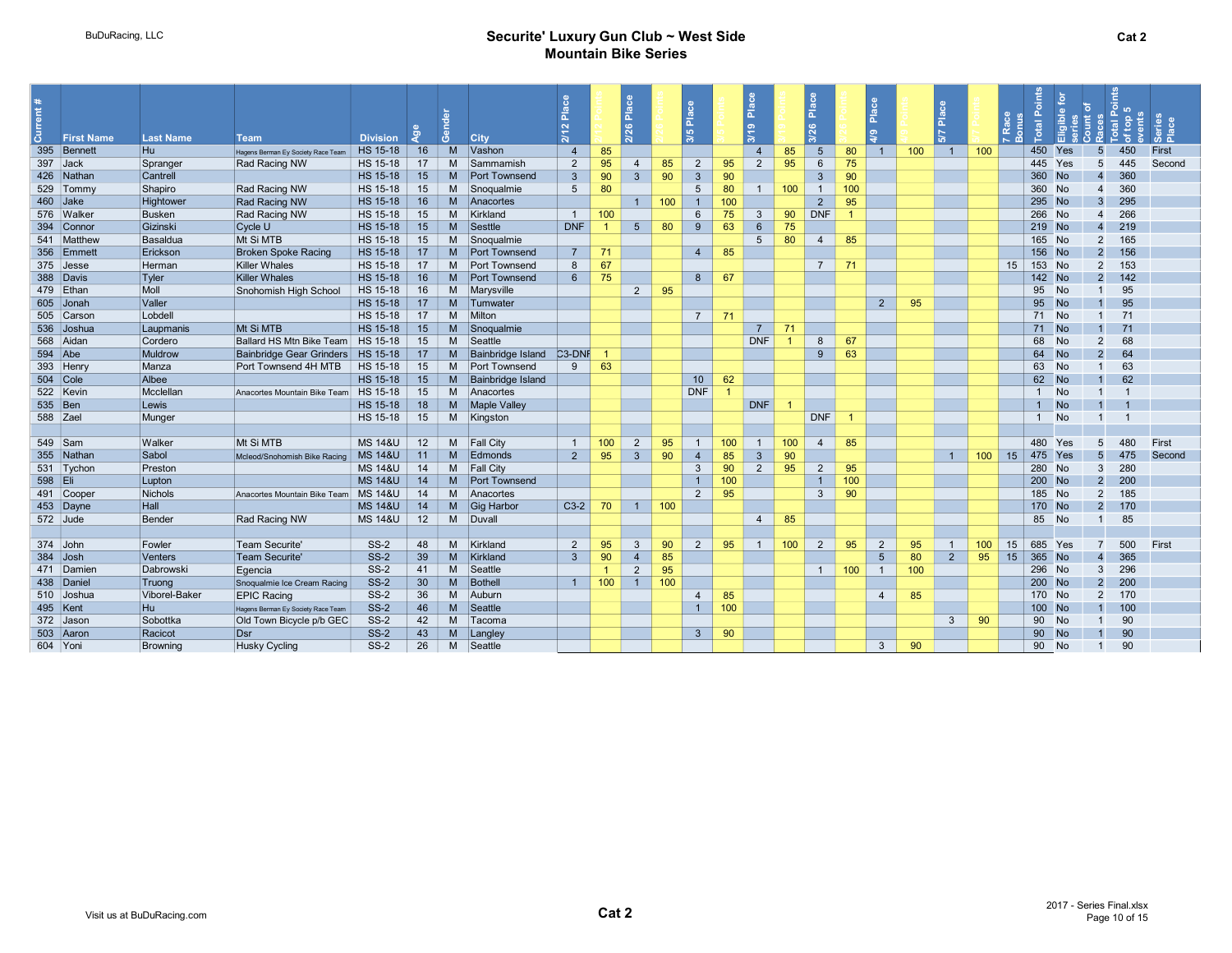#### BuDu Racing, IIc **Securite' Luxury Gun Club ~ West Side** Securite' Luxury Gun Club ~ West Side Mountain Bike Series

|                             |                              | Securite' Luxury Gun Club                                                                                               |                               |          |        |                           |                |    |                |    |                                  |          |                |    |                             |    |                |    |                     |                 |                     |                        |                   |            |        |
|-----------------------------|------------------------------|-------------------------------------------------------------------------------------------------------------------------|-------------------------------|----------|--------|---------------------------|----------------|----|----------------|----|----------------------------------|----------|----------------|----|-----------------------------|----|----------------|----|---------------------|-----------------|---------------------|------------------------|-------------------|------------|--------|
|                             | Please support the following | Bicycle Centres, Cycle Therapy, Edge & Spoke, Jack's Bicycle Center, Jet City Equipment, Kirkland Bikes, Metier Racing  |                               |          |        |                           |                |    |                |    |                                  |          |                |    |                             |    |                |    |                     |                 |                     |                        |                   |            |        |
| sponsors:                   |                              | and Coffee, Old Town Bicycle, Ridge Cyclesport, Phil's Bike Shop, Singletrack Cycles, Skagit Cycles, Snohomish Bicycle, |                               |          |        |                           |                |    |                |    |                                  |          |                |    |                             |    |                |    |                     |                 |                     |                        |                   |            |        |
|                             |                              | Work Safe Access, and Woodinville Bicycle                                                                               |                               |          |        |                           |                |    |                |    |                                  |          |                |    |                             |    |                |    |                     |                 |                     |                        |                   |            |        |
|                             |                              |                                                                                                                         |                               |          |        |                           |                |    |                |    |                                  |          |                |    |                             |    |                |    |                     |                 |                     |                        |                   |            |        |
|                             |                              |                                                                                                                         |                               |          |        |                           |                |    |                |    |                                  |          |                |    |                             |    |                |    |                     |                 |                     |                        |                   |            |        |
|                             |                              |                                                                                                                         |                               |          |        |                           |                |    |                |    |                                  |          |                |    | Plac                        |    |                |    |                     |                 |                     |                        |                   |            |        |
| <b>First Name</b> Last Name |                              |                                                                                                                         |                               | ్తి      |        |                           |                |    |                |    | 3/5                              |          |                |    |                             |    | ల్ల            |    |                     |                 |                     |                        |                   |            |        |
| 702 Mahlia                  | Overby                       | Team<br>Old Town Bicycle p/b GEC                                                                                        | <b>Division</b><br>19-34      | 26       | F      | <b>City</b><br>Gig Harbor | $\overline{1}$ | 75 | $\overline{1}$ | 75 | $\vert$ 1 $\vert$                | 75       | $-1$           |    | $75$ 1 75                   |    |                |    | $\overline{1}$      | 75              | 450                 | Yes                    | 6                 | 375        | First  |
| 792 Hannah                  | McCabe                       |                                                                                                                         | 19-34                         | 33       | F.     | Tacoma                    | $\overline{2}$ | 70 | $\mathbf{3}$   | 65 |                                  |          | $\overline{2}$ | 70 | $2 \mid 70$                 |    | $\mathbf{3}$   | 65 | $\overline{4}$      | 60              | 400                 | Yes                    | 6                 | 340        | Second |
| 879 Aviva                   | <b>Browning</b>              |                                                                                                                         | 19-34                         | 23       | F      | Seattle                   |                |    |                |    |                                  |          |                |    |                             |    | $\overline{1}$ | 75 | $\mathbf{3}$        | 65              | 140                 | N <sub>o</sub>         | $\mathcal{P}$     | 140        |        |
| 887 Kimberly                | Baba                         | Spokeswomen Racing                                                                                                      | 19-34                         | 26       | F      | Seattle                   |                |    |                |    |                                  |          |                |    |                             |    |                |    | $\overline{2}$      | 70              | 70                  | No                     | $\mathbf{1}$      | 70         |        |
| 810 Melissa                 | Castor                       |                                                                                                                         | 19-34                         | 25       | F      | Snohomish                 |                |    | $2^{\circ}$    | 70 |                                  |          |                |    |                             |    |                |    |                     |                 | 70                  | <b>No</b>              |                   | 70         |        |
| 875 Chelsea                 | Kasper                       | Spokeswomen Racing                                                                                                      | 19-34                         | 25       | E      | Seattle                   |                |    |                |    |                                  |          |                |    |                             |    | 2              | 70 |                     |                 | 70                  | No                     | $\overline{1}$    | 70         |        |
| 829 Nicci                   | Thomas                       | Jack's Bicycle Center Queens Of Dirt Racing                                                                             | 19-34                         | 26       | F      | Bellingham                |                |    |                |    |                                  |          |                |    |                             |    |                |    |                     |                 | $\overline{0}$      | <b>No</b>              | $\overline{0}$    | $\Omega$   |        |
|                             |                              |                                                                                                                         |                               |          |        |                           |                |    |                |    |                                  |          |                |    |                             |    |                |    |                     |                 |                     |                        |                   |            |        |
| 764 Mishael                 | Herrmann                     |                                                                                                                         | 35-49                         | 42       | F      | Issaquah                  | $\overline{2}$ | 70 |                |    | $\overline{2}$                   | 70       |                |    | $\bigoplus$                 | 75 | $\overline{1}$ | 75 | $\overline{1}$      | 75              | 365                 | Yes                    | -5                | 365        | First  |
| 767 Heidi                   | Campo                        | Night Owl Cycling                                                                                                       | 35-49                         | 48       | F      | Kingston                  | $\overline{4}$ | 60 | $\overline{2}$ | 70 | $\overline{4}$                   | 60       | $\mathbf{3}$   | 65 | $\overline{4}$              | 60 |                |    | $\mathbf{3}$        | 65              | 380                 | Yes                    | 6                 | 320        | Second |
| 819 Keri                    | Demars                       | <b>EPIC Racing</b>                                                                                                      | 35-49                         | 42       | F      | Bellingham                |                |    | 1              | 75 | $\overline{1}$                   | 75       |                |    |                             |    |                |    |                     |                 | 150                 | <b>No</b>              | 2                 | 150        |        |
| 881 Heathe                  | Fourie<br>Valliant-Saunders  | Spokeswomen Racing                                                                                                      | 35-49<br>35-49                | 36<br>37 | E<br>F | Seattle<br>Seattle        | $\overline{1}$ | 75 |                |    |                                  |          |                |    |                             |    | $\overline{2}$ | 70 | 2                   | 70              | 140<br>75           | No<br><b>No</b>        | 2                 | 140<br>75  |        |
| 745 Karine<br>849 Hollie    | Lemarr                       | Seattle Cancer Care Alliance Cycling Team                                                                               | 35-49                         | 44       | E      | <b>Maple Valley</b>       |                |    |                |    |                                  |          | $\overline{1}$ | 75 |                             |    |                |    |                     |                 | 75                  | No                     |                   | 75         |        |
| 857 Christina               | Sarin                        | Project 529 Legion                                                                                                      | 35-49                         | 49       | F      | Redmond                   |                |    |                |    |                                  |          | $\overline{2}$ | 70 |                             |    |                |    |                     |                 | 70                  | No                     |                   | 70         |        |
| 873 Lori                    | Nichols                      | Ratfish                                                                                                                 | 35-49                         | 36       | E      | Port Townsend             |                |    |                |    |                                  |          |                |    | $2 \mid$                    | 70 |                |    |                     |                 | 70                  | <b>No</b>              | $\overline{1}$    | 70         |        |
| 776 Sarah                   | Anderson                     |                                                                                                                         | 35-49                         | 39       | F      | Tacoma                    | $\mathbf{3}$   | 65 |                |    |                                  |          |                |    |                             |    |                |    |                     |                 | 65                  | <b>No</b>              |                   | 65         |        |
| 831 Kimberly                | Kallinger                    | <b>EPIC Racing</b>                                                                                                      | 35-49                         | 44       | F      | Mercer Island             |                |    |                |    | $3^{\circ}$                      | 65       |                |    |                             |    |                |    |                     |                 | 65                  | No                     |                   | 65         |        |
| 874 Kelli                   | McNees                       | Classic Cycle                                                                                                           | 35-49                         | 45       | F      | Poulsbo                   |                |    |                |    |                                  |          |                |    | 3                           | 65 |                |    |                     |                 | 65                  | <b>No</b>              |                   | 65         |        |
| 880 Anita                   | Thompson                     | Spokeswomen Racing                                                                                                      | 35-49                         | 37       | F      | Seattle                   |                |    |                |    |                                  |          |                |    |                             |    | $\mathbf{3}$   | 65 |                     |                 | 65                  | No                     |                   | 65         |        |
| 897 Kristin                 | Shaw                         |                                                                                                                         | 35-49                         | 46       | F      | Sammamish                 |                |    |                |    |                                  |          |                |    |                             |    |                |    | $\overline{4}$      | 60              | 60                  | <b>No</b>              |                   | 60         |        |
| 859 Jessica                 | Ritzman                      |                                                                                                                         | 35-49                         | 44       | E      | Tacoma                    |                |    |                |    |                                  |          | $\overline{4}$ | 60 |                             |    |                |    |                     |                 | 60                  | No                     |                   | 60         |        |
| 768 $ Trace$                | Robinson                     | <b>Renton Center Cycle</b>                                                                                              | 35-49                         | 49       | F      | Port Orchard              | 5 <sup>5</sup> | 55 |                |    |                                  |          |                |    |                             |    |                |    |                     |                 | 55                  | <b>No</b>              |                   | 55         |        |
| 844 Kelly                   | Marsh                        |                                                                                                                         | 35-49                         | 38       | E<br>F | Sammamish                 |                |    |                |    |                                  |          | 5 <sup>5</sup> | 55 |                             |    |                |    |                     |                 | 55                  | No                     | $\mathbf{1}$      | 55         |        |
| 775 Amy                     | Peerson                      |                                                                                                                         | 35-49                         | 40       |        | Woodinville               | 6              | 50 |                |    |                                  |          |                |    |                             |    |                |    |                     |                 | 50                  | <b>No</b>              |                   | 50         |        |
| $703$ Cindy                 | Shepard                      | Snoqualmie Ice Cream Racing                                                                                             | $50+$                         | 53       | F      | Snohomish                 | $\overline{1}$ | 75 |                | 75 | $\overline{1}$                   | 75       | $\overline{1}$ | 75 | $1 \mid 75$                 |    | $\overline{1}$ | 75 | $1 \mid 75 \mid 15$ |                 | 540                 | Yes                    |                   | 390        | First  |
| 770 Karen                   | Kowalchyk                    | Snoqualmie Ice Cream Racing                                                                                             | $50+$                         | 54       | E      | Snohomish                 | $\overline{2}$ | 70 | $\overline{2}$ | 70 |                                  |          | $\overline{2}$ | 70 |                             |    |                |    |                     |                 | 210                 | No                     | $\mathbf{3}$      | 210        |        |
| 704 Diana                   | Miller                       | Dyna Racing                                                                                                             | $50+$                         | 54       | F      | <b>Issaguah</b>           | $\overline{4}$ | 60 |                |    |                                  |          | 3 <sup>2</sup> | 65 |                             |    |                |    |                     |                 | $ 140\rangle$<br>15 | <b>No</b>              | $\overline{2}$    | 140        |        |
| 806 Sandi                   | Yotz                         | Broadmark/Mt Si Racing                                                                                                  | $50+$                         | 54       | E      | North Bend                | $\mathbf{3}$   | 65 |                |    |                                  |          |                |    | $2^{\circ}$                 | 70 |                |    |                     |                 | 135                 | No                     | 2                 | 135        |        |
| 890 Kaori                   | <b>Hull</b>                  |                                                                                                                         | $50+$                         | 50       | F      | Port Townsend             |                |    |                |    |                                  |          |                |    |                             |    | $2 \mid$       | 70 |                     |                 | 70                  | <b>No</b>              |                   | 70         |        |
| 814 Jessica                 | Peterson                     |                                                                                                                         | $50+$                         | 54       | E      | Monroe                    |                |    | $\mathbf{3}$   | 65 |                                  |          |                |    |                             |    |                |    |                     |                 | 65                  | No                     |                   | 65         |        |
| 861 Liana                   | Stieh                        |                                                                                                                         | $50+$                         | 51       | F      | Kingston                  |                |    |                |    |                                  |          |                |    | 3 <sup>7</sup>              | 65 |                |    |                     |                 | 65                  | <b>No</b>              |                   | 65         |        |
|                             |                              |                                                                                                                         |                               |          |        |                           |                |    |                |    |                                  |          |                |    |                             |    |                |    |                     |                 |                     |                        |                   |            |        |
| 791 Elsie                   | McCabe                       |                                                                                                                         | <b>Elm11&amp;U</b>            | 10       | F<br>F | Tacoma                    | $\overline{2}$ | 70 | $\overline{1}$ | 75 |                                  |          | $\overline{1}$ | 75 | $1 \mid 75$                 |    |                | 75 | $1 \mid 75$         |                 | 445                 | Yes                    | - 6               | 375        | First  |
| 799 Charley                 | Cepel<br>Robinson            | Ratfish                                                                                                                 | <b>Elm11&amp;U</b>            | 11<br>9  | F      | Port Townsend<br>Bellevue | $\overline{1}$ | 75 |                |    | $\overline{2}$<br>$\overline{1}$ | 70<br>75 |                |    | $\mathbf{3}$<br>$2 \mid 70$ | 65 |                |    |                     |                 | 210<br>145          | <b>No</b><br><b>No</b> | $\mathbf{3}$<br>2 | 210<br>145 |        |
| 839 Keaghlan<br>802 Ailey   | Thibeault                    |                                                                                                                         | <b>Elm11&amp;U</b><br>Elm11&U | 8        | F      | Kingston                  | $\mathbf{3}$   | 65 |                |    |                                  |          |                |    |                             |    |                |    |                     |                 | 65                  | No                     | $\overline{1}$    | 65         |        |
| 866 Tayen                   | Munger                       |                                                                                                                         | <b>Elm11&amp;U</b>            | 10       | F      | Kingston                  |                |    |                |    |                                  |          |                |    | $4 \mid 60$                 |    |                |    |                     |                 | 60                  | <b>No</b>              |                   | 60         |        |
| 888 Sydney                  | Papritz                      |                                                                                                                         | HS15-18                       | 15       | F      | <b>Maple Valley</b>       |                |    |                |    |                                  |          |                |    |                             |    |                |    | $\overline{1}$      | 75              | 75                  | No                     | $\overline{1}$    | 75         |        |
| 856 Audrey                  | Sarin                        | Project 529 Legion                                                                                                      | <b>HS15-18</b>                | 16       | F      | Redmond                   |                |    |                |    |                                  |          | $\overline{1}$ | 75 |                             |    |                |    |                     |                 | 75                  | <b>No</b>              |                   | 75         |        |
| 855 Abby                    | Romano                       | Project 529 Legion                                                                                                      | <b>HS15-18</b>                | 16       | F      | Redmond                   |                |    |                |    |                                  |          | 2              | 70 |                             |    |                |    |                     |                 | 70                  | No                     | $\mathbf{1}$      | 70         |        |
|                             |                              |                                                                                                                         |                               |          |        |                           |                |    |                |    |                                  |          |                |    |                             |    |                |    |                     |                 |                     |                        |                   |            |        |
| 900 Phaedra                 | Franklin                     | Dyna Racing                                                                                                             | MS12-14                       | 12       | F.     | Auburn                    | 2              | 70 |                |    |                                  |          | $\overline{4}$ | 60 | $\mathbf{3}$                | 65 | $\overline{1}$ | 75 | $\overline{1}$      | $\vert$ 75   15 | 360                 | Yes                    | -5                | 360        | First  |
| 701 Makenna                 | Gary                         | Mt Si MTB                                                                                                               | MS12-14                       | 13       | F      | Issaquah                  |                |    | 1              | 75 | $\overline{1}$                   | 75       | $\overline{1}$ | 75 |                             |    |                |    |                     |                 | 225                 | <b>No</b>              | $\mathbf{3}$      | 225        |        |
| 758 Morgan                  | Trail                        | Ratfish                                                                                                                 | MS12-14                       | 14       | F      | Port Townsend             | $\overline{1}$ | 75 |                |    | $\mathbf{3}$                     | 65       |                |    | 4                           | 60 |                |    |                     |                 | 200                 | No                     | $\mathbf{3}$      | 200        |        |
| 841 Luna                    | Landera                      |                                                                                                                         | MS12-14                       | 13       | F      | <b>Port Townsend</b>      |                |    |                |    | $\overline{2}$                   | 70       |                |    | $\overline{2}$              | 70 |                |    |                     |                 | 140                 | <b>No</b>              | $\overline{2}$    | 140        |        |
| 851 Ashley                  | Collier                      | Mt Si MTB                                                                                                               | MS12-14                       | 13       | F      | North Bend                | $\overline{1}$ | 75 |                |    |                                  |          | $\mathbf{3}$   | 65 |                             |    |                |    |                     |                 | 140                 | No                     | $\overline{2}$    | 140        |        |
| 868 Samantha                | Campbell                     |                                                                                                                         | MS12-14                       | 14       | F      | Bainbridge Island         |                |    |                |    |                                  |          |                |    | $\mathbf{1}$                | 75 |                |    |                     |                 | 75                  | <b>No</b>              |                   | 75         |        |
| 852 Ginger                  | Yotz                         | Mt Si MTB                                                                                                               | MS12-14                       | 14       | F      | North Bend                |                |    |                |    |                                  |          | $\overline{2}$ | 70 |                             |    |                |    |                     |                 | 70                  | No                     | 1                 | 70         |        |
|                             |                              |                                                                                                                         |                               |          |        |                           |                |    |                |    |                                  |          |                |    |                             |    |                |    |                     |                 |                     |                        |                   |            |        |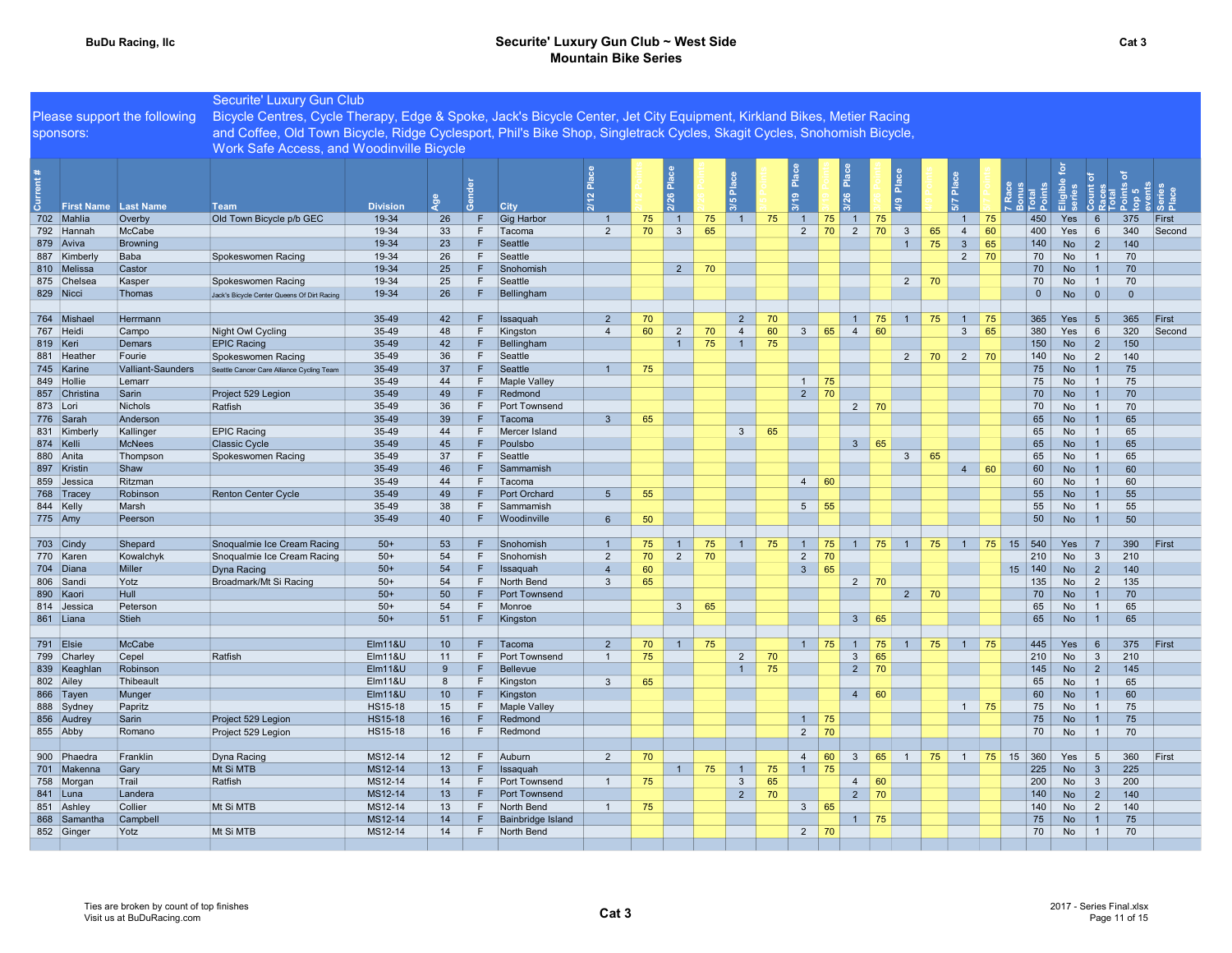#### BuDu Racing, IIc **Securite' Luxury Gun Club ~ West Side** Securite' Luxury Gun Club ~ West Side Mountain Bike Series

|                         |                      |                           |                                        |                 | <b>Sol</b> |          |                          |                 |          | ) ဗ                                       |                      |                                |                |                                   | $\frac{1}{2}$         |                | أهّ                             |          | Place           |    |                  |                |                  |                                 |                |        |
|-------------------------|----------------------|---------------------------|----------------------------------------|-----------------|------------|----------|--------------------------|-----------------|----------|-------------------------------------------|----------------------|--------------------------------|----------------|-----------------------------------|-----------------------|----------------|---------------------------------|----------|-----------------|----|------------------|----------------|------------------|---------------------------------|----------------|--------|
| 5.                      | First Name Last Name |                           | Team                                   | <b>Division</b> |            |          | City                     |                 |          |                                           |                      |                                |                |                                   |                       |                |                                 |          |                 |    |                  |                |                  |                                 |                |        |
| 801 Tyler<br>$716$ Alex |                      | Hansen<br>Hollenbaugh     | <b>Bike Masters Racing</b>             | 19-34<br>19-34  | 23         | M<br>M   | Lake Tapps<br>Ravensdale | 6               | 50<br>75 | $\overline{\mathbf{3}}$<br>$\overline{1}$ | 65<br>75             | $\mathbf{3}$<br>$\overline{1}$ | 65<br>75       |                                   |                       |                | $1 \t 75 \t 1 \t 75 \t 2 \t 70$ |          |                 |    | $15 \mid 240$    | 400            | Yes<br><b>No</b> | $6\phantom{.}6$<br>$\mathbf{3}$ | 350<br>240     | First  |
|                         | 717 Gerardo          | Garcia                    |                                        | 19-34           | 20<br>23   | M        | Federal Way              | $\overline{1}$  |          | $\overline{2}$                            | 70                   |                                |                |                                   |                       |                | $\overline{1}$                  | 75       |                 |    |                  | 145            | <b>No</b>        | $\overline{2}$                  | 145            |        |
| 718 Evan                |                      | Tremblay                  |                                        | 19-34           | 25         | M        | Redmond                  | 5               | 55       |                                           |                      |                                |                |                                   |                       |                |                                 |          | $\overline{1}$  | 75 |                  | 130            | No.              | $\overline{2}$                  | 130            |        |
| 894 Tripp               |                      | Parker                    |                                        | 19-34           | 20         | M        | <b>Maple Vallev</b>      |                 |          |                                           |                      |                                |                |                                   |                       |                |                                 |          | $\overline{2}$  | 70 |                  | 70             | No               | $\overline{1}$                  | 70             |        |
| 738 Ziwen               |                      | Xu                        |                                        | 19-34           | 20         | M        | Seattle                  | $\overline{2}$  | 70       |                                           |                      |                                |                |                                   |                       |                |                                 |          |                 |    |                  | 70             | <b>No</b>        | $\overline{1}$                  | 70             |        |
| 830 Kyle                |                      | Boucher                   | Jack's Bicycle Center/Homegrown Racing | 19-34           | 33         | M        | Bellingham               |                 |          |                                           |                      | $\overline{2}$                 | 70             |                                   |                       |                |                                 |          |                 |    |                  | 70             | No               | $\overline{1}$                  | 70             |        |
| 763 Jabe                |                      | Carbaugh                  | Renton Center Cycle                    | 19-34           | 19         | M        | Orting                   | $\overline{3}$  | 65       |                                           |                      |                                |                |                                   |                       |                |                                 |          |                 |    |                  | 65             | <b>No</b>        | $\mathbf{1}$                    | 65             |        |
| 719 Trevor              |                      | Nelson                    |                                        | 19-34           | 32         | M        | Tacoma                   | $\overline{4}$  | 60       |                                           |                      |                                |                |                                   |                       |                |                                 |          |                 |    |                  | 60             | No               | $\mathbf{1}$                    | 60             |        |
|                         | 812 Andrew           | Garner                    | Team T & A                             | 19-34           | 23         | M        | Kirkland                 |                 |          |                                           |                      |                                |                |                                   |                       |                |                                 |          |                 |    |                  | $\overline{0}$ | <b>No</b>        | $\overline{0}$                  | $\Omega$       |        |
|                         |                      |                           |                                        |                 |            |          |                          |                 |          |                                           |                      |                                |                |                                   |                       |                |                                 |          |                 |    |                  |                |                  |                                 |                |        |
| $782$ Josh              |                      | <b>Tackett</b>            |                                        | 35-49           | 44         | M        | Tacoma                   | $\mathbf{3}$    | 65       | $\overline{3}$                            | 65                   | $\overline{1}$                 | 75             | $\mathbf{1}$                      | 75<br>$\overline{1}$  | 75             | $\mathbf{3}$                    | 65       | $\overline{1}$  | 75 |                  | 495            | Yes              |                                 | 365            | First  |
| 735 Dusty               |                      | Rostad                    | <b>Bicycle Centres</b>                 | 35-49           | 48         | M        | Bothell                  | 5               | 55       | $\overline{1}$                            | 75                   | $\mathbf{3}$                   | 65             | $\overline{2}$                    | $\overline{2}$<br>70  | 70             |                                 |          |                 |    | 15 <sup>15</sup> | 350            | Yes              | 5                               | 350            | Second |
| 746 Steve               |                      | Abarr                     |                                        | 35-49           | 49         | M        | Puyallup                 | 11              | 36       |                                           |                      | $\overline{5}$                 | 55             | $6\phantom{1}$                    | $5\overline{)}$<br>50 | 55             | $\overline{7}$                  | 46       | $\overline{4}$  | 60 |                  | 302            | Yes              | $6\overline{6}$                 | 266            | Third  |
| 721 Tony                |                      | Peralta                   | Pacific Bike & Ski                     | 35-49           | 46         | M        | Sammamish                | 6               | 50       | 10                                        | 37                   | 6                              | 50             | $\overline{7}$                    | 46                    |                | 6                               | 50       | $\mathbf{3}$    | 65 |                  | 298            | Yes              | $6\overline{6}$                 | 261            | Fourth |
|                         | 739 Terence          | Shelton                   | Taco Time NW                           | 35-49           | 42         | M        | Seattle                  | 9               | 38       | $\overline{7}$                            | 46                   |                                |                | $\overline{4}$<br>$\vert$ 60      |                       |                | $\overline{2}$                  | 70       |                 |    |                  | 214            | <b>No</b>        | $\overline{4}$                  | 214            |        |
| 744 James               |                      | Vanrosmalen               | Dyna Racing                            | 35-49           | 39         | M        | <b>Bellevue</b>          | $\overline{4}$  | 60       | $\overline{2}$                            | 70                   |                                |                |                                   |                       |                | $\overline{4}$                  | 60       |                 |    |                  | 190            | No               | $\mathbf{3}$                    | 190            |        |
| 766 Ryan                |                      | Trail                     | Ratfish                                | 35-49           | 46         | M        | <b>Port Townsend</b>     | 8               | 42       |                                           |                      | $\overline{4}$                 | 60             |                                   | $\overline{3}$        | 65             |                                 |          |                 |    |                  | 167            | <b>No</b>        | $\mathbf{3}$                    | 167            |        |
| 823 Arno                |                      | Harteveld                 | Mt Si MTB                              | 35-49           | 48         | M        | Sammamish                |                 |          | 6                                         | 50                   |                                |                | 9                                 | 38<br>$6\overline{6}$ | 50             |                                 |          |                 |    |                  | 138            | No               | $\mathbf{3}$                    | 138            |        |
|                         | 772 Robert           | Beare                     |                                        | $35-49$         | 46         | M        | Spanaway                 | 19              | 28       | 11                                        | 36                   |                                |                | $10 \overline{\smash{\big)}\ 37}$ |                       |                | 12 <sup>°</sup>                 | 35       |                 |    |                  | 136            | <b>No</b>        | $\overline{4}$                  | 136            |        |
| 818 Seth                |                      | <b>Bedwell</b>            | Dyna Racing                            | 35-49           | 42<br>40   | M<br>M   | Seattle                  |                 |          | $\overline{4}$                            | 60                   |                                |                | $8 \mid 42$                       |                       |                | $\overline{1}$<br>11            | 75<br>36 | 8               | 42 |                  | 135<br>120     | <b>No</b>        | 2<br>$\mathbf{3}$               | 135<br>120     |        |
| $845$ Jeff<br>722 Pat   |                      | Meyer                     |                                        | 35-49<br>35-49  | 46         | M        | Redmond<br>Issaguah      |                 |          |                                           |                      |                                |                |                                   |                       |                | 9                               | 38       | $7\overline{ }$ | 46 |                  | 113            | <b>No</b><br>No  | $\mathbf{3}$                    | 113            |        |
|                         | 878 Darren           | Newton<br>Jeung           | Taco Time Nw                           | 35-49           | 48         | M        | Lake Forest Park         | 18              | 29       |                                           |                      |                                |                |                                   |                       |                | $5\overline{)}$                 | 55       | $5\overline{)}$ | 55 |                  | 110            | <b>No</b>        | $\overline{2}$                  | 110            |        |
| 774 Nick                |                      | Rohring                   |                                        | 35-49           | 40         | M        | <b>Bothell</b>           | $\overline{7}$  | 46       |                                           |                      |                                |                | $5\quad 55$                       |                       |                |                                 |          |                 |    |                  | 101            | No               | $\overline{2}$                  | 101            |        |
| 740 Kris                |                      | Jorgensen                 |                                        | 35-49           | 42         | M        | Mukilteo                 | 14              | 33       | 5                                         | 55                   |                                |                |                                   |                       |                |                                 |          |                 |    |                  | 88             | <b>No</b>        | $\overline{2}$                  | 88             |        |
| 765 Joe                 |                      | Banks                     | Ratfish                                | 35-49           | 43         | M        | Port Townsend            | 13              | 34       |                                           |                      | $7\overline{ }$                | 46             |                                   |                       |                |                                 |          |                 |    |                  | 81             | No               | $\overline{2}$                  | 81             |        |
| 821 Chip                |                      | Greaves                   | Egencia                                | 35-49           | 48         | M        | Edmonds                  |                 |          | 9                                         | 38                   | $\boldsymbol{8}$               | 42             |                                   |                       |                |                                 |          |                 |    |                  | 80             | <b>No</b>        | $\overline{2}$                  | 80             |        |
| 777 Chris               |                      | Drechsel                  |                                        | 35-49           | 44         | M        | Tacoma                   | $\overline{1}$  | 75       |                                           |                      |                                |                |                                   |                       |                |                                 |          |                 |    |                  | 75             | <b>No</b>        | $\mathbf{1}$                    | 75             |        |
|                         | 903 Robert           | Haynes                    |                                        | 35-49           | 47         | M        | Issaquah                 |                 |          |                                           |                      |                                |                |                                   |                       |                |                                 |          | $2 \mid 70$     |    |                  | 70             | <b>No</b>        | $\mathbf{1}$                    | 70             |        |
| 793 Harley              |                      | Anglin                    |                                        | 35-49           | 46         | M        | Gig Harbor               | $\overline{2}$  | 70       |                                           |                      |                                |                |                                   |                       |                |                                 |          |                 |    |                  | 70             | No               | $\mathbf{1}$                    | 70             |        |
| 834 Tim                 |                      | Lieberman                 | Mt Si MTB                              | 35-49           | 44         | M        | Issaguah                 |                 |          |                                           |                      | $\overline{2}$                 | 70             |                                   |                       |                |                                 |          |                 |    |                  | 70             | <b>No</b>        | $\overline{1}$                  | 70             |        |
| 787 Thad                |                      | <b>Bickling</b>           | Ratfish                                | 35-49           | 47         | M        | Port Townsend            | 20              | 27       |                                           |                      | 9                              | 38             |                                   | DNF                   | $\overline{1}$ |                                 |          |                 |    |                  | 66             | No               | $\mathbf{3}$                    | 66             |        |
| 860 Ryan                |                      | <b>Bundy</b>              |                                        | 35-49           | 40         | M        | Seattle                  |                 |          |                                           |                      |                                |                | 3                                 | 65                    |                |                                 |          |                 |    |                  | 65             | <b>No</b>        | $\overline{1}$                  | 65             |        |
| 872 Tre'                |                      | Everett                   |                                        | 35-49           | 46         | M        | Oak Harbor               |                 |          |                                           |                      | $C2-13$                        | $\overline{1}$ | $ C2-15 $ 1                       | $\overline{4}$        | 60             |                                 |          |                 |    |                  | 62             | No               | $\mathbf{3}$                    | 62             |        |
|                         | 902 Shawr            | Thelen                    |                                        | $35-49$         | 45         | M        | <b>Maple Valley</b>      |                 |          |                                           |                      |                                |                |                                   |                       |                |                                 |          | $6\overline{6}$ | 50 |                  | 50             | <b>No</b>        | $\mathbf{1}$                    | 50             |        |
| 876 Don                 |                      | Yantzi                    |                                        | 35-49           | 43         | M        | Issaguah                 |                 |          |                                           |                      |                                |                |                                   |                       |                | 8                               | 42       |                 |    |                  | 42             | <b>No</b>        | $\mathbf{1}$                    | 42             |        |
| 901 John                |                      | Galasso                   |                                        | 35-49           | 41         | M        | Sammamish                |                 |          |                                           |                      |                                |                |                                   |                       |                |                                 |          | 9               | 38 |                  | 38             | <b>No</b>        | $\mathbf{1}$                    | 38             |        |
|                         | 892 Johnn            | Sprada                    |                                        | 35-49           | 44         | M        | <b>Maple Valley</b>      |                 |          |                                           |                      |                                |                |                                   |                       |                |                                 |          | 10 <sup>1</sup> | 37 |                  | 37             | No               | $\mathbf{1}$                    | 37             |        |
| 784 Rich                |                      | Wilson                    | Renton Center Cycle                    | 35-49           | 48         | M        | Port Orchard             | 10 <sup>°</sup> | 37       |                                           |                      |                                |                |                                   |                       |                |                                 |          |                 |    |                  | 37             | <b>No</b>        | $\mathbf{1}$                    | 37             |        |
| 882 Alvin               |                      | Labonite<br><b>Miller</b> |                                        | 35-49<br>35-49  | 47         | M<br>M   | Lynnwood<br>Seattle      | 12              |          |                                           |                      |                                |                |                                   |                       |                | $10 \mid 37$                    |          |                 |    |                  | 37             | No<br><b>No</b>  | $\mathbf{1}$                    | 37             |        |
| 741 Blaine<br>886 Tony  |                      | Labriola                  |                                        | 35-49           | 47<br>49   | M        | Lakewood                 |                 | 35       |                                           |                      |                                |                |                                   |                       |                | 13                              | 34       |                 |    |                  | 35<br>34       | No               | $\mathbf{1}$<br>1               | 35<br>34       |        |
|                         | 724 Tyrone           | Hall                      |                                        | 35-49           | 47         | M        | Gig Harbor               | 15              | 32       |                                           |                      |                                |                |                                   |                       |                |                                 |          |                 |    |                  | 32             | <b>No</b>        | $\overline{1}$                  | 32             |        |
| 786 Yves                |                      | Arrouye                   | Dyna Racing                            | 35-49           | 47         | M        | Bellevue                 | 17              | 30       |                                           |                      |                                |                |                                   |                       |                |                                 |          |                 |    |                  | 30             | No               | 1                               | 30             |        |
|                         | 720 James            | Huntlev                   | Mountoga                               | 35-49           | 41         | M        | Sammamish                | 21              | 26       |                                           |                      |                                |                |                                   |                       |                |                                 |          |                 |    |                  | 26             | <b>No</b>        | $\mathbf{1}$                    | 26             |        |
|                         | 748 Ernesto          | Fregoso                   | <b>EPIC Racing</b>                     | 35-49           | 40         | M        | Everett                  | <b>DNF</b>      |          |                                           |                      |                                |                |                                   |                       |                |                                 |          |                 |    |                  | $\overline{1}$ | No               | $\overline{1}$                  | $\overline{1}$ |        |
| 813 Kerry               |                      | Pray                      |                                        | 35-49           | 44         | <b>M</b> | Lake Stevens             |                 |          | <b>WD</b>                                 | $\blacktriangleleft$ |                                |                |                                   |                       |                |                                 |          |                 |    |                  | $\mathbf{1}$   | <b>No</b>        | $\mathbf{1}$                    | $\overline{1}$ |        |
|                         |                      |                           |                                        |                 |            |          |                          |                 |          |                                           |                      |                                |                |                                   |                       |                |                                 |          |                 |    |                  |                |                  |                                 |                |        |
| 725 Matt                |                      | Hoehnen                   |                                        | $50+$           | 50         | M        | Seattle                  |                 |          | $\mathbf{1}$                              | 75                   | $\overline{1}$                 | 75             | $\overline{1}$                    | 75<br>$\mathbf{1}$    | 75             | $\overline{1}$                  | 75       | $\overline{1}$  | 75 |                  | 450            | Yes              | $6\overline{6}$                 | 375            | First  |
| 742 David               |                      | Likosky                   | Dyna Racing                            | $50+$           | 50         | M        | Kirkland                 | $\overline{1}$  | 75       | $\mathbf{3}$                              | 65                   | $\overline{2}$                 | 70             | $\overline{2}$                    | 70<br>$\overline{2}$  | 70             | $\overline{2}$                  | 70       | $\mathbf{3}$    | 65 | 15               | 500            | Yes              | $\overline{7}$                  | 365            | Second |
| 728 Blair               |                      | Cooper                    |                                        | $50+$           | 54         | M        | <b>Fall City</b>         | $\overline{7}$  | 46       | 5 <sup>5</sup>                            | 55                   | 5 <sup>5</sup>                 | 55             | $5\overline{5}$                   | 55<br>$\overline{7}$  | 46             |                                 |          |                 |    |                  | 257            | Yes              | $5\overline{5}$                 | 257            | Third  |
| 811 Alan                |                      | Cruise                    |                                        | $50+$           | 53         | M        | <b>Maple Valley</b>      |                 |          | 6                                         | 50                   |                                |                | 6                                 | 50<br>8               | 42             | $\overline{4}$                  | 60       | 9               | 38 |                  | 240            | Yes              | $5\overline{5}$                 | 240            | Fourth |
| 853 Rory                |                      | <b>Muller</b>             | <b>Team Securite'</b>                  | $50+$           | 55         | M        | Auburn                   | 5               | 55       |                                           |                      | $\overline{3}$                 | 65             | $\overline{4}$                    | 60                    |                |                                 |          | $\overline{4}$  | 60 |                  | 241            | <b>No</b>        | $\overline{4}$                  | 240            |        |
|                         | 729 Albert           | Turnbow                   |                                        | $50+$           | 58         | M        | Enumclaw                 | $\overline{4}$  | 60       |                                           |                      | $\overline{4}$                 | 60             |                                   | 5                     | 55             |                                 |          | $6\phantom{1}$  | 50 |                  | 225            | No               | $\overline{4}$                  | 225            |        |
|                         | 727 Michael          | Papritz                   |                                        | $50+$           | 52         | M        | <b>Maple Valley</b>      | $\overline{3}$  | 65       |                                           |                      |                                |                | 9                                 | 38<br>$6\phantom{.}6$ | 50             |                                 |          | 5 <sup>5</sup>  | 55 |                  | 208            | <b>No</b>        | $\overline{4}$                  | 208            |        |
| 847 Pete                |                      | Markey                    |                                        | $50+$           | 57         | M        | South Prairie            |                 |          |                                           |                      |                                |                | $\mathbf{3}$                      | 65<br>$\overline{4}$  | 60             | $\mathbf{3}$                    | 65       |                 |    |                  | 190            | No               | $\mathbf{3}$                    | 190            |        |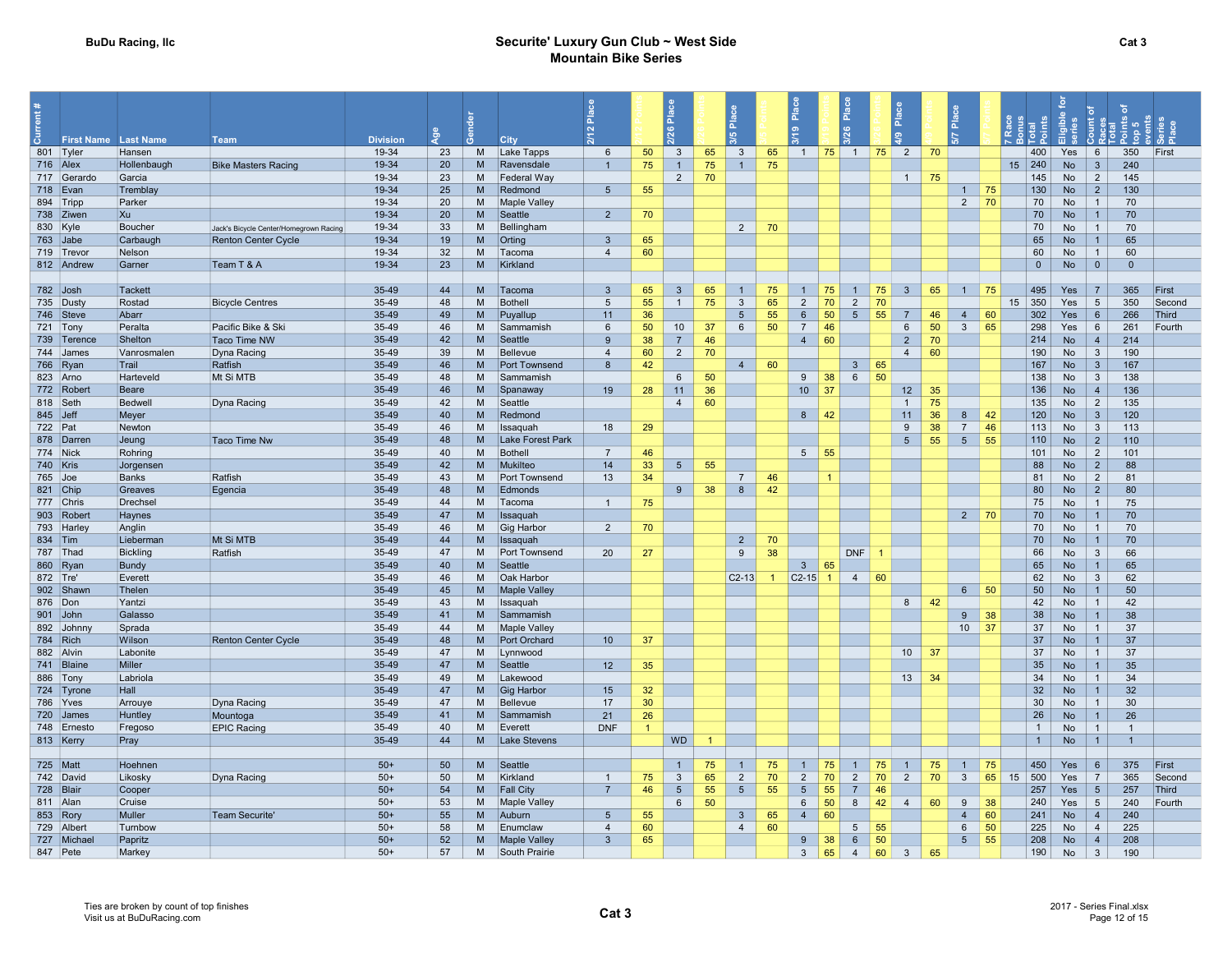#### BuDu Racing, IIc **Securite' Luxury Gun Club ~ West Side** Securite' Luxury Gun Club ~ West Side Mountain Bike Series

|                         |                       |                                    |                    |            |        |                         |                   |                |                 |    | Place                            |                |                                   | $\overline{P}$ Place |                                 | $\frac{a}{b}$                              |          | Place                            |          |                         |                        |                 |              |                     |
|-------------------------|-----------------------|------------------------------------|--------------------|------------|--------|-------------------------|-------------------|----------------|-----------------|----|----------------------------------|----------------|-----------------------------------|----------------------|---------------------------------|--------------------------------------------|----------|----------------------------------|----------|-------------------------|------------------------|-----------------|--------------|---------------------|
|                         |                       |                                    |                    |            |        |                         | $\mathbf{\Omega}$ |                | ್ಲಿ             |    |                                  |                | $\bullet$                         |                      |                                 |                                            |          |                                  |          |                         |                        |                 |              |                     |
| First Name Last Name    |                       | <b>Team</b>                        | <b>Division</b>    | <b>Age</b> |        | City                    |                   |                |                 |    |                                  |                |                                   |                      |                                 | $\frac{6}{4}$                              |          | 5/7                              |          |                         | 듧                      |                 |              |                     |
| 778 $Greg$              | Hartlen               | Pacific Bike & Ski                 | $50+$              | 57         | M      | Sammamish               | -9                | 38             | $\overline{7}$  | 46 |                                  |                | $\overline{7}$                    | 46                   |                                 |                                            |          |                                  |          | 130                     | <b>No</b>              | $\mathbf{3}$    | 130          |                     |
| 730 Ron                 | Whitney               |                                    | $50+$              | 65         | м      | Lake Tapps              | $6\overline{6}$   | 50             |                 |    |                                  |                |                                   |                      |                                 |                                            |          | $\overline{7}$                   | 46       | 96                      | No                     | 2               | 96           |                     |
| 891 David               | Moffett               |                                    | $50+$              | 56         | M      | <b>Issaquah</b>         |                   |                |                 |    |                                  |                |                                   |                      |                                 |                                            |          | $\overline{2}$                   | 70       | 70                      | <b>No</b>              |                 | 70           |                     |
| 769 Kelly               | Muldrow               | Egencia                            | $50+$              | 52         | M      | Bainbridge Island       | $\overline{2}$    | 70             |                 |    |                                  |                |                                   |                      |                                 |                                            |          |                                  |          | 70                      | <b>No</b>              | $\mathbf{1}$    | 70           |                     |
| 825 Kevin               | Lewis                 |                                    | $50+$              | 54         | M      | Kenmore                 |                   |                | $\overline{2}$  | 70 |                                  |                |                                   |                      |                                 |                                            |          |                                  |          | 70                      | <b>No</b>              |                 | 70           |                     |
| 870 John                | Nilssen               |                                    | $50+$              | 60         | M      | Bainbridge Island       |                   |                |                 |    |                                  |                |                                   |                      | 3 <sup>1</sup>                  | 65                                         |          |                                  |          | 65                      | No                     | $\overline{1}$  | 65           |                     |
| 815 John                | Tucker                |                                    | $50+$              | 56         | M<br>M | Snohomish               |                   |                | $\overline{4}$  | 60 |                                  |                |                                   |                      |                                 |                                            |          | 8                                | 42       | 60<br>42                | <b>No</b>              |                 | 60<br>42     |                     |
| 896 Ed<br>747 Don       | Ramsey<br>Van Doornik | <b>McLeod Racing</b>               | $50+$<br>$50+$     | 50<br>52   | M      | Redmond<br>Port Orchard | 8                 | 42             |                 |    |                                  |                |                                   |                      |                                 |                                            |          |                                  |          | 42                      | <b>No</b><br><b>No</b> | $\mathbf{1}$    | 42           |                     |
| 858 Jeff                | Convent               | <b>FCA Endurance</b>               | $50+$              | 53         | M      | <b>Maple Valley</b>     |                   |                |                 |    |                                  |                | 8                                 | 42                   |                                 |                                            |          |                                  |          | 42                      | No                     | $\overline{1}$  | 42           |                     |
| 846 Philip              | Zepeda                |                                    | $50+$              | 54         | M      | Tukwila                 |                   |                |                 |    |                                  |                | DNF                               | $\overline{1}$       |                                 |                                            |          |                                  |          | $\overline{1}$          | <b>No</b>              |                 |              |                     |
| 726 Daniel              | Towler                |                                    | $50+$              | 51         | M      | Edmonds                 |                   |                |                 |    |                                  |                |                                   |                      |                                 |                                            |          |                                  |          | $\overline{0}$          | No                     | $\overline{0}$  | $\mathbf{0}$ |                     |
| 832 Peter               | Zieve                 | <b>Tim's Bike Shop</b>             | $50+$              | 63         | M      | Mukilteo                |                   |                |                 |    |                                  |                |                                   |                      |                                 |                                            |          |                                  |          | $\overline{0}$          | <b>No</b>              | $\overline{0}$  | $\Omega$     |                     |
|                         |                       |                                    |                    |            |        |                         |                   |                |                 |    |                                  |                |                                   |                      |                                 |                                            |          |                                  |          |                         |                        |                 |              |                     |
| $743$ $\sqrt{7}$ Todd   | Fink                  | <b>Team Securite'</b>              | Clydes-3           | 39         | M      | Mill Creek              | $\overline{1}$    | 75             | $\overline{2}$  | 70 | $\overline{2}$                   | 70             | $\mathbf{1}$                      | 75                   |                                 | $\overline{2}$                             | 70       | $\overline{4}$                   | 60       | 420                     | Yes                    | 6               | 360          | First               |
| 733 Brian               | Dallas                | Boulder Cycle Sport / YogaGlo      | Clydes-3           | 53         | M      | Puyallup                | $\mathbf{3}$      | 65             |                 |    | $\overline{4}$                   | 60             | $\overline{c}$                    | 70                   |                                 | $\overline{1}$                             | 75       | $\mathbf{1}$                     | 75       | 345                     | Yes                    | $5\overline{5}$ | 345          | Second              |
| 736   Eric              | Trujillo              |                                    | Clydes-3           | 35         | M      | Tacoma                  | $\overline{7}$    | 46             |                 |    | 5                                | 55             | $\overline{3}$                    | 65                   | $\overline{4}$                  | $\overline{3}$<br>60                       | 65       | $\overline{2}$                   | 70       | 361                     | Yes                    | 6               | 315          | Third               |
| 723 Shawn               | Peerson               | <b>Team Peerson</b>                | Clydes-3           | 47         | M      | Woodinville             | AG-16             | $\overline{1}$ | $AG-8$          |    | $\mathbf{3}$                     | 65             | $\overline{4}$                    | 60                   | $\mathbf{3}$                    | 65<br>$\overline{4}$                       | 60       | $\overline{7}$                   | 46       | 313<br>15               | Yes                    | $\overline{7}$  | 311          | Fourth              |
| 795   Todd              | Rohn                  |                                    | Clydes-3           | 36         | M      | Marysville              | AG-22             | $\mathbf{1}$   | $6\overline{6}$ | 50 |                                  |                | $\overline{7}$                    | 46                   | $5\overline{5}$                 | 55<br>$6\overline{6}$                      | 50       | 8                                | 42       | 244                     | Yes                    | 6               | 243          | Fifth               |
| 869 Ryan                | Brown                 | <b>Bicycle Centres</b>             | Clydes-3           | 30         | м      | Bothell                 |                   |                | $\overline{1}$  | 75 | $\overline{1}$                   | 75             |                                   |                      | $\overline{2}$                  | 70                                         |          |                                  |          | 220                     | No                     | $\mathbf{3}$    | 220          |                     |
| 731 Craig               | Standley              | <b>Team Securite'</b>              | Clydes-3           | 46         | M      | <b>Maple Valley</b>     | 8                 | 42             | $\overline{4}$  | 60 |                                  |                | $5\overline{)}$                   | 55                   |                                 |                                            |          | $5\phantom{.0}$                  | 55       | 212                     | <b>No</b>              | $\overline{4}$  | 212          |                     |
| 848 Kevin               | Judson                |                                    | Clydes-3           | 46         | M      | Seattle                 |                   |                |                 |    |                                  |                | $6\overline{6}$                   | 50                   | $1 \mid 75$                     |                                            |          | $\mathbf{3}$                     | 65       | 190                     | <b>No</b>              | $\mathbf{3}$    | 190          |                     |
| 771 Victor              | Orozco                | Puerto Vallarta                    | Clydes-3           | 36         | M      | Puyallup                | $5\overline{5}$   | 55             | $\mathbf{3}$    | 65 |                                  |                |                                   |                      |                                 | 5 <sup>5</sup>                             | 55       |                                  |          | 175                     | <b>No</b>              | $\mathbf{3}$    | 175          |                     |
| 800 Robert              | Bartholomew           |                                    | Clydes-3           | 36         | M      | Gig Harbor              | $\overline{2}$    | 70             |                 |    |                                  |                |                                   |                      |                                 |                                            |          |                                  |          | 70                      | No                     | $\overline{1}$  | 70           |                     |
| 732 Gregg               | Bergstrom             |                                    | Clydes-3           | 47         | M      | Fircrest                | $\overline{4}$    | 60             |                 |    |                                  |                |                                   |                      |                                 |                                            |          |                                  |          | 60                      | <b>No</b>              |                 | 60           |                     |
| 816 Seth                | Elwood                |                                    | Clydes-3           | 43         | M      | Marysville              |                   |                | 5               | 55 |                                  |                |                                   |                      |                                 |                                            |          |                                  |          | 55                      | <b>No</b>              | $\mathbf{1}$    | 55           |                     |
| 898 Sean                | Spellacy              |                                    | Clydes-3           | 49         | M      | Sammamish               |                   |                |                 |    |                                  |                |                                   |                      |                                 |                                            |          | 6 <sup>1</sup>                   | 50       | 50                      | <b>No</b>              |                 | 50           |                     |
| 773 Michael             | Gosciniak             |                                    | Clydes-3           | 46         | M      | University Place        | $6\overline{6}$   | 50             |                 |    |                                  |                |                                   |                      |                                 |                                            |          |                                  |          | 50                      | No                     | $\mathbf{1}$    | 50           |                     |
| 835 Shawn               | Philp                 |                                    | Clydes-3           | 48         | M      | Oak Harbor              |                   |                |                 |    | $6\overline{6}$                  | 50             |                                   |                      |                                 |                                            |          |                                  |          | 50                      | <b>No</b>              |                 | 50           |                     |
| 750 Tomas               | Mcintosh              | Hagens Berman Ey Society Race Team | <b>Elm11&amp;U</b> | -9         | M      | Bainbridge Island       | $\mathbf{1}$      | 75             | $\mathbf{1}$    | 75 | $\overline{2}$                   | 70             | $\mathbf{1}$                      | 75                   | $\overline{2}$                  | 70                                         | 75       |                                  | 75       | 530<br>15               | Yes                    |                 | 390          | First               |
| 807 Drayen              | Knapp                 |                                    | <b>Elm11&amp;U</b> | 9          | M      | Bellingham              |                   |                | $\overline{2}$  | 70 | $\overline{2}$                   | 70             | 3                                 | 65                   | $5\phantom{.0}$                 | 55<br>$\overline{2}$                       | 70       | $\overline{4}$                   | 60       | 390                     | Yes                    | 6               | 335          | Second              |
| 706 Kellan              | Gary                  |                                    | <b>Elm11&amp;U</b> | 9          | M      | Issaquah                | $\overline{2}$    | 70             |                 |    | $\mathbf{3}$                     | 65             | $\overline{2}$                    | 70                   |                                 | $\mathbf{3}$                               | 65       | 5 <sup>5</sup>                   | 55       | 325                     | Yes                    | $5\overline{)}$ | 325          | Third               |
| 817 Coltin              | Demars                | <b>EPIC Racing</b>                 | <b>Elm11&amp;U</b> | 11         | M      | Bellingham              |                   |                | $\mathbf{3}$    | 65 | $\overline{1}$                   | 75             |                                   |                      |                                 |                                            |          |                                  |          | 140                     | <b>No</b>              | $\overline{2}$  | 140          |                     |
| 751 Henry               | Trail                 | Ratfish                            | <b>Elm11&amp;U</b> | 11         | M      | Port Townsend           | $\overline{4}$    | 60             |                 |    |                                  |                |                                   |                      | $\overline{1}$                  | 75                                         |          |                                  |          | 135                     | No                     | 2               | 135          |                     |
| 804 Kope                | Thibeault             |                                    | <b>Elm11&amp;U</b> | 10         | M      | Kingston                | 5                 | 55             |                 |    |                                  |                |                                   |                      | $6\phantom{.}6$                 | 50                                         |          |                                  |          | 105                     | <b>No</b>              | 2               | 105          |                     |
| 705 Asher               | Franklin              |                                    | <b>Elm11&amp;U</b> | 8          | M      | Auburn                  | $\overline{7}$    | 46             |                 |    |                                  |                | <b>DNF</b>                        | $\blacktriangleleft$ | 8                               | 42                                         |          |                                  |          | 15<br>104               | <b>No</b>              | $\mathbf{3}$    | 104          |                     |
| 803 Hayder              | Thibeault             |                                    | <b>Elm11&amp;U</b> | 10         | м      | Kingston                | 6                 | 50             |                 |    |                                  |                |                                   |                      | $\overline{7}$                  | 46                                         |          |                                  |          | 96                      | No                     | 2               | 96           |                     |
| 833 Tyler               | Morgenson             | Cycle U                            | <b>Elm11&amp;U</b> | 10         | M      | Seattle                 |                   |                |                 |    | $\overline{1}$                   | 75             |                                   |                      |                                 |                                            |          |                                  |          | 75                      | <b>No</b>              |                 | 75           |                     |
| 904 Nick                | Hoehnen               |                                    | <b>Elm11&amp;U</b> | 11         | M      | Seattle                 |                   |                |                 |    |                                  |                |                                   |                      |                                 |                                            |          | 2                                | 70       | 70                      | <b>No</b>              | $\mathbf{1}$    | 70           |                     |
| 895 Shay                | Konirczka             |                                    | <b>Elm11&amp;U</b> | 10         | M      | Issaquah                |                   |                |                 |    |                                  |                |                                   |                      |                                 |                                            |          | $\mathbf{3}$                     | 65       | 65                      | <b>No</b>              |                 | 65           |                     |
| 749 Max                 | Gosciniak             |                                    | <b>Elm11&amp;U</b> | 9          | M      | <b>University Place</b> | $\mathbf{3}$      | 65             |                 |    |                                  |                |                                   |                      |                                 |                                            |          |                                  |          | 65                      | No                     | $\overline{1}$  | 65           |                     |
| 867 Cole                | Campbell              |                                    | <b>Elm11&amp;U</b> | 11         | M      | Bainbridge Island       |                   |                |                 |    |                                  |                |                                   |                      | $\mathbf{3}$                    | 65                                         |          |                                  |          | 65                      | <b>No</b>              |                 | 65           |                     |
| 871 Vasco               | Hartveld              | Mt Si MTB                          | <b>Elm11&amp;U</b> | 10         | M      | Sammamish               |                   |                |                 |    |                                  |                |                                   |                      | $\overline{4}$                  | 60                                         |          |                                  |          | 60                      | <b>No</b>              | $\mathbf{1}$    | 60           |                     |
| 899 Nils                | Maetzel               |                                    | <b>Elm11&amp;U</b> | 10         | M      | Seattle                 |                   |                |                 |    |                                  |                |                                   |                      |                                 |                                            |          | 6 <sup>1</sup>                   | 50       | 50                      | <b>No</b>              | $\overline{1}$  | 50           |                     |
|                         |                       |                                    |                    |            |        |                         |                   |                |                 |    |                                  |                |                                   |                      |                                 |                                            |          |                                  |          |                         |                        |                 |              |                     |
| 760 Cody                | Little                | <b>Team Securite'</b>              | <b>HS15-18</b>     | 16         | M      | Puyallup                | $\overline{2}$    | 70             | $\overline{1}$  | 75 | $\overline{2}$                   | 70             | $\overline{1}$                    | 75                   | 2                               | 70                                         | 75       | $\overline{2}$                   | 70       | 520<br>15 <sup>15</sup> | Yes                    |                 | 380<br>340   | First               |
| 781 Cole                | Reynoldson<br>Hoke    |                                    | HS15-18<br>HS15-18 | 15<br>18   | M<br>M | Tacoma<br>Kingston      | $\overline{3}$    | 65<br>75       | $\overline{2}$  | 70 | $\overline{1}$<br>$\overline{3}$ | 75<br>65       | $5\phantom{.0}$<br>$\overline{4}$ | 55<br>60             |                                 |                                            |          | $\overline{1}$<br>$\overline{3}$ | 75       | 340<br>400              | Yes<br>Yes             | 5<br>6          | 340          | Second**<br>Third** |
| 762 Simon<br>759 Carter | Hoke                  | Night Owl Cycling                  | HS15-18            | 15         | м      | Kingston                | $\overline{4}$    | 60             | $\mathbf{3}$    | 65 | <b>DNF</b>                       | $\overline{1}$ | 6                                 | 50                   | $\mathbf{3}$<br>$5\overline{)}$ | 65<br>$\overline{2}$<br>55<br>$\mathbf{3}$ | 70<br>65 | $\overline{4}$                   | 65<br>60 | 371<br>15               | Yes                    | $\overline{7}$  | 320          | Fourth              |
| 789 Zach                | Rittenhouse           | Night Owl Cycling<br>Mt Si MTB     | <b>HS15-18</b>     | 15         | M      | Snoqualmie              | $\overline{2}$    | 70             |                 |    |                                  |                | $\overline{2}$                    | 70                   |                                 |                                            |          |                                  |          | 140                     | <b>No</b>              | $\overline{2}$  | 140          |                     |
| 865 Cole                | Albee                 |                                    | HS15-18            | 15         | M      | Bainbridge Island       |                   |                |                 |    | $C2-10$                          |                |                                   |                      | $1 \mid 75$                     |                                            |          |                                  |          | 76                      | No                     | $\overline{2}$  | 76           |                     |
| $715$ Jacob             | Miller                |                                    | <b>HS15-18</b>     | 15         | M      | Seattle                 | $\overline{1}$    | 75             |                 |    |                                  |                |                                   |                      |                                 |                                            |          |                                  |          | 75                      | <b>No</b>              |                 | 75           |                     |
| 714 Bryce               | Dutton                |                                    | HS15-18            | 15         | M      | Gig Harbor              | $\mathbf{3}$      | 65             |                 |    |                                  |                |                                   |                      |                                 |                                            |          |                                  |          | 65                      | <b>No</b>              |                 | 65           |                     |
| 842 Tyler               | Evans                 | <b>Bike Masters</b>                | <b>HS15-18</b>     | 15         | M      | <b>Maple Valley</b>     |                   |                |                 |    |                                  |                | 3 <sup>1</sup>                    | 65                   |                                 |                                            |          |                                  |          | 65                      | <b>No</b>              |                 | 65           |                     |
| 862 Gavin               | <b>Britton</b>        | Mt Si MTB                          | <b>HS15-18</b>     | 15         | M      | Snoqualmie              |                   |                |                 |    |                                  |                |                                   |                      | 4                               | 60                                         |          |                                  |          | 60                      | <b>No</b>              | $\mathbf{1}$    | 60           |                     |
| 893 Parker              | Sprada                |                                    | <b>HS15-18</b>     | 16         | M      | <b>Maple Valley</b>     |                   |                |                 |    |                                  |                |                                   |                      |                                 |                                            |          | 5 <sup>5</sup>                   | 55       | 55                      | <b>No</b>              | $\mathbf{1}$    | 55           |                     |
|                         |                       |                                    |                    |            |        |                         |                   |                |                 |    |                                  |                |                                   |                      |                                 |                                            |          |                                  |          |                         |                        |                 |              |                     |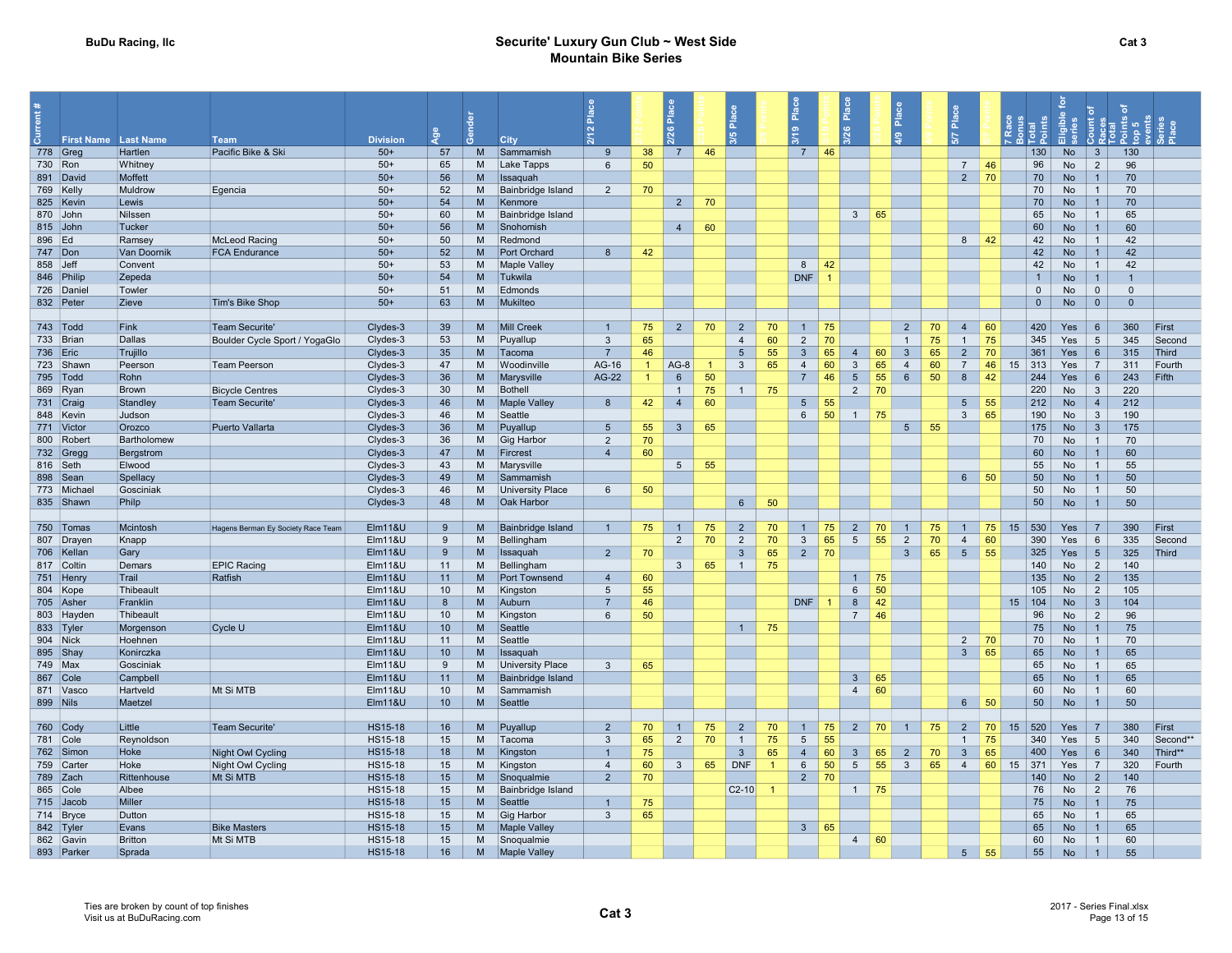| õ.        | <b>First Name</b> Last Name |                  | Team                               | <b>Division</b> | <b>a</b> e | $\epsilon$     | <b>City</b>          |                 |                      | $\frac{a}{b}$<br>26 |    | ءَ<br>ه<br>3/5  |    | Place<br>$\frac{9}{5}$            |                | $\frac{1}{2}$   | Place |                      | $\frac{a}{2}$  |                    |                |            | $O \alpha$      |                |        |
|-----------|-----------------------------|------------------|------------------------------------|-----------------|------------|----------------|----------------------|-----------------|----------------------|---------------------|----|-----------------|----|-----------------------------------|----------------|-----------------|-------|----------------------|----------------|--------------------|----------------|------------|-----------------|----------------|--------|
|           | 843 Matt                    | Wooldridge       | Night Owl Cycling                  | HS15-18         | 18         | M              | Poulsbo              |                 |                      |                     |    |                 |    | $7 \mid 46$                       |                |                 |       |                      |                |                    | 46             | No         | $\overline{1}$  | 46             |        |
|           | 713 Mchardy                 | Bryant           |                                    | <b>HS15-18</b>  | 15         | M              | Longbranch           | <b>DNF</b>      | $\blacktriangleleft$ |                     |    |                 |    |                                   |                |                 |       |                      |                |                    | $\overline{1}$ | <b>No</b>  |                 | $\overline{1}$ |        |
| 761 Abe   |                             | Muldrow          | <b>Bainbridge Gear Grinders</b>    | HS15-18         | 17         | M              | Bainbridge Island    | <b>DNF</b>      | $\blacktriangleleft$ |                     |    |                 |    |                                   |                |                 |       |                      |                |                    | $\overline{1}$ | No         | $\overline{1}$  | $\overline{1}$ |        |
|           |                             |                  |                                    |                 |            |                |                      |                 |                      |                     |    |                 |    |                                   |                |                 |       |                      |                |                    |                |            |                 |                |        |
|           | 734 Dylan                   | Jacobs           | Ratfish                            | MS12-14         | 14         | M              | Langley              | $\overline{1}$  | 75                   | $\overline{1}$      | 75 | 2               | 70 | <b>DNF</b>                        | $\overline{1}$ | 2               | 70    |                      | $\overline{1}$ | 75                 | 366            | Yes        | 6               | 365            | First  |
|           | 752 Milo                    | Mcintosh         | Hagens Berman Ey Society Race Team | MS12-14         | 12         | <b>M</b>       | Bainbridge Island    | $\overline{1}$  | 75                   | 10 <sup>1</sup>     | 37 | 8               | 42 | $\overline{3}$                    | 65             | $\overline{4}$  | 60    | 2<br>70              | $\mathbf{3}$   | 65                 | 429<br>15      | Yes        |                 | 350            | Second |
|           | 885 Cader                   | Gray             | Tim's Bike Shop                    | MS12-14         | 12         | M              | Mukilteo             | $\mathbf{3}$    | 65                   |                     |    | $\overline{4}$  | 60 | $\overline{4}$                    | 60             | 6               | 50    | 65<br>3              | 2              | 70                 | 370            | Yes        |                 | 320            | Third  |
| $757$ Joe |                             | Spranger         | Rad Racing NW                      | MS12-14         | 14         | M              | Sammamish            | $\overline{2}$  | 70                   | $\overline{2}$      | 70 | 9               | 38 | $\overline{7}$                    | 46             | 8               | 42    |                      |                |                    | 266            | Yes        | 5               | 266            | Fifth  |
|           | 809 Tyler                   | Cruise           |                                    | MS12-14         | 14         | M              | <b>Maple Valley</b>  |                 |                      | $\overline{5}$      | 55 |                 |    | 5                                 | 55             | $\mathbf{q}$    | 38    | 55<br>-5             | $\overline{4}$ | 60                 | 263            | Yes        | $5\overline{5}$ | 263            | Fourth |
|           | 783 Jimmy                   | Shapiro          |                                    | MS12-14         | 13         | M              | Snoqualmie           | $\overline{4}$  | 60                   |                     |    |                 |    | $\mathbf{1}$                      | 75             | $\overline{1}$  | 75    |                      |                |                    | 210            | <b>No</b>  | $\overline{3}$  | 210            |        |
|           | 737 Kevin                   | Jorgensen        | Tim's Bike Shop                    | MS12-14         | 12         | M              | Mukilteo             | 15              | 32                   | 8                   | 42 | 18              | 29 | 13                                | 34             | 13              | 34    | 38<br>9              | 9              | 38                 | 262<br>15      | Yes        | $\overline{7}$  | 201            |        |
|           | 707 David                   | Zieve            | Tim's Bike Shop                    | MS12-14         | 12         | M.             | Mukilteo             | 13              | 34                   | $6\phantom{.}6$     | 50 | 14              | 33 | 12 <sup>2</sup>                   | 35             | 12              | 35    |                      | 8              | 42                 | 229            | Yes        | $6\overline{6}$ | 196            |        |
|           | 838 Finnegan                | O'Donnell        |                                    | MS12-14         | 13         | M              | Port Townsend        |                 |                      |                     |    | $5\overline{5}$ | 55 |                                   |                | $\mathbf{3}$    | 65    | 75<br>$\overline{1}$ |                |                    | 195            | No         | $\mathbf{3}$    | 195            |        |
|           | 822 Jack Barrett            | Stringham        | <b>Rad Racing NW</b>               | MS12-14         | 12         | M              | Seattle              |                 |                      | 9                   | 38 | <b>DNF</b>      |    | 6                                 | 50             | $5\overline{5}$ | 55    |                      | $\overline{7}$ | 46                 | 190            | <b>Yes</b> | -5              | 190            |        |
|           | 710 Matthey                 | Thayer           | Tim's Bike Shop                    | MS12-14         | 12         | M              | Mukilteo             | 16              | 31                   | $\overline{7}$      | 46 | 17              | 30 | 14                                | 33             |                 |       |                      |                | $10 \overline{37}$ | 177            | Yes        | -5              | 177            |        |
|           | 754 Tusker                  | Behrenfeld       | Ratfish                            | MS12-14         | 13         | M              | Port Townsend        | 8               | 42                   |                     |    | 12              | 35 |                                   |                | $16$ 31         |       | 50<br>6              |                |                    | 158            | <b>No</b>  | $\Delta$        | 158            |        |
|           | 756 Jack                    | Lieberman        | Mt Si MTB                          | MS12-14         | 13         | M              | Issaguah             | $\mathbf{3}$    | 65                   |                     |    | 11              | 36 | 9                                 | 38             |                 |       |                      |                |                    | 139            | No         | $\overline{3}$  | 139            |        |
|           | 824 Lorenzo                 | Harteveld        | Mt Si MTB                          | MS12-14         | 12         | M <sub>1</sub> | Sammamish            |                 |                      | $\mathbf{3}$        | 65 |                 |    | 11                                | 36             | 10 <sup>1</sup> | 37    |                      |                |                    | 138            | <b>No</b>  |                 | 138            |        |
| 884   Ike |                             | Banks            | Ratfish                            | MS12-14         | 12         | M              | Port Townsend        | 17              | 30                   |                     |    | 19              | 28 |                                   |                | $17 \mid 30$    |       | 10<br>37             |                |                    | 125            | <b>No</b>  | $\overline{4}$  | 125            |        |
|           | 808 Reid                    | Hu               | Hagens Berman Ey Society Race Team | MS12-14         | 12         | M              | Seattle              |                 |                      | $\overline{4}$      | 60 | $\overline{7}$  | 46 |                                   |                |                 |       |                      |                |                    | $15 \mid 121$  | <b>No</b>  | $\overline{2}$  | 121            |        |
|           | 708 Theodore                | Garretson        | Ratfish                            | MS12-14         | 12         | M              | Port Townsend        | 12              | 35                   |                     |    | <b>DNF</b>      |    |                                   |                | $15 \mid 32$    |       | $\overline{7}$<br>46 |                |                    | 114            | No         | $\overline{4}$  | 114            |        |
|           | 863 Max                     | Allworth-Miles   | Ratfish                            | MS12-14         | 13         | M <sub>1</sub> | <b>Port Townsend</b> |                 |                      |                     |    |                 |    |                                   |                | $\overline{7}$  | 46    | 60<br>$\overline{4}$ |                |                    | 106            | <b>No</b>  | $\overline{2}$  | 106            |        |
|           | 788 Devon                   | Bennett-Anderson | Ratfish                            | MS12-14         | 13         | M              | Port Townsend        | 11              | 36                   |                     |    | 13              | 34 |                                   |                | 14              | 33    |                      |                |                    | 103            | No         | $\mathbf{3}$    | 103            |        |
|           | 794 Sam                     | Carlson          | Ratfish                            | MS12-14         | 13         | M              | Port Townsend        | $\overline{4}$  | 60                   |                     |    | 10 <sup>1</sup> | 37 |                                   |                |                 |       |                      |                |                    | 97             | <b>No</b>  | 2               | 97             |        |
|           | 850 Aaron                   | Thelen           |                                    | MS12-14         | 13         | M              | Maple Valley         |                 |                      |                     |    |                 |    | $10 \overline{\smash{\big)}\ 37}$ |                |                 |       |                      | 5 <sub>5</sub> | 55                 | 92             | No         | 2               | 92             |        |
| 836 Eli   |                             | Lupton           |                                    | MS12-14         | 14         | M              | <b>Port Townsend</b> |                 |                      |                     |    | $\overline{1}$  | 75 |                                   |                |                 |       |                      |                |                    | 75             | <b>No</b>  |                 | 75             |        |
|           | 712 Dayne                   | Hall             |                                    | MS12-14         | 14         | M              | Gig Harbor           | $\overline{2}$  | 70                   |                     |    |                 |    |                                   |                |                 |       |                      |                |                    | 70             | <b>No</b>  |                 | 70             |        |
|           | 840 Kevin                   | Shankland        | <b>Bike Masters</b>                | MS12-14         | 14         | M              | <b>Maple Valley</b>  |                 |                      |                     |    |                 |    | $2 \mid 70$                       |                |                 |       |                      |                |                    | 70             | <b>No</b>  |                 | 70             |        |
|           | 779 Alec                    | Morgenson        | CycleU                             | MS12-14         | 13         | M              | Seattle              | 9               | 38                   |                     |    | 16              | 31 |                                   |                |                 |       |                      |                |                    | 69             | No         | 2               | 69             |        |
|           | 837 Liam                    | O'Brien          |                                    | MS12-14         | 12         | M              | Bainbridge Island    |                 |                      |                     |    | 15              | 32 |                                   |                | $11 \quad 36$   |       |                      |                |                    | 68             | <b>No</b>  | 2               | 68             |        |
|           | 827 Sean                    | Cowan            |                                    | MS12-14         | 14         | M              | Mount Vernon         |                 |                      |                     |    | $\mathbf{3}$    | 65 |                                   |                |                 |       |                      |                |                    | 65             | <b>No</b>  | $\overline{1}$  | 65             |        |
|           | 798 Rowar                   | Feland           | Ratfish                            | MS12-14         | 12         | <b>M</b>       | <b>Port Townsend</b> | 18              | 29                   |                     |    | 20              | 27 |                                   |                |                 |       |                      |                |                    | 56             | <b>No</b>  | $\overline{2}$  | 56             |        |
|           | 790 Nicolas                 | Mayer            |                                    | MS12-14         | 14         | M              | North Bend           | $5\phantom{.0}$ | 55                   |                     |    |                 |    |                                   |                |                 |       |                      |                |                    | 55             | <b>No</b>  |                 | 55             |        |
|           | 889 Julian                  | Rodriguez        |                                    | MS12-14         | 14         | M              | Seattle              |                 |                      |                     |    |                 |    |                                   |                |                 |       |                      |                | $6 \mid 50$        | 50             | <b>No</b>  |                 | 50             |        |
|           | 711 Jackson                 | Bryant           |                                    | MS12-14         | 13         | M              | Longbranch           | 6               | 50                   |                     |    |                 |    |                                   |                |                 |       |                      |                |                    | 50             | <b>No</b>  | $\overline{1}$  | 50             |        |
|           | 826 Anthony                 | Welch            |                                    | MS12-14         | 14         | M              | Anacortes            |                 |                      |                     |    | $6\overline{6}$ | 50 |                                   |                |                 |       |                      |                |                    | 50             | <b>No</b>  |                 | 50             |        |
|           | 805 Jackson                 | Blackburn        |                                    | MS12-14         | 13         | M              | University Place     | $\overline{7}$  | 46                   |                     |    |                 |    |                                   |                |                 |       |                      |                |                    | 46             | No         | $\overline{1}$  | 46             |        |
|           | 854 Ethan                   | Smith            |                                    | MS12-14         | 14         | M.             | Maple Valley         |                 |                      |                     |    |                 |    | 8                                 | 42             |                 |       |                      |                |                    | 42             | <b>No</b>  |                 | 42             |        |
|           | 877 Nathar                  | Yantzi           |                                    | MS12-14         | 13         | M              | Issaquah             |                 |                      |                     |    |                 |    |                                   |                |                 |       | 8<br>42              |                |                    | 42             | <b>No</b>  |                 | 42             |        |
|           | 785 Caleb                   | Plummer          |                                    | MS12-14         | 12         | M              | Vaughn               | 10 <sup>°</sup> | 37                   |                     |    |                 |    |                                   |                |                 |       |                      |                |                    | 37             | <b>No</b>  |                 | 37             |        |
|           | 883 Jacer                   | Renfron          |                                    | MS12-14         | 13         | M              | Covington            |                 |                      |                     |    |                 |    |                                   |                |                 |       | 36<br>11             |                |                    | 36             | No         |                 | 36             |        |
|           | 780 Grant                   | Harrison         | Mt Si MTB                          | MS12-14         | 13         | M              | Snoqualmie           | 14              | 33                   |                     |    |                 |    |                                   |                |                 |       |                      |                |                    | 33             | <b>No</b>  |                 | 33             |        |
|           | 797 Jeremiah                | Schliesman       |                                    | MS12-14         | 12         | M              | Puyallup             | 19              | 28                   |                     |    |                 |    |                                   |                |                 |       |                      |                |                    | 28             | No         | $\overline{1}$  | 28             |        |
|           |                             |                  |                                    |                 |            |                |                      |                 |                      |                     |    |                 |    |                                   |                |                 |       |                      |                |                    |                |            |                 |                |        |